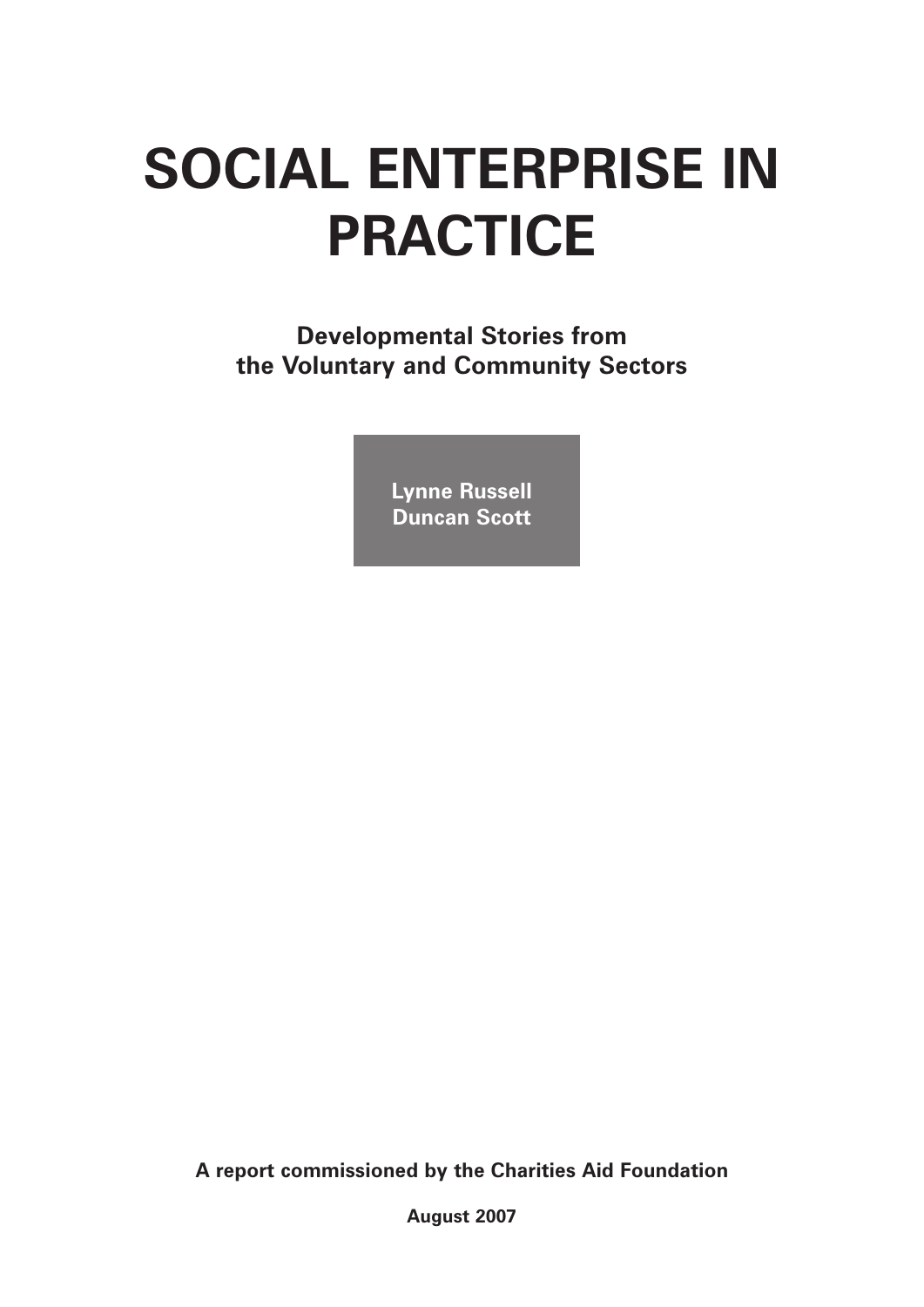© Charities Aid Foundation 25 Kings Hill Avenue Kings Hill West Malling Kent ME19 4TA

ISBN: 1 85934 139X

Design and Production: Greater Manchester Centre for Voluntary Organisation, Print Unit (print.unit@gmcvo.org.uk)

Cover photograph provided by Rob Hoon at 'Out of the Blue' (www.outoftheblue.org.uk)

An electronic version of this publication may be downloaded from the Charities Aid Foundation website: www.cafonline.org/research/default.cfm

Those preferring a hard copy of the report should email Greater Manchester Centre for Voluntary Organisation at the email address on the back cover. Hard copies are available for £8, including postage and packaging.

For further information about the report itself, please feel free to contact Dr .Duncan Scott on: wdscott106@btinternet.com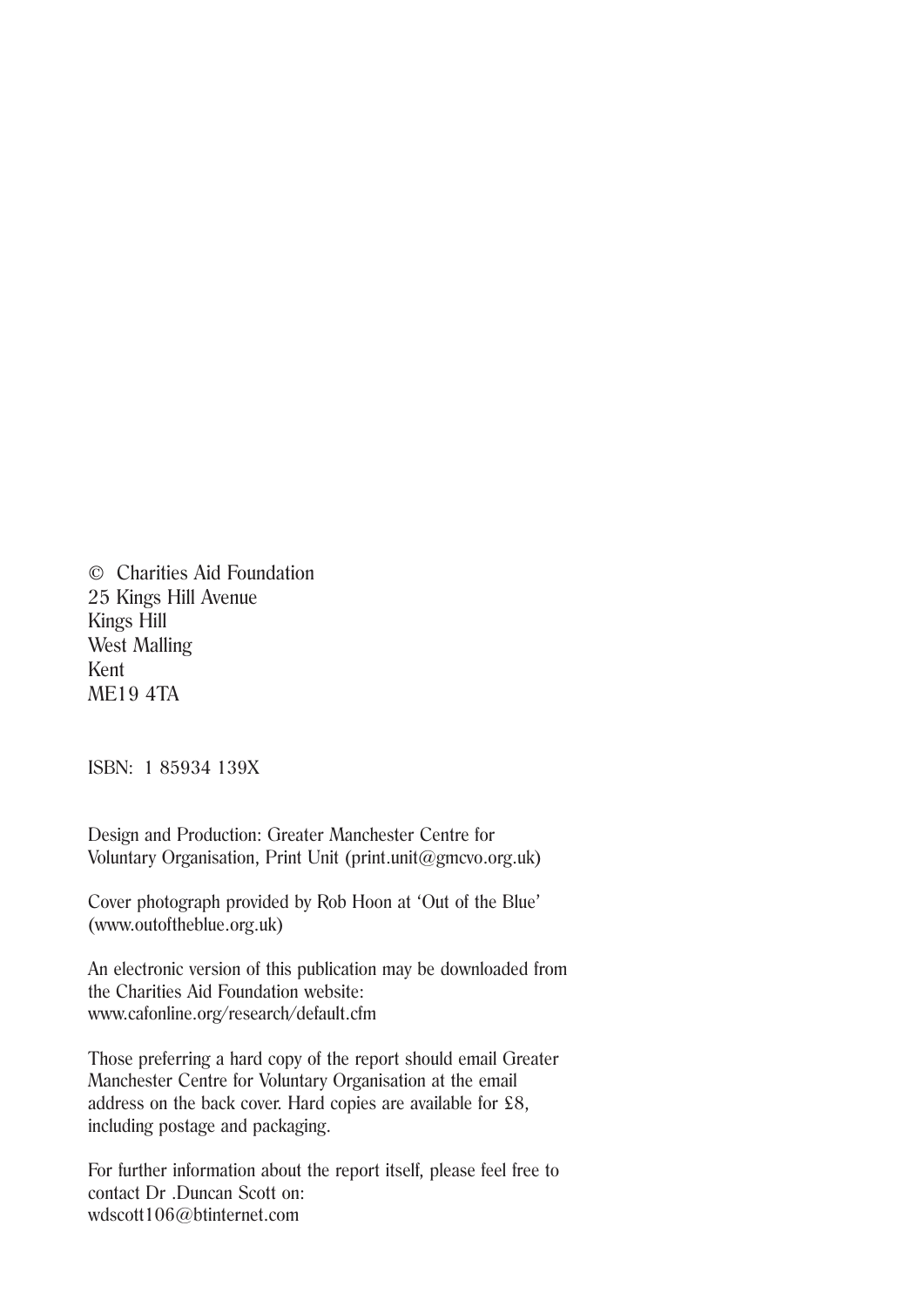## **CONTENTS**

|         |                                                                       | Page           |  |
|---------|-----------------------------------------------------------------------|----------------|--|
|         | Acknowledgments                                                       | iv             |  |
|         | About the Authors                                                     |                |  |
| Preface |                                                                       | V              |  |
|         | <b>Executive Summary</b>                                              | vi             |  |
|         |                                                                       |                |  |
| 1.      | Introduction to Social Enterprise in Practice                         | $\mathbf{1}$   |  |
| 2.      | Defining Social Enterprise : Does it Really Matter?                   | $\overline{7}$ |  |
| 3.      | Building Blocks for Social Enterprise : New Visions and Values        | 11             |  |
| 4.      | <b>Building Blocks for Social Enterprise : Entrepreneurial Skills</b> | 17             |  |
| 5.      | <b>Strategic Planning and External Unpredictability</b>               | 20             |  |
| 6.      | Business Incubation and the Challenges of Developing a                | 24             |  |
|         | <b>Sustainable Social Enterprise</b>                                  |                |  |
| 7.      | Organisational Instability: Internal and External Influences          | 28             |  |
| 8.      | Evaluative Challenges: How do we know if we're making progress?       | 34             |  |
| 9.      | Preparing for Social Enterprise : Some Lessons from an Academy        | 42             |  |
|         | for Social Entrepreneurs.                                             |                |  |
|         | 10. Social Enterprise in Practice: Towards a Training Curriculum      | 48             |  |
|         |                                                                       |                |  |
|         | Appendices                                                            |                |  |
| 1.      | Social Enterprise Organisations: A Sample of Web Sites                | 53             |  |
| 2.      | Occupational Standards: The Social Enterprise Elements                | 57             |  |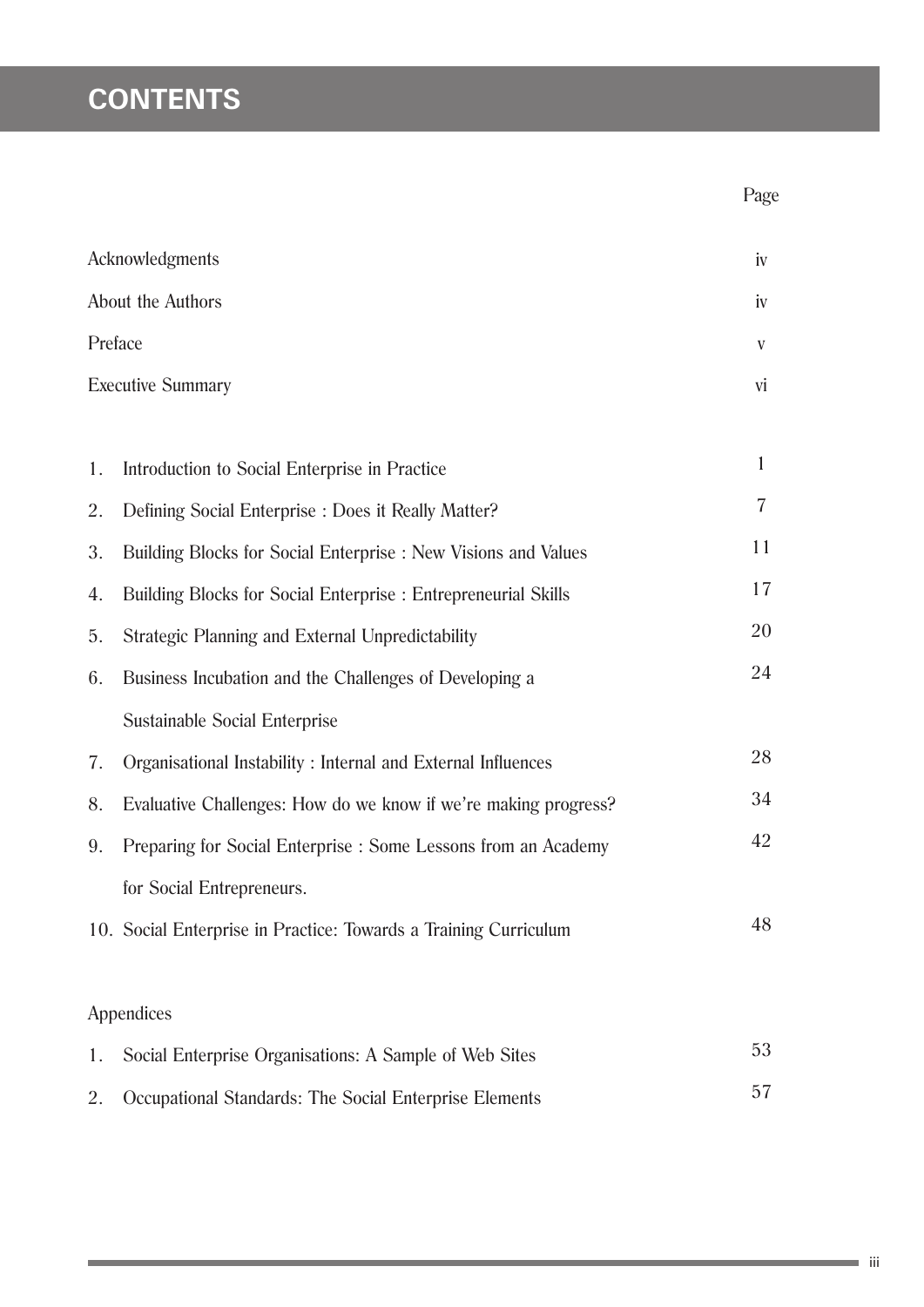Atlantic Philanthropies for funding this research. The Charities Aid Foundation for commitment, patience and the particular support of:

- Richard Harrison (Director of Research)
- Cathy Pharoah (former Director of Research)
- Liz Goodey (Head of Research)
- $\bullet$  Michelle Graley for cheerful administration while at CAF.

Liz Irving for supportive typing.

Chris Hill for his wise words, particularly at the

design stage.

Simon Teasdale (post-graduate student/research assistant) for academic contributions.

Most important of all – the people in 'Apprentice Enterprise', 'Arts People', 'Enterprise Action', 'Lightship' and 'Small Potatoes' who were prepared to trust us with the details of their organisational struggles. This report is dedicated to them.

### **ABOUT THE AUTHORS**

*Lynne Russell* is an independent researcher, previously a Senior Research Associate at Manchester University.

*Duncan Scott* is a Research Fellow in the Department of Sociology at Manchester University. Each of the authors has been researching for over 30 years, and they have worked together since 1991. Some of their main publications are:

- (with P. Wilding), Mixed Fortunes: The Funding of the Voluntary Sector, Joseph Rowntree Foundation/Manchester University, 1995.
- Very Active Citizens? The impact of contracts on volunteers, JRF/Manchester University, 1997.
- <sup>=</sup> Uphill Struggles: An Evaluation of a Rural Deprivation Forum in the Peak District, Hope, Peak District Rural Deprivation Forum, 1999.
- (with P. Alcock  $\& R$ . Macmillan), Moving Pictures: Realities of Voluntary Action, Bristol, Policy Press, 2000.
- Researching Voluntary and Community Action: The potential of qualitative case-studies, York, JRF, 2005.
- They were also co-authors/researchers on the precursor to the present report i.e.(with C.Pharoah & A. Fisher), Social Enterprise in the Balance: Challenges for the Voluntary Sector, West Malling, Charities Aid Foundation, 2004

Most of their work has involved qualitative casestudies of voluntary organisations, which have often been undertaken over several years. More synoptic work is represented by `Moving Pictures` - a critical examination of eight key policy concepts, and the 2005 publication which was commissioned by JRF to review a wide range of case study material.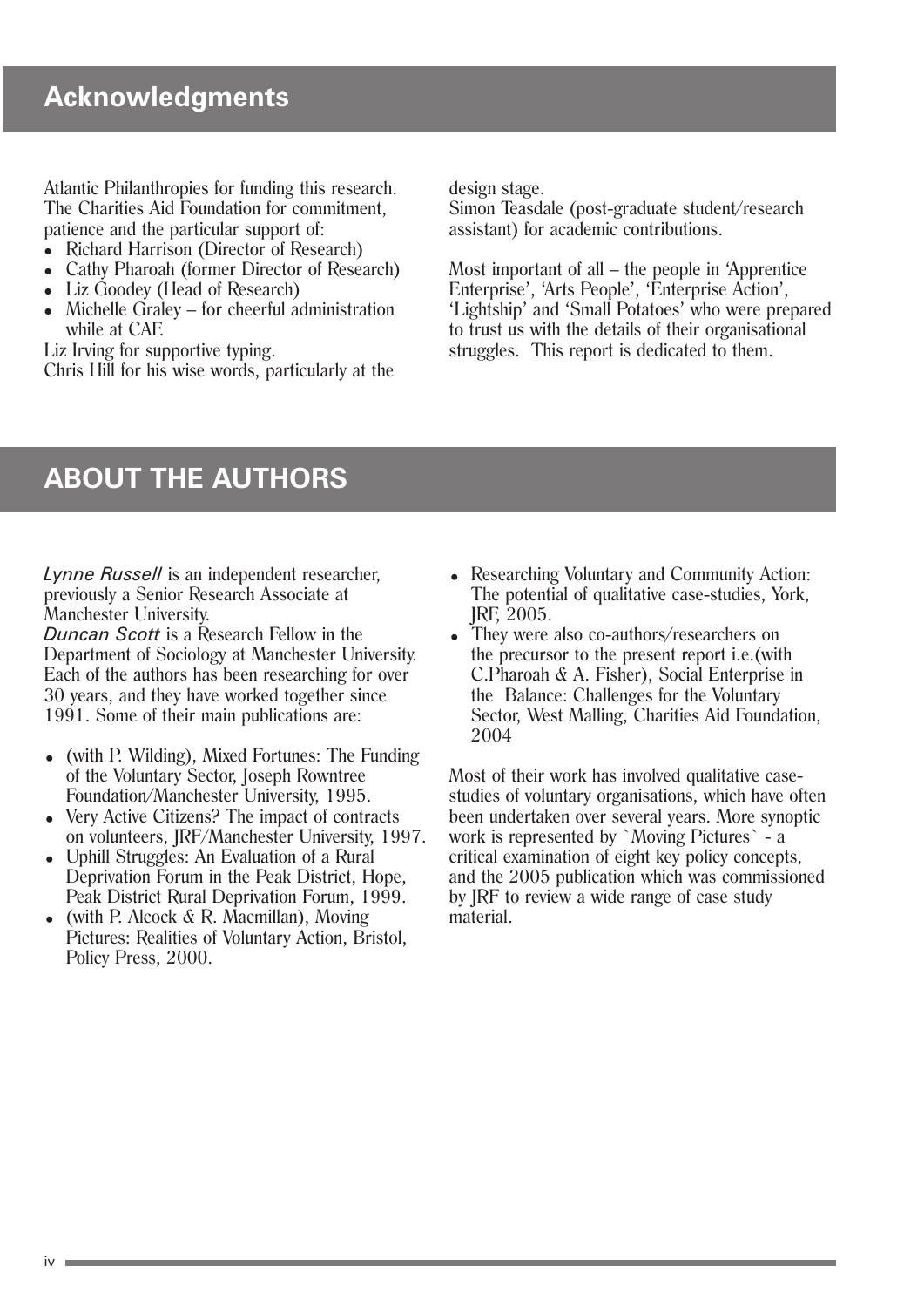### **PREFACE**

The voluntary sector in the UK continues to reveal its capacity to adapt to social and economic change. As it does so, a constant and key theme has been the potential and desire of some voluntary organisations to take on more of a commercial role. At the heart of this change lies the emergence of `Social Enterprises`. Their importance is underlined by their growth and by the degree of support forthcoming from government.

This report presents the experience of five prominent social enterprises with strong connections to voluntary and community action. It is a continuation of previous research, commissioned by the Charities Aid Foundation and published in 2004 as `Social Enterprise in the Balance`.

Research is one of the mechanisms that the sector has at its disposal to make sure that amidst the change, the right decisions are made. At CAF we believe that good research should be moulded around well-reasoned objectives, and that it should have both the breadth and depth to get to the heart of the matter.

CAF is delighted to have sponsored this latest research because it looks at a subject which is vitally important to modern Britain, and does so in a uniquely sensible way. The authors carefully selected a handful of apparently successful social enterprises and researched them intermittently for almost five years. We refer to this as `longitudinal qualitative research`. Anybody who wants to appreciate the power of such an approach need only reflect on how much more they learn about a product after years of using it, or the true character of a friend after years of knowing them.

I am confident that this research will convey to the reader that even successful social enterprises experience `ups and downs` on their different journeys. The findings highlight how challenging it is to manage an organisation towards social inclusion and trading. However, I hope that one key outcome will be a greater awareness, amongst all those charged with the development of social enterprise, of what it means to be both `social` and enterprising`at the same time. In turn, such awareness can only lead to the growth of a stronger social enterprise presence in the future.

*Richard Harrison* (Director of Research, Charities Aid Foundation)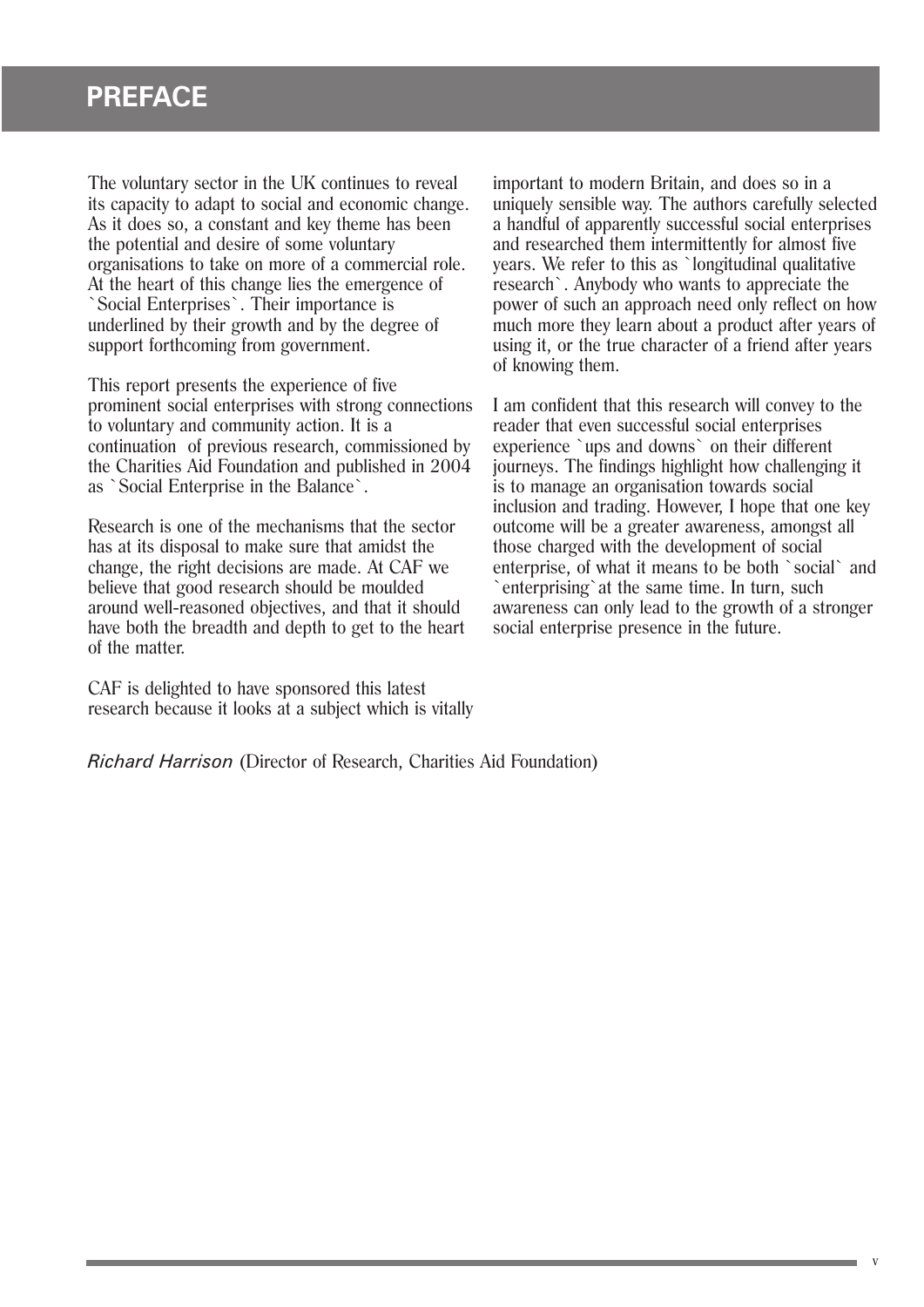### **EXECUTIVE SUMMARY: SOCIAL ENTERPRISE IN PRACTICE**

**Developmental Stories from the Voluntary and Community Sectors**

### **Chapter 1 Introduction**

In this report, five case study agencies provide nine accounts of events and episodes which illustrate some of the main developmental issues facing social enterprises. These are wide ranging and include the inherent tensions between social and economic objectives, entrepreneurial skills, strategic planning, business incubation, organisational instability and evaluative dilemmas. While the dominant tendency in social enterprise training emphasises a businessoriented approach, we conclude that realistic development strategies need to be much more explicit about those uncertainties and contradictions which are characteristic of entrepreneurial life in the voluntary and community sector.

#### **Chapter 2 Defining Social Enterprise: Does it Really Matter?**

Definitions of social enterprise are not merely of academic interest. Consideration of how one agency defines its mission and activities, in relation to social enterprise, reveals behaviour capable of being described as contradictory, flexible and pragmatic. Our conclusion is that many (most?) organisations involved in the development of that spectrum of activities labelled social enterprise are never completely in charge of the directions taken by their agency. Apparently inconsistent definitions and use of 'social enterprise' may be more a reflection of the changing influence of external institutions than internal values, strategies and procedures.

#### **Chapter 3 Building Blocks for Social Enterprise: New Visions and Values**

The pursuit of economic as well as social goals by any voluntary or community organisation requires a change in mindset at all levels, and may give rise to strategic and inter-personal conflicts. This is vividly illustrated by one case-study agency, where a

programme of 'Vision and Values' training has helped to mitigate these problems. The tensions have proven more persistent, however, than might have been anticipated. We conclude that such training may be necessary on a recurrent basis, and that its form and content should include a mix of formal and informal, collective and individual elements.

#### **Chapter 4 Building Blocks for Social Enterprise: Entrepreneurial Skills**

The development of social enterprise demands an enhanced capacity for the kinds of innovation already evident in the voluntary and community sectors – the capacity to find solutions, identify and negotiate funding, form alliances and partnerships and balance the interests of different stakeholders. Social entrepreneurs must also be able, however, to develop new products or services, and identify new markets; and they must become risk takers to a greater extent than ever before. Two contrasting stories from within the same agency illustrate the necessary skills and their uneven distribution. Such skills deficits are not easily addressed through formal training mechanisms; the case study demonstrates the benefit of internal peer support and external mentoring, together with flexible and supportive internal management structures.

### **Chapter 5 Strategic Planning and External Unpredictability**

The social business discussed in this chapter is an example of an agency with an explicit commitment to strategic planning, having published a detailed five year development trajectory. Inevitably, unforeseen events can interrupt the pathway to achieving strategic objectives. In this case study, achieving financial sustainability was interrupted by the impact of social objectives on economic returns, by dilemmas associated with balancing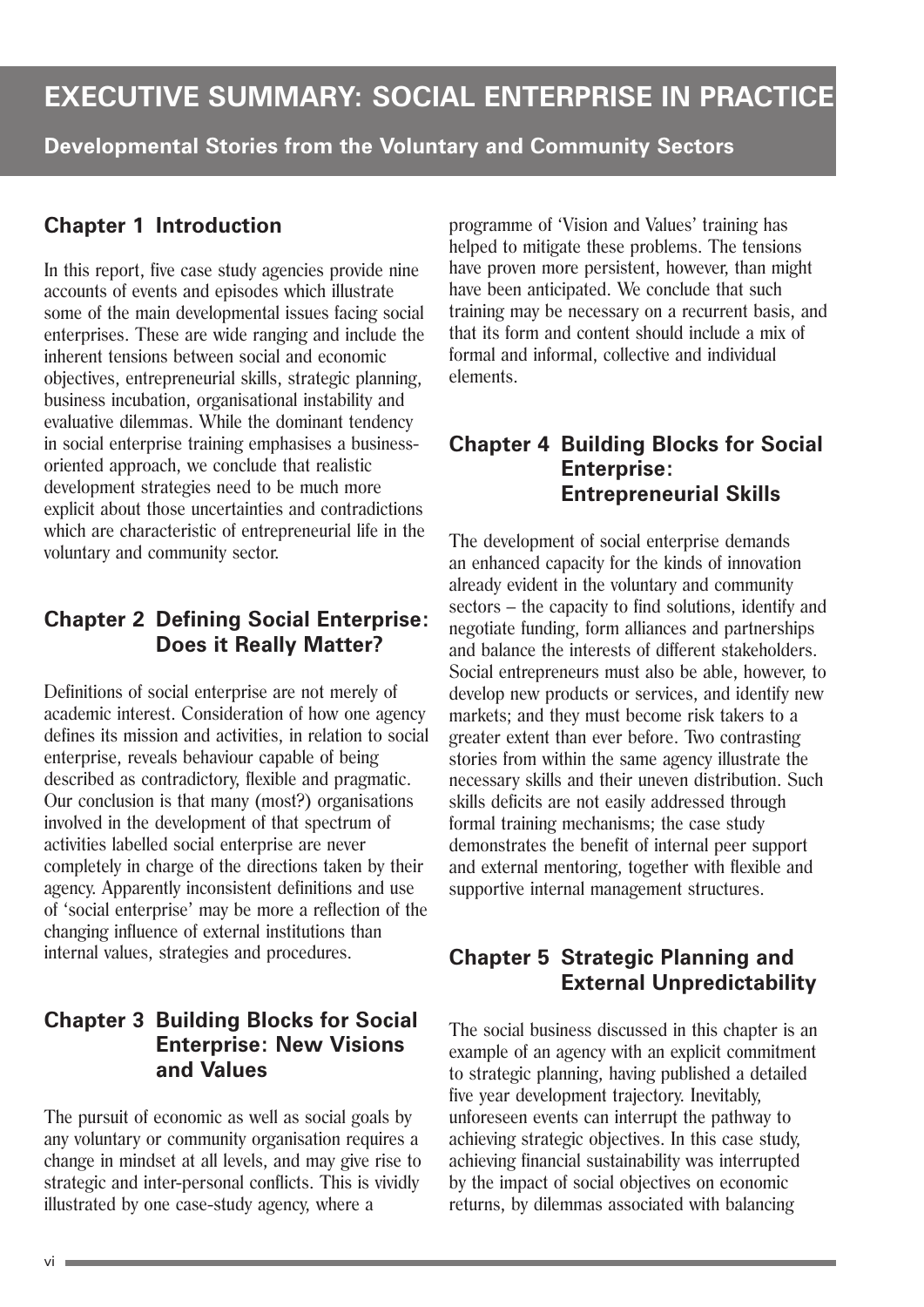asset protection and risk taking, and by unpredictable externalities and market dynamics. We conclude that while such tensions and unpredictability are unavoidable, there may be mechanisms which might help social enterprises to at least steer their way through them.

#### **Chapter 6 Business Incubation and the Challenges of Developing a Sustainable Social Enterprise**

Not all social enterprises will see financial sustainability as a necessary or feasible objective; many, however, will depend on generating some measure of economic return from their activities. In this case study a new initiative within an established social business failed to become sustainable after an extended incubation period, and continued to be heavily subsidised by the wider organisation at a cost which was not merely financial. Its survival depended on drawing resources away from other activities – even from the delivery of services to the local community. The internal organisational tensions to which this gave rise were exacerbated by the perception that the social outputs of the new project were not great. We conclude that it is important, not only that there is a thorough appraisal of new initiatives, but that there is clarity and consensus within the organisation about the desired balance between economic and social returns, the financial and opportunity costs involved and the length of time before the organisation would draw a line under an unsustainable activity. Wider organisational 'ownership' of new strategies and objectives will be important for internal cohesion.

### **Chapter 7 Organisational Instability: Internal and External Influences**

Many social enterprises experience what feels like continual change, often associated with organisational instability where, for example, the human and financial resources available to an agency are not in balance or because of the interplay between internal dynamics and external influences. This chapter describes the particular internal

tensions between sub-project autonomy and centralised control, as well as the ways in which these sources of instability fluctuate over time. It also provides a window into the search by social enterprises for external finance, accreditation and influence. Managing these different sources of instability requires different skill mixes. We conclude that the management of such tensions and instability includes an element of financial content, but this must be contextualised within an appreciation of the divergent values and influences at work.

### **Chapter 8 Evaluative Challenges**

Evaluation of whatever is agreed to constitute 'success' and 'failure' is shaped by the assumptions and perspectives of those involved. The chapter comprises two case studies. The first highlights the importance of internal monitoring and evaluation, but also illustrates how an evaluative 'film strip' reveals longer term perspectives on success or failure which are very different from how an earlier 'snap shot' of outcomes might be viewed.

The story from a second agency suggests the need for evaluators to consider a full range of stakeholder perspectives and to be sensitive to local contexts; to take into account, for example, the values of the individual agency and the constraints on what is achievable in that particular context.

#### **Chapter 9 Preparing for Social Enterprise: Some Lessons from an Academy for Social Entrepreneurs**

The key lessons from a pilot scheme offering social enterprise apprenticeships are, first, that individuals will exhibit different levels of entrepreneurial readiness and commitment to learning, and, secondly, that it will be important to complement the more formal, pre-packaged content of training with more experiential approaches. We conclude that trainers and facilitators will need appropriate group skills as much as inventories of curriculum knowledge.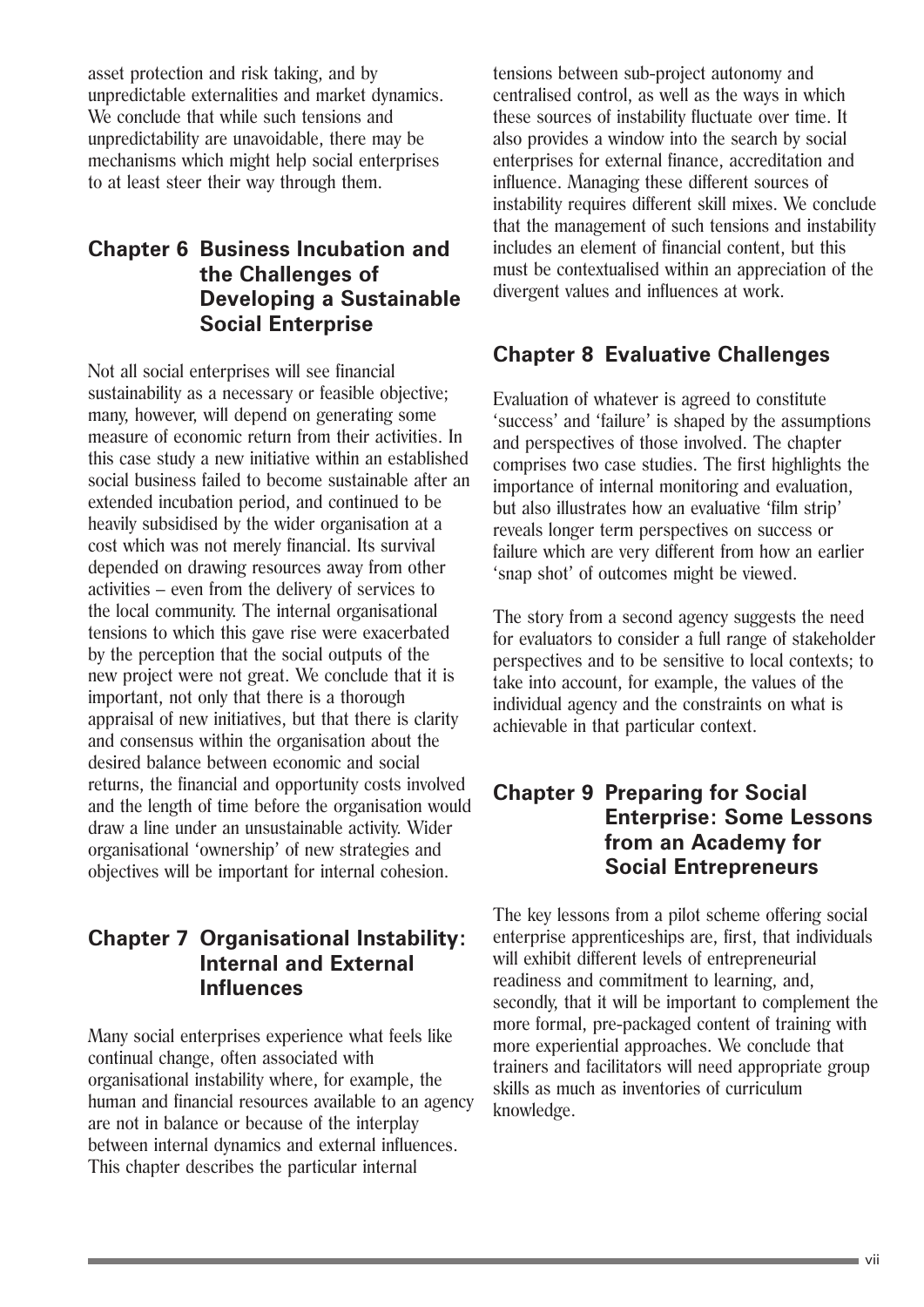#### **Chapter 10 Social Enterprise in Practice: Towards a Training Curriculum**

The tensions between social and economic priorities in the development of social enterprise have become increasingly recognised. Although this recognition has not yet been sufficiently integrated within different approaches to training and support, some business schools have begun to identify the need to give greater emphasis to:

a) process – learning about the dynamics of social enterprise involves learning about change and discontinuity, often through intense 'critical learning events';

b) purpose – social enterprise need not simply reproduce the structures and content of the corporate for-profit institutions. It can serve as a springboard for social inclusion and cooperation and not just an alternative form of trading.

We hope that these accounts can encourage a greater attention to both emphases in social enterprise training.

Our concluding chapter also highlights just a few of the notable successes of the case study organisations. Despite the difficulties inherent in developing social enterprise, others working in the voluntary and community sectors will perhaps find these examples encouraging.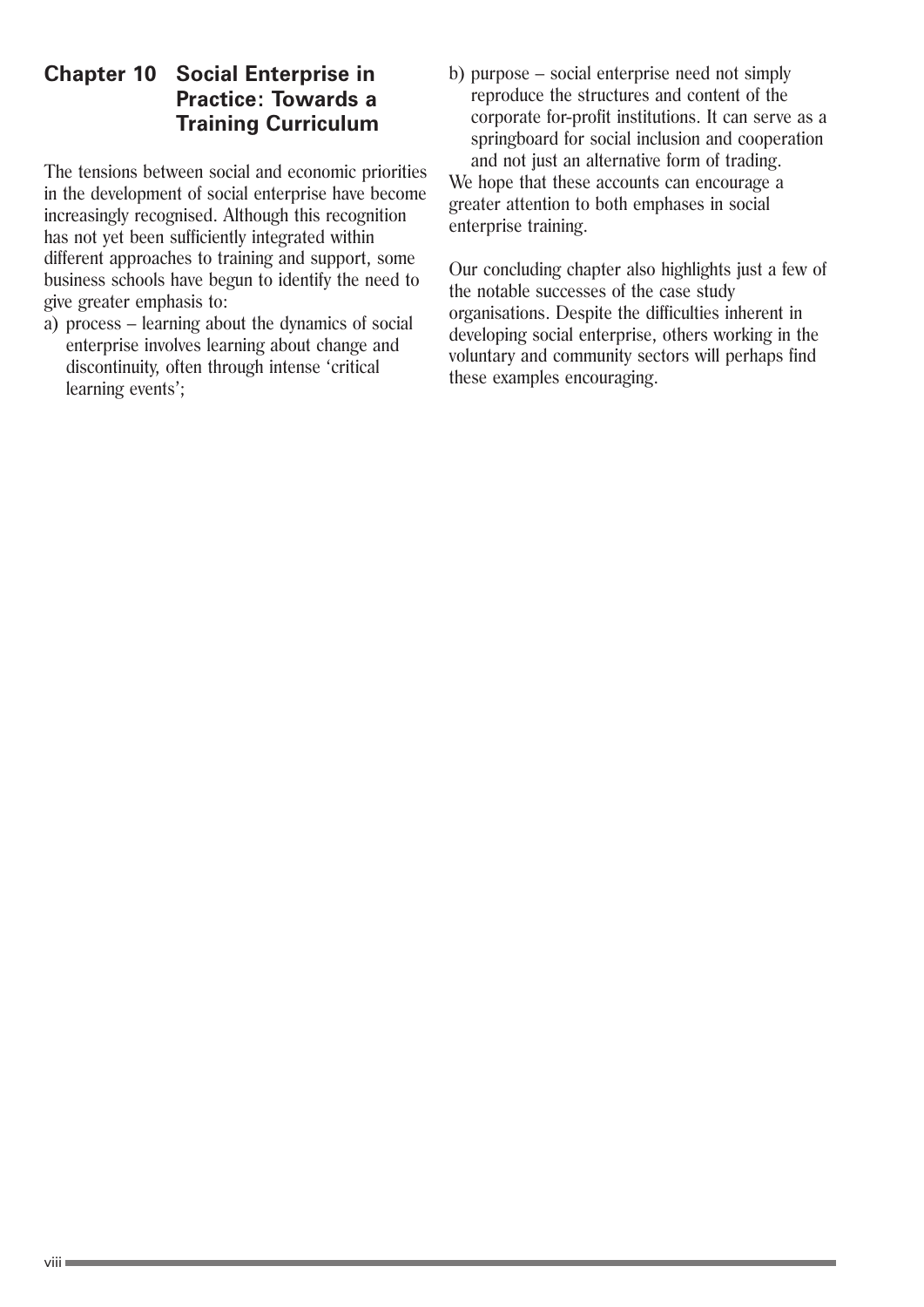#### **1.1 Introduction**

'Social Enterprise in Practice' is the second report of a study undertaken in response to a number of government policy initiatives which included expectations that the voluntary and community sectors would, and should, develop social enterprise activities. One of the central issues addressed by the research was the extent to which current ways of providing different forms of training and support to social enterprises were appropriate for voluntary and community organisations. The conclusions of the first report<sup>1</sup> published in 2004 noted that:

- Training interventions are the most common developmental approach; these tend to be business-led and shaped more by the capacities of existing suppliers than the competencies, needs and contexts of individual organisations.
- Critical and reflective case study material could be generated by existing social enterprise organisations in order to illustrate a variety of strategic and operational challenges.

This second report attempts to address both these concerns and is directed at a wide range of stakeholders involved in the development of social enterprise in the voluntary and community sectors including those at the 'sharp end', the managers, trainers and trustees involved with individual organisations; those one step removed, involved in infrastructure bodies such as the various development trusts; and finally those politicians and policy makers involved in promoting social enterprise. In this report, five case-study agencies provide accounts of events and episodes which illustrate key development issues. These include the frequent conflict between business goals and social goals, the extent to which such conflicts can be managed or resolved, as well as a number of evaluative and training dilemmas. Words such as 'conflict', 'dilemma', 'manage' and 'resolve' are used deliberately. We are convinced from our interview work (now stretching over four years with almost the same cohort of agencies and people) that

- introduce the reader to dominant tendencies in social enterprise education and training:
- introduce the research methodology and describe the five agencies whose stories form the centrepiece of this book.

#### **1.2 Supporting Social Enterprise : Contemporary Tendencies**

A survey of web sites undertaken as part of this study (Appendix 1) suggests that there are three (overlapping) types of organisation which provide social enterprise training and support:

- $\bullet$  Further and Higher Education Institutions from MBA courses at Oxford University to undergraduate BA courses at Liverpool John Moores and the University of East London, for example.
- Government 'Training the Trainers' initiatives directed from the Department for Trade and Industry through the Small Business Service and Business Link.
- For-profit and non-profit distributing training agencies – from individual local consultants to national and regional providers such as 'Cats Pyjamas' (the training programme of a furniture workshop and re-cycling social enterprise which has its main base in Liverpool).

Many of the examples appear to be similar in content, with a focus on issues relating to organisational structure, marketing and financial management (see Anglia Polytechnic University, Women in Social Enterprise, Social Enterprise London, How 2 Eye Project). Explanations for this content convergence could include:

descriptions of the development of social enterprise without reference to what we believe to be inherent conflicts and dilemmas are ultimately self-delusory and unhelpful. We hope the experiences of our case study agencies will provide valuable insights and a training resource for those working in this field. This chapter will:

<sup>1</sup> C. Pharoah, D. Scott & A. Fisher, Social Enterprise in the Balance: Challenges for the Voluntary Sector, West Malling, Charities Aid Foundation, 2004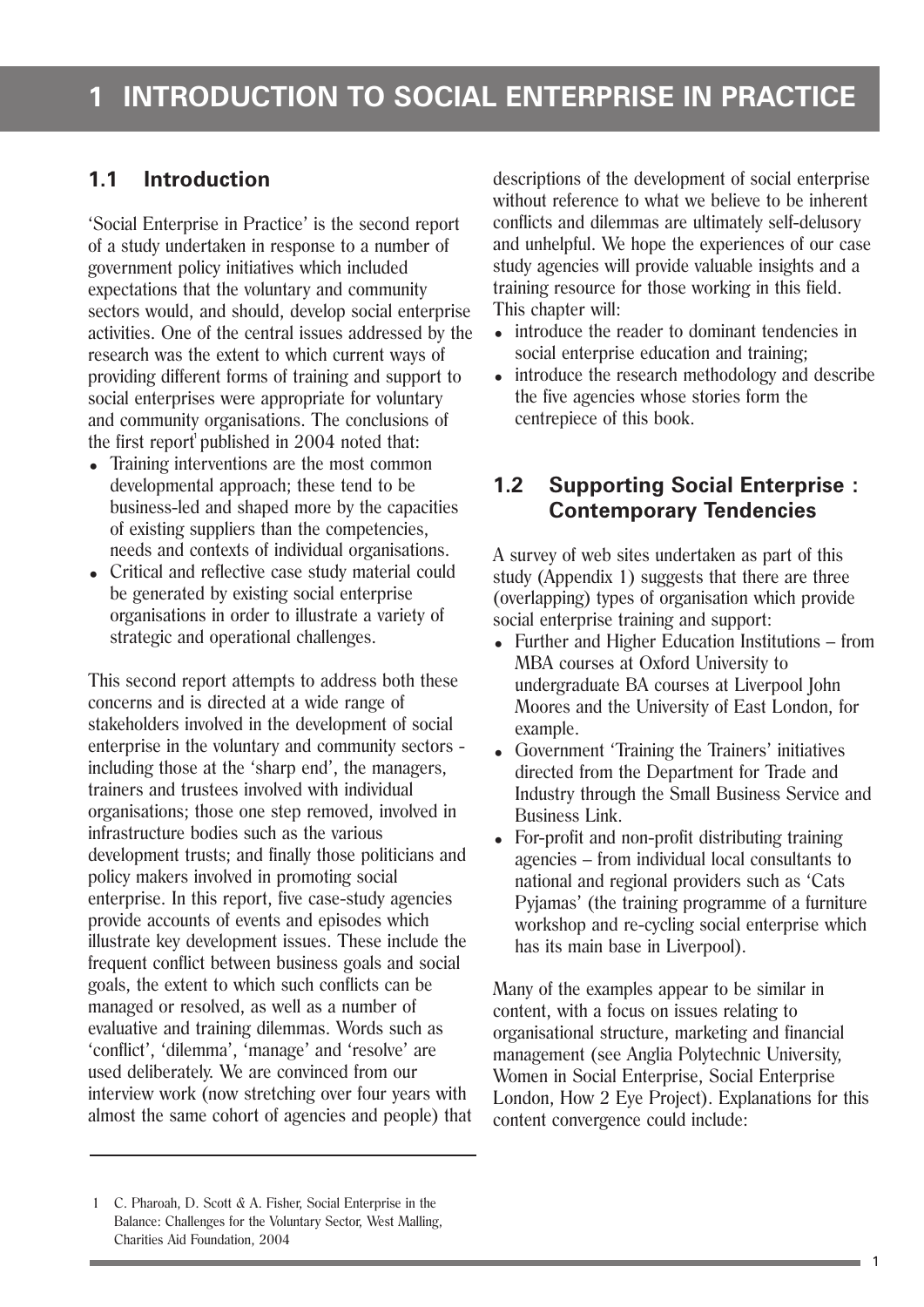- reliance on pre-existing courses, given that the explicit use of the term 'social enterprise' is relatively recent;
- acceptance of what appears to 'work';
- the underdevelopment of alternative perspectives which might include
	- a. 'social' elements alongside marketing and finance, and
	- b. critical perspectives which might question, for example, otherwise uncritical assumptions about the alleged sustainability and/or desirability of social enterprise responses to welfare needs.

The popularity of a business-led curriculum is best illustrated by the framework of social enterprise national occupational standards produced by Social Enterprise Partnership (SEP) in conjunction with the Small Firms Enterprise and Development Initiative (SFEDI) (See www.sepgb.co.uk and www.sfedi.co.uk). Here, the main sub-headings relate to small business development and support. Any units specific to social enterprise appear to have been added on to the dominant economic emphases. (See Appendix 2 for a summary of the three units specific to social enterprise.)

The approaches taken by some organisations, however, were less contained by a business/commercial focus and did reflect the particular pitfalls and limitations of social enterprise. Their materials aim to encourage:

- 'honest debate about the potential and limits of the social enterprise model' (www.the-catspyjamas.com);
- the chance to 'avoid making the mistakes we've made' (www.the-catspyjamaswalesandwest.co.uk);
- action learning as 'people learn best about entrepreneurship by taking entrepreneurial action themselves' (www.sse.org.uk).

So whilst the dominant tendency is towards a strongly economic interpretation of social enterprise (and its related support and training), there are at least some sites which are more explicitly selfcritical and concerned with social dimensions, including, for example, the Cooperative Assistance Network (www.can.coop) with their focus on developing participative strategies. 'Social Enterprise in Practice' will attempt to reinforce these social and critical aspects, drawing on the operational experiences of field-based managers of social enterprises within the voluntary and community sectors. Our belief that such experiences need to feature more prominently in support and training systems is supported, not only by our analysis of a sample of web sites, but also by recent reports which conclude that much business support is provided by agencies and individuals with little deep experience or understanding of

"…the culture, principles and organisational norms of social enterprises." (Cooperatives UK and Partners,  $2004$ ,  $32)^2$ 

### **1.3 Developmental Stories**

Some story tellers take us into fantasy worlds and allow us to suspend our preoccupations with everyday reality. JK Rowling's 'Harry Potter' series must be one of the best known contemporary examples. Surprisingly, the most popular author in British libraries is Jacqueline Wilson, someone who until recently was much less well known and recognisable – at least to adults. She is described as writing about

"…real children with real problems who are living lives that are instantly recognisable to her readers." (TES Teacher, 5.5. 2005)<sup>3</sup> Karen Armstrong, a writer on theological and

philosophical themes, surmises about Jacqueline Wilsons's stories

"…that children know instinctively what is best for them, and find that their worst fears become more manageable when they are made more explicit." (Armstrong, 2004)<sup>4</sup>

The stories we will present here about social enterprise are not fantasy excursions, nor are they intended to be full of 'worst fears'. We have attempted to portray 'real problems' in ways which we hope will be recognisable. However, in doing so,

- 2 Cooperatives UK & Partners, Social Enterprises with a Market Focus: Support for Enterprising Communities Pilot Project, Manchester, Cooperatives UK, 2004
- 3 Times Educational Supplement, Teacher: Educational Poster: Jacqueline Wilson, 5.5.05
- 4 K. Armstrong, Look on the Dark Side of Life, Guardian, 21.2.04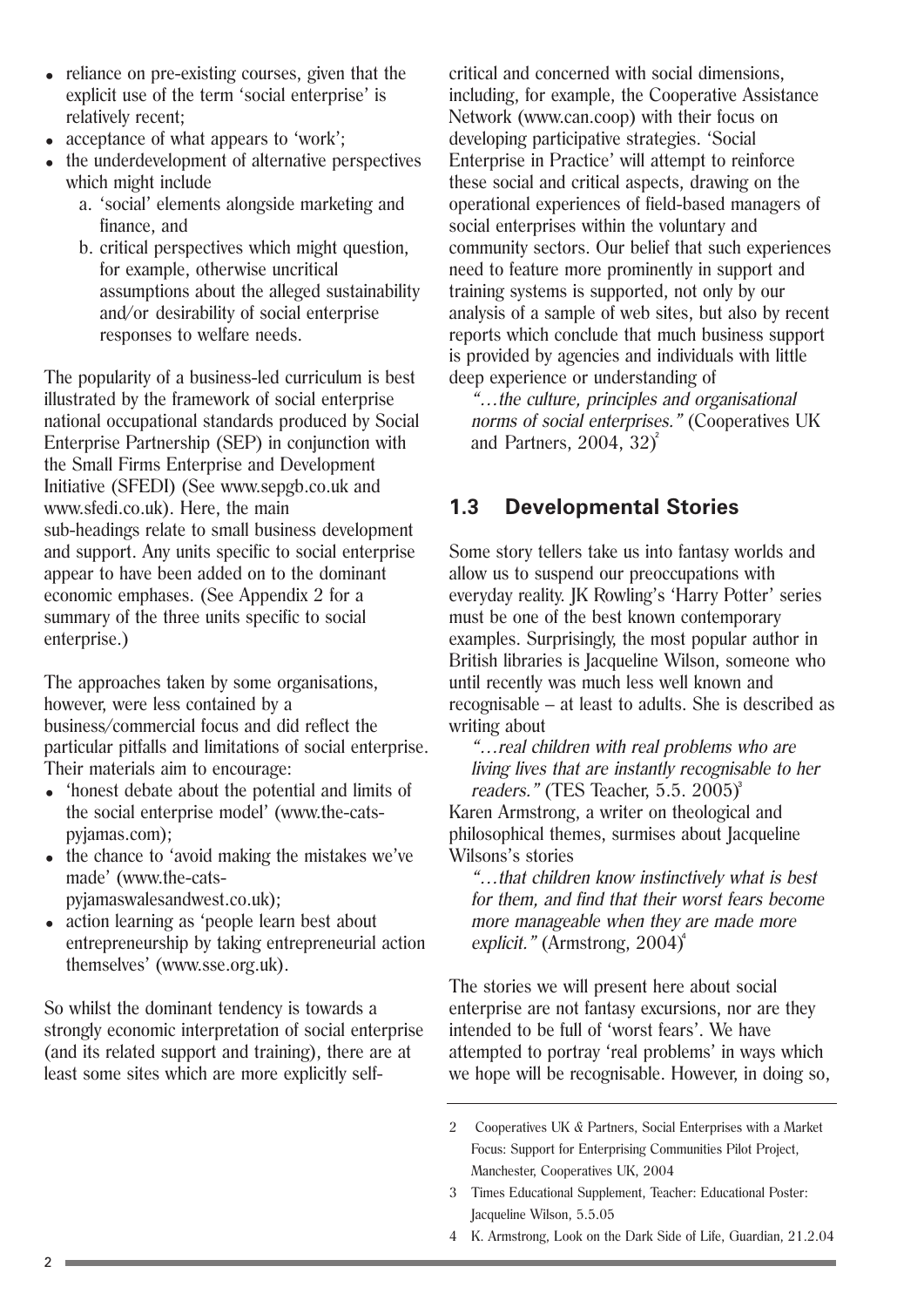we may have painted a picture which some readers will feel is unduly gloomy. In reality, the very same agencies which have allowed us to recount their difficulties and dilemmas have also achieved considerable successes, a few of which are noted in the final chapter of this report. The justification for our approach is that, in contrast with the predominance of normative, uncritical accounts, it is important to acknowledge that the development of social enterprise is problematic; that glossing over the inherent issues is unhelpful to practitioners and policy makers alike.

The underlying educational principles upon which our work is based are neatly summarised in a recent paper on entrepreneurial learning (L. Pittaway, 2004)<sup>5</sup>. The author stresses action-orientation and reflection, particularly around the experiences of events and episodes which may well have been characterised by crises. Whilst routine, formulaic learning has a place in any curriculum, it is argued that it is

"…the creation of an uncertain and ambiguous context which forces students to step outside taken for granted assumptions about the educational process…. . In adding ambiguity and uncertainty to an educational process one replicates the circumstances in which an

'entrepreneur' founds a business." (op cit, 4) The stories and questions which form the majority of this book cannot in themselves create contexts and replicate circumstances, but we hope they can help others – whether trainers, managers, field staff or volunteers – to more nearly do this.

#### **1.4 Social Enterprise in Practice: Methodology and Case Study Agencies**

The approach during both phases of this study has been to provide a uniquely detailed account of the development of social enterprise in a small sample of organisations. In particular, the research sought to move away from the emphasis on snapshots of good practice to be found in much of the available material. Instead, Phase 1 looked intensively at organisational development and growth over a two year period. In this second phase, the present

authors re-visited the four main case study sites of the original research. Having undertaken qualitative interviews in these organisations at intervals over a four year period, the researchers have been able to provide accounts which are unusual in their depth and longitudinal focus, and this is reflected in many of the narratives in the following chapters. However, a fifth organisation, 'Apprentice Enterprise', was also included in this second phase because a central emphasis of this report concerns training and 'Apprentice Enterprise' represented one of the largest investments in social enterprise development in the country.

Given the nature of our research approach, the sample of case-study agencies is inevitably small. Any analysis based on just a handful of examples begs questions about their representativeness and in turn about what is meant by a 'social enterprise'. We have concluded that 'there is no single enterprise type, but rather a range of hybrid organisations…' (Pharoah et al, 2004, 16). The organisations which provided the stories that follow were relatively well-established social enterprises within the voluntary and community sectors, and spanned a spectrum of definitions - from the muchquoted 'trading for a social purpose' from the Department of Trade and Industry to the definition of organisations which -

"…do not see their core aim as providing a specific service but rather, the formation of long term relationships with their client group." (Shaw et al, 2002, 11) 6

Thus, whilst all the case study agencies were committed to the social inclusion of particular groups, and were utilising social enterprise to that end, some (such as 'Lightship') were more nearly traditional charities. Their relationship to social enterprise was uneven, partial and pragmatic. Others (such as 'Small Potatoes'), however, had developed a more prominent social enterprise ethos, a stronger commitment to the generation of income through trading and marketing services, and had identified financial sustainability as a strategic goal, in order to respond to the needs of excluded groups. The case study agencies also span a spectrum in terms of their legal form, income, mix of funding and the range of their activities. While the sample is not a statistically representative one, its diversity

<sup>5</sup> L. Pittaway, Simulating Entrepreneurial Learning: Assessing the Utility of Experiential Learning Designs, Lancaster, Lancaster University Management School, 2004

<sup>6</sup> E. Shaw, J. Shaw and M. Wilson, Unsung Entrepreneurs: Entrepreneurship for Social Gain, Durham, Durham University Business School, 2002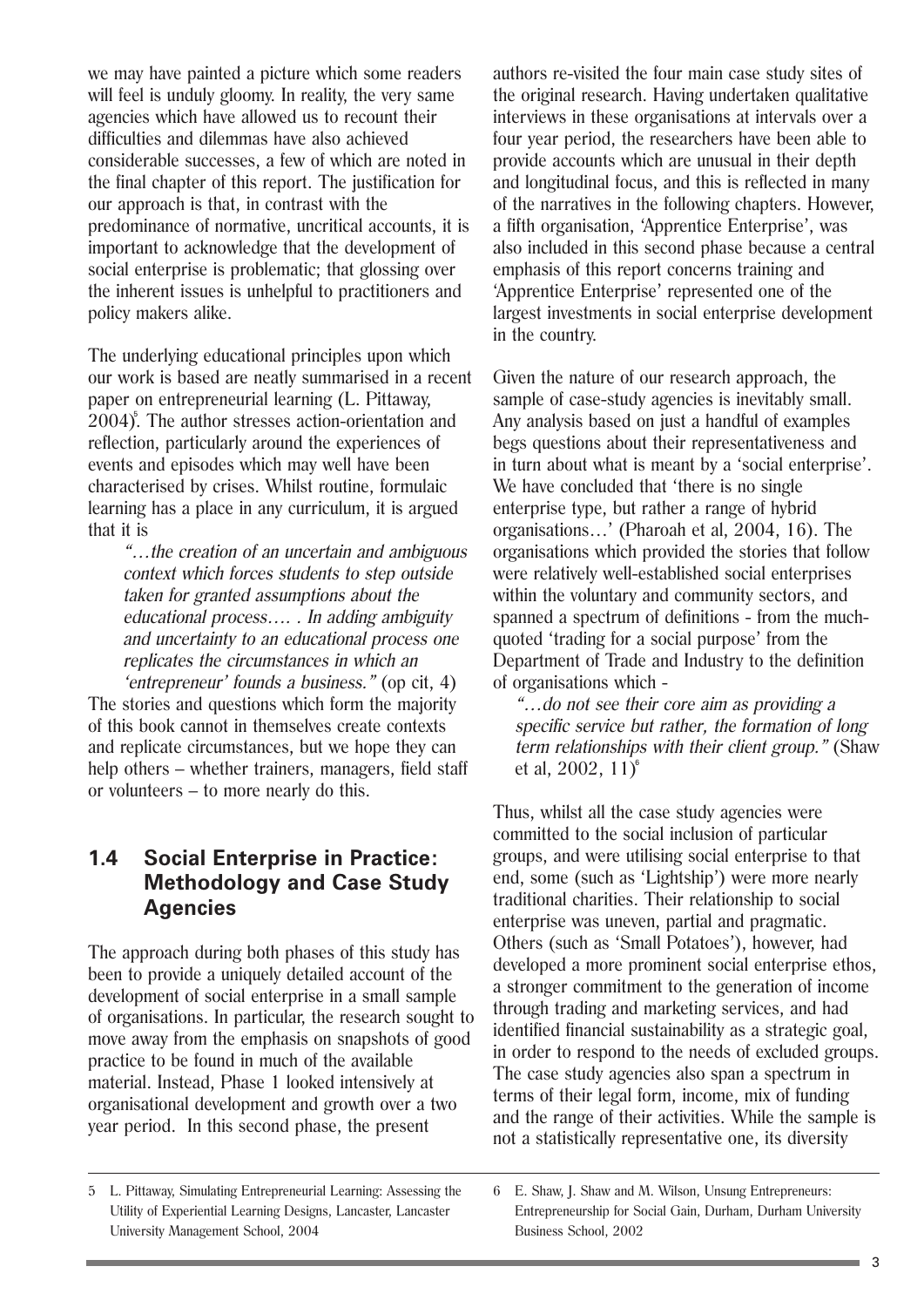ensures that the experiences reported here, and the themes identified, are not unique to one dimension of the social enterprise sector.

In the following brief descriptions of the case study agencies, all their titles are pseudonyms and some details have been changed to reinforce anonymity. Senior managers and key workers were interviewed and tape recorded within a pre-arranged framework. During the drafting stages of the book, all interviewees have had an opportunity to change their text and related commentary material. All agencies received a small financial sum in recognition of their contributions.

#### 'Lightship'

Lightship is located in a former church, just off the high street of a relatively poor, and ethnically diverse, inner-city neighbourhood. Over the past 22 years it has worked with newly-arrived and established immigrant groups and refugees, providing advice, advocacy, campaigning and support both to local groups and to those scattered across the wider city. More recently it has established preparatory courses for foreign nurses and worked with local Primary Care Trusts. Lightship is a company limited by guarantee and a registered charity. It has an income of over £1.25 million and a staff of about 20 who coordinate a mix of in-house sub-projects while also encouraging some communities to form their own organisations within Lightship.

#### 'Small Potatoes'

Small Potatoes' central administration is housed in a spacious, refurbished, three-storey building, symbolic of its growth and success as a social enterprise. Located in a regeneration area close to the centre of a large city, it now finds itself increasingly surrounded by fashionable apartments, bars and shops. The current organisation is the result of a merger between two organisations, each established ten years previously:

- a. 'Chips', a social business offering work opportuni ties, training and support to over 200 exoffenders, homeless people and people with a history of mental health problems, and
- b. 'Local Responses', a voluntary and community organisation based in another area of the inner city which grew from running a community centre to being involved in a wide range of activities, including the delivery of local health care facilities and the provision of child care and training.

Following the merger, Small Potatoes had a turnover

of £5 million (of which a charitable trust accounted for about 20%) and employed around 140 staff. It is therefore the largest social enterprise in our sample and covers the widest geographic area – having offices in other cities in the region.

#### 'Enterprise Action'

Enterprise Action was established in 1993 in response to the collapse of the local steel industry. In 1989 the main steel firm employed 15,000; by 1993 this had nearly halved. Within the organisation, more than a dozen semi-autonomous sub-projects in different locations were coordinated by a management group of eight, with up to 30 field staff. The latter co-ordinated small to medium-sized activities relating to special needs, homelessness and environmental issues, and also ran a furniture workshop which, in addition to generating revenue income, provided employment and training opportunities to people with learning disabilities, secondary school pupils and young adults on Probation Orders. The main administration recently re-located to a refurbished Victorian building containing business units, meeting rooms and a café. It was expected that the revenue streams from these different uses would both cover maintenance costs and contribute to Enterprise Action's core administration budget. Recent accounts showed a total annual turnover of over £1million.

#### 'Arts People'

Arts People was founded in 1994 to provide accessible, low cost workshop and performance space for artists and to use the arts to foster social inclusion. It has been identified as a social enterprise because in addition to working with prisoners, homeless people and other socially marginalized groups, it raises revenue from rental income and by running a club and café bar. Currently about ten office/development staff, plus up to 20 part-timers in the night club/bar generate a turnover of over £0.5 million. Recent accounts indicate that trading activities provide nearly 75% of Arts People's income.

During our research, Arts People was compelled to relocate by its landlord; its original premises (for which it paid only a peppercorn rent) had become a valuable development site. Activities were moved to a split site, slightly further from the centre of the same major city. The process of negotiating funding for the acquisition and renovation of new premises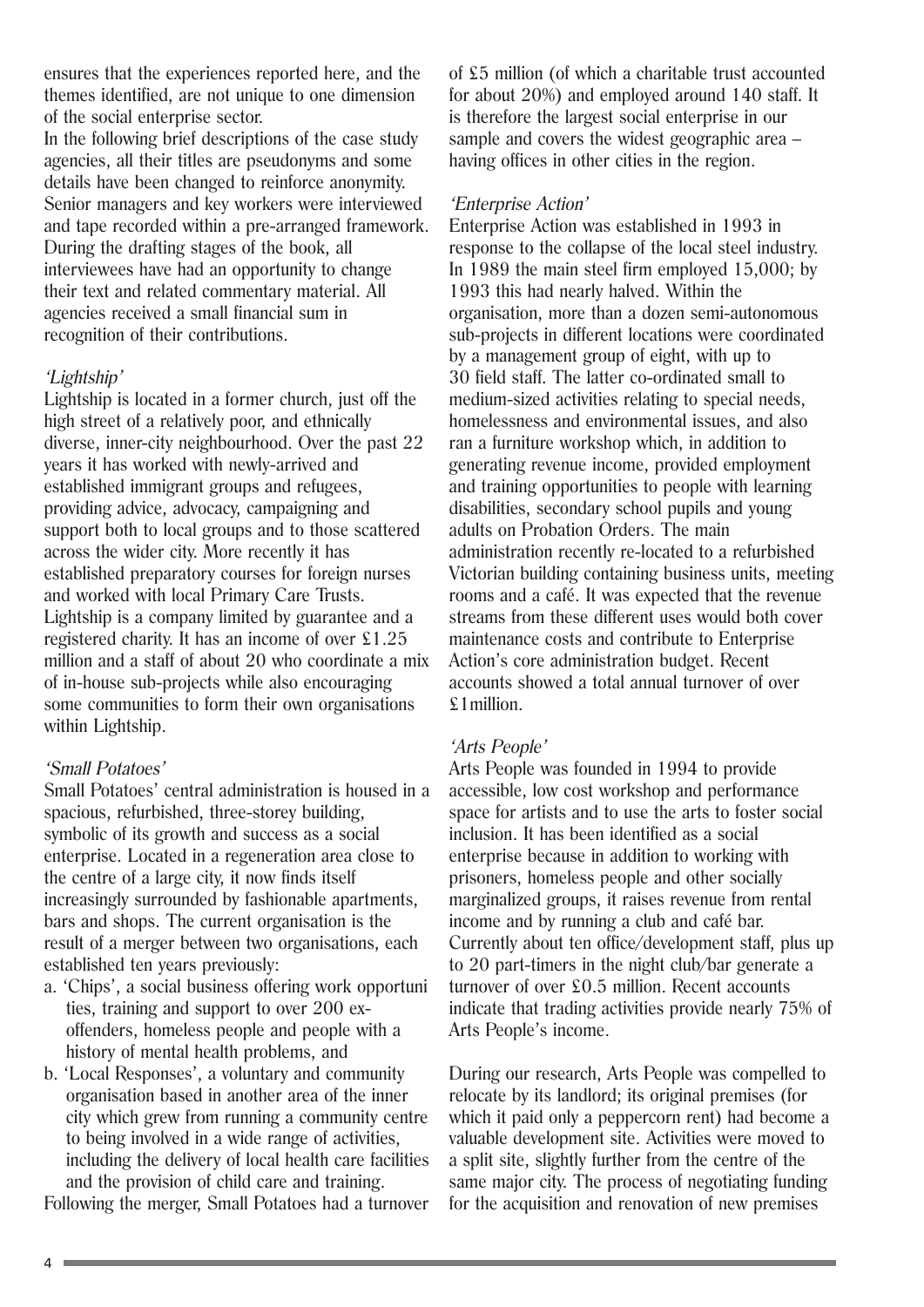brought to light fundamental financial weaknesses and necessitated radical changes.

#### 'Apprentice Enterprise'

The 'Social Enterprise Academy – South West' (SEA-SW) was funded by the South West Learning and Skills Council and European Social Fund monies, to establish:

- a. a mentoring programme
- b. workforce development, and
- c. an apprentice scheme to support social entrepreneurs in setting up new businesses.

Over £0.6 million was made available to SEA-SW, of which one third reached the apprenticeship scheme. The latter was sub-contracted to a small consultancy organisation ('Enterprise Workshop') which ran two successive programmes, initially with about a dozen students in each. These two programmes, which we have called 'Apprentice Enterprise', form the basis of our study.

An evaluation of the three strands of the SEA-SW programme by external consultants was critical of both the mentoring and workforce development units. 'Apprentice Enterprise' , however, was judged '…very popular and there is a strong case for continuing the work'. (SEA-SW Final Evaluation, July 2005, p1) Nevertheless, all three pilot strands were discontinued by the Learning and Skills Council later in 2005.

### **1.5 The Structure of this Book**

From our detailed interviews with the case study agencies, we have constructed nine accounts which illustrate a range of developmental issues relevant to emergent social enterprises in, and on the edges of, the voluntary and community sectors. In chapters 2 - 9, a brief introduction is followed by the central story lines, with a concluding section which highlights key questions or discussion points. The sequence is as follows:

#### **Chapter 2 Defining Social Enterprise: Does it Really Matter?**

The first story concerns 'Lightship' and the extent to which the principle and practice of whatever is meant by 'social enterprise' are promoted within the organisation. While workers assert their distance from social enterprise, in practice they reveal pragmatic and contradictory behaviour.

#### **Chapter 3 Building Blocks for Social Enterprise: New Visions and Values**

As a result of the merger which created 'Small Potatoes', two distinct organisational operations and cultures (one based on trading goods, the other receiving much of its income from public sector contracts) had to be integrated into the new social business. The story illustrates the difficult transition which might be experienced by any voluntary and community organisation developing as a social enterprise, and describes the training response implemented by 'Small Potatoes' to mitigate the tensions.

#### **Chapter 4 Building Blocks for Social Enterprise: Entrepreneurial Skills**

The faltering progress of one of the social enterprises within the 'Small Potatoes' group illustrates that not all organisations, or their managers, are equally endowed with entrepreneurial skills - the capacity for innovation and risk taking. This was a problem shared by other case study agencies and this chapter concludes by outlining how 'Small Potatoes' has endeavoured to address the skills gap.

#### **Chapter 5 Strategic Planning and External Unpredictability**

'Small Potatoes' spends considerable time on strategic planning. While there are internal advantages to this approach, subsequent external disruptions and uncertainties (leading to a decline in income and undermining proposed new developments) demonstrate its limitations and the importance of continuing evaluation and review.

#### **Chapter 6 Business Incubation and the Challenges of Developing a Sustainable Social Enterprise**

'Concrete & Clay' is a social enterprise within the 'Small Potatoes' group. While it had some limited commercial success in the five years since it was established, it continued to be financially dependent on the parent group. The difficulty it experienced in trying to meet both its economic and social goals raises wider questions about the potential for financial sustainability for social enterprises with these dual objectives. It reinforces the need for rigorous business appraisals which are sensitive to both sets of objectives and which explicitly identify the opportunity costs involved.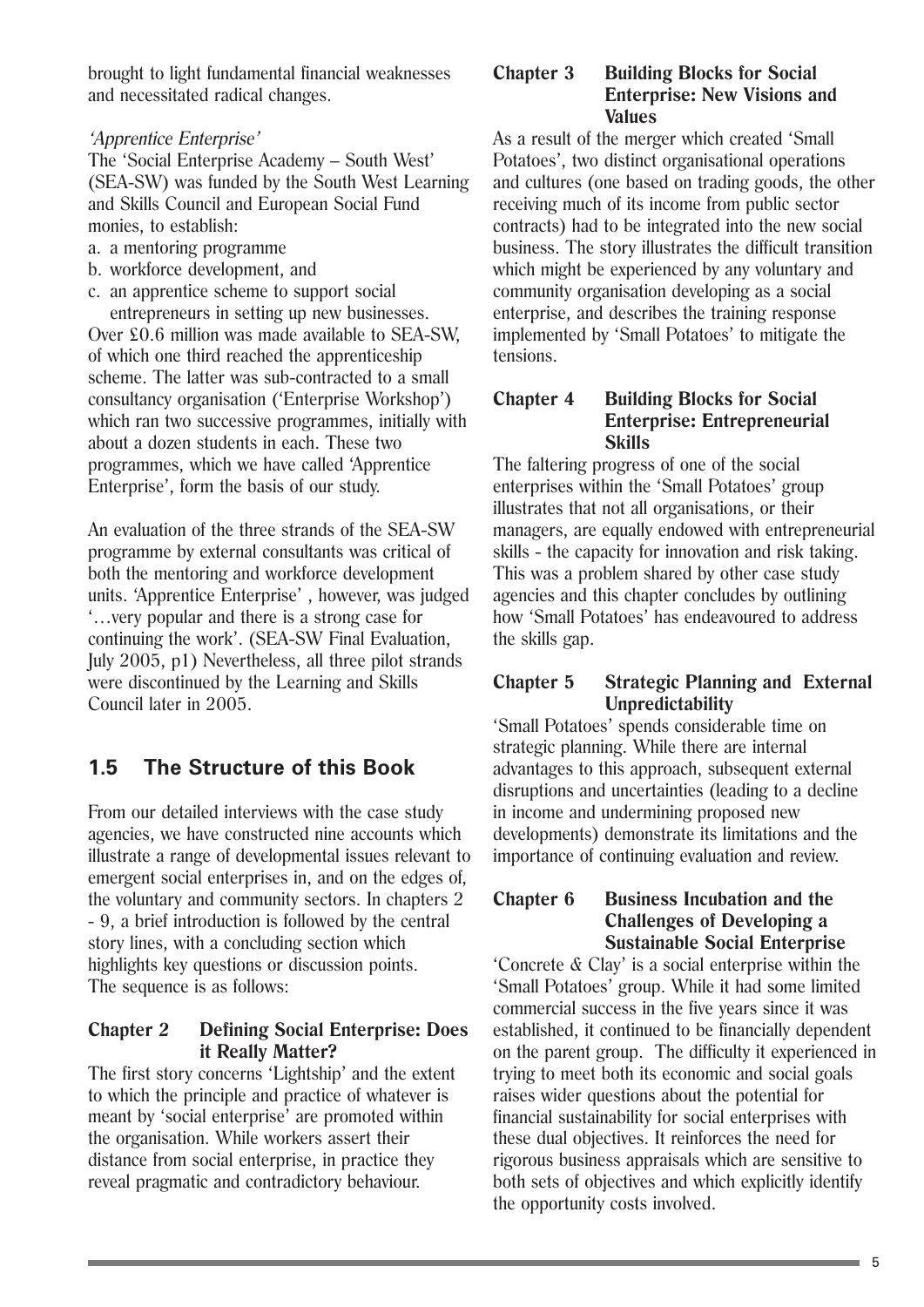#### **Chapter 7 Organisational Instability : Internal and External Influences**

Within 'Enterprise Action', sub-projects operated in different relationships to the central administration. Over time, management had shifted from promoting sub-project autonomy to greater degrees of central coordination. Explanations for this change included administrative efficiency and an increased awareness of the need to harmonise uneven cash flows across the sub-projects; it had been concluded that the strong could only subsidise the weak within a relatively centralised framework.

External relationships centred on constant attempts to grow new markets and obtain regular income from them. Any one sub-project or area of activity (e.g. a furniture project) might negotiate with local schools, the Probation Service, Social Services, Health and/or the Learning and Skills Council. Aside from the high time demands of this fragmented activity, there were also variations in the terms and conditions of different service contracts.

Managing the stress generated by attempts to coordinate both internal and external demands is not easy with limited managerial infrastructure. One of the developmental challenges to emerge relates to the nature of leadership skills. The chapter suggests that the ability to manage social interactions may well be as important as financial competence.

#### **Chapter 8 Evaluative Challenges**

This chapter considers evaluative dilemmas, and is illustrated by two of the case study agencies. The first example is provided by 'Arts People'. Having been forced to relocate, its survival depended on acquiring new premises. The processes involved in securing the necessary funding revealed that the apparent success of this project (both in delivering its social objectives and in generating income from its trading activities ) masked a near business failure. Radical changes became necessary which were resisted initially by those who saw them as eroding the organisation's mission and philosophy. At our last visit, however, such negative perceptions appeared to have evolved into a pragmatic realism, which can now 'see' how useful the changes have been. The case study

demonstrates not only the potential benefits of monitoring and evaluation, but also the importance of a longer-term view.

The second example discusses the 'Cooking Pot', a sub-project of 'Lightship'. The apparent 'failure' of this café run by refugee women prompts questions not only of a technical kind (for example, what are the appropriate criteria for evaluation), but also of a more fundamental nature; whether, for example, it is possible that values promoting greater autonomy for the women may, in certain circumstances, hinder commercial progress.

#### **Chapter 9 Preparing for Social Enterprise: Some Lessons from an Academy for Social Entrepreneurs**

Evaluation of a programme which offered six month start-up courses to would-be social entrepreneurs provides a number of linked stories concerning:

- a. programme design how to operationalise the initial plan in relation to student recruitment, retention and development.
- b. pedagogic principles and practices given the mix of students, with different motivations and starting-points, a key challenge was to provide a balance between a common core and tailored materials. Even with motivated recruits, each receiving £5000 scholarships, there were frequent interruptions of both structure and content.

#### **Chapter 10 Social Enterprise in Practice: Towards a Training Curriculum**

The final chapter suggests that any accounts of social enterprise behaviour, which seek to be true to their substantive content, need to confront a series of contradictions head-on rather than present relatively unproblematic versions of developmental experiences. The central challenge in using stories in a creative way for support, education and training, is to retain a focus on both the social and economic elements, and to accept that these are likely to be responsible for recurrent tensions and conflicts. We believe that helping workers and volunteers both to recognise the inevitability of some of these tensions and contradictions and to work through them would be the best legacy of our book.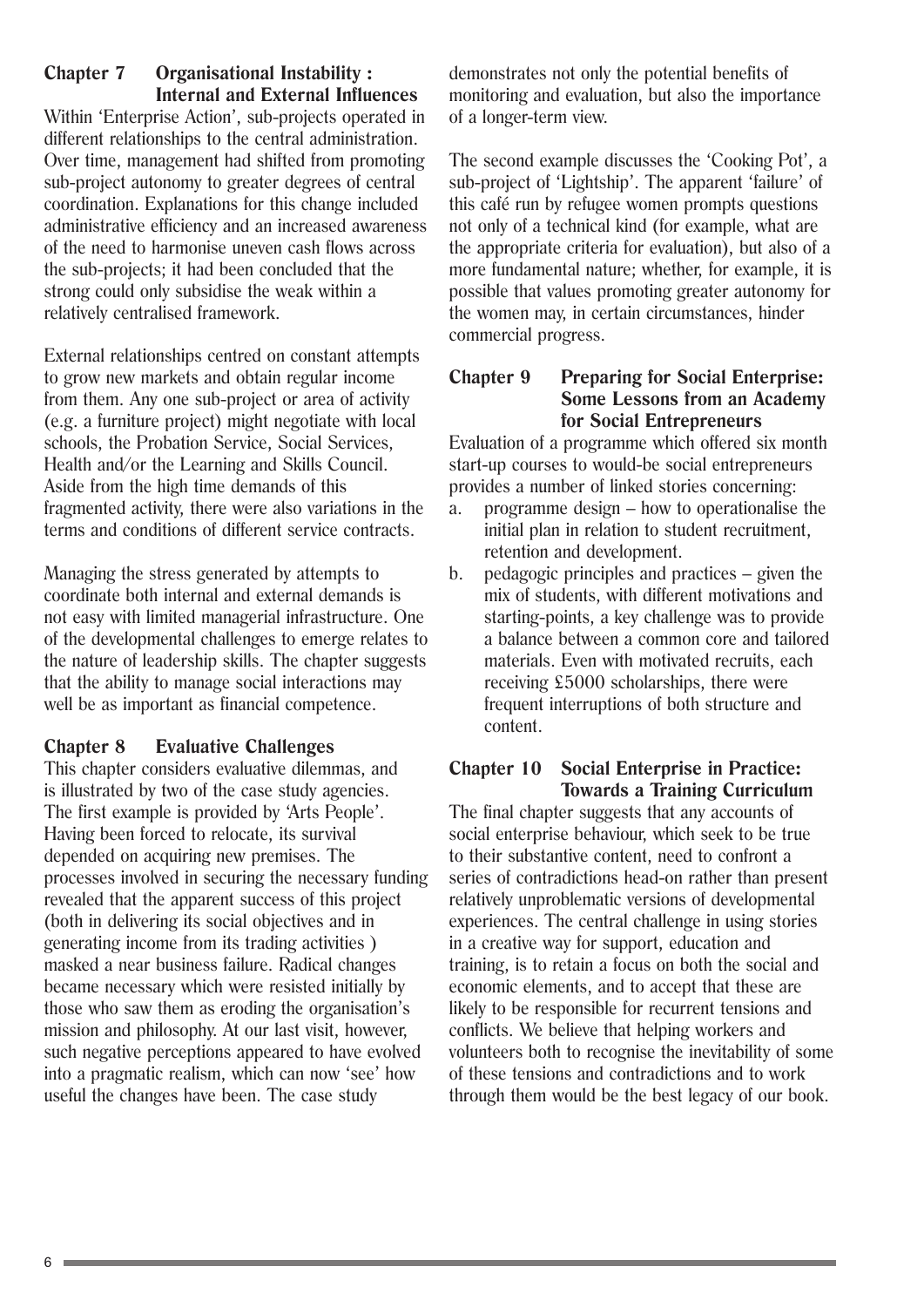### **2 DEFINING SOCIAL ENTERPRISE: DOES IT REALLY MATTER?**

### **2.1 Introduction**

' …Social Enterprise. I think it's a load of nonsense.' (Director of Lightship)

Our first story comes from the Lightship project and concerns the ways in which the principle and practice of whatever is meant by 'social enterprise' are defined and promoted within the organisation.

Lightship provides advice, support, education, training and community development opportunities for new and more established refugee groups. For example three strands of advice work with different fractions of the Somali community (women only, the whole community, health specific issues), together with outreach or drop-in sessions with new residents, occupy nearly half their staff time. The second most important area of work is termed 'Workforce Development', a major portion of which involves courses for refugee nurses and midwives, and English as a second language.

The greatest current potential for non-grant income appears to be located in its NHS-related courses; at least two health authorities and a section of the NHS nationally pay Lightship for the delivery of courses to refugees and for some professional development sessions with NHS staff. But even within these activities, insufficient resources exist for related preparation and liaison work.

In relation to definitional issues, Lightship is perceived by its director, staff and trustees as a social welfare agency, rather than one attempting, in some areas of its work at least, to embrace an enterprise (commercial) orientation. Yet even whilst the Director appears to reject the term 'social enterprise', he has been negotiating his organisation towards a package of commercial/trading activities. Although this may appear to be contradictory behaviour, it is also capable of being defined as 'flexible' or 'pragmatic'. Indeed the decision to re-brand the

job title of a senior manager as 'Education and Enterprise' (our emphasis) might be appropriately labelled as 'opportunistic'; like so many agencies hunting for money, they judged it timely to adopt a fashionable term.

However, part of the problem encountered by Lightship in seeking to expand its income generation base may, in practice, relate to issues of organisational identity and resistance to being seen as a social enterprise. It may well be that if Lightship wishes to promote the marketability of its nurses' courses more strongly, and if it wishes to advance its substantial regeneration package, then it will need to move beyond the position of seeing the term 'social enterprise' as just another label or altered job-title. 'What's in a name?' may be a more serious question than first thought.

### **2.2 Resistance and Pragmatism**

"The term 'social enterprise' is just rhetoric, which is ideology – a method of categorisation, which, if you fall into it, you fall into a big trap. Once you define 'cooperative' or Fair Trade' or whatever, you've then created the organisation in the image of the definition. …….To be honest, there is an element of fashion in some of this.. But, we've got to customise our organisation to the contexts we're working in. …The management task is not to make a cooperative work or a Fair Trade business – the task is to be conscious of your context, of what needs changing and the best way of doing it." (Director of Lightship)

Different people within the voluntary and community sector will approach the concept of social enterprise from divergent standpoints. Indeed, even individuals, such as the Director of Lightship (quoted above), exhibit apparently conflicting responses – on the one hand being resistant to re-branding his organisation, but on the other hand being prepared to embrace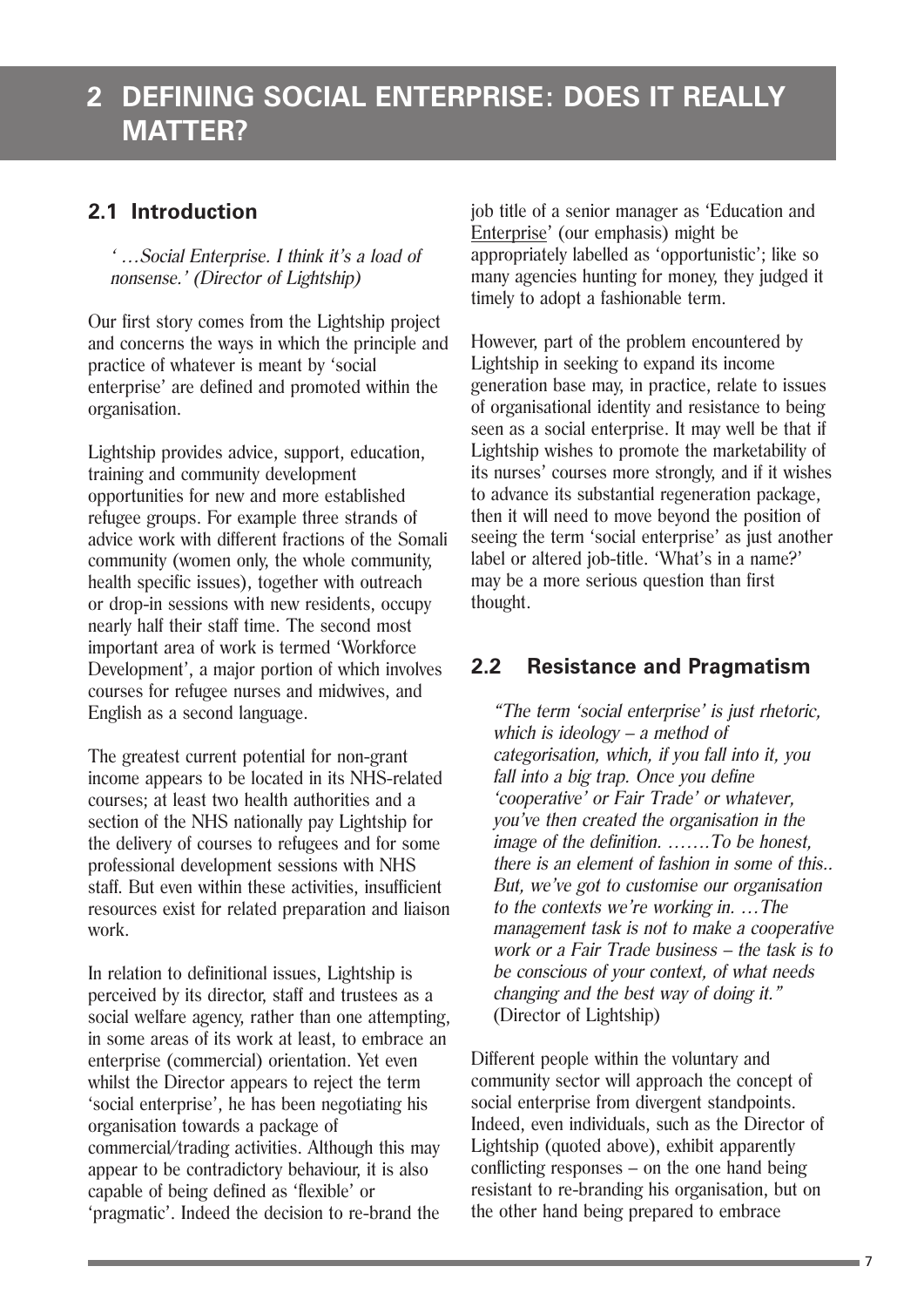different strategies, which might include the development of social enterprise, as a vehicle for achieving social change. He accepted (with qualifications) the need to respond to the wider political and economic context, where government agencies and charitable trusts were increasingly linking their sponsorship of work with refugees to terms such as 'social enterprise'. There were still felt to be traps inherent in this – for example, the potential to become over-dependent on a source of funding which might be enthusiastically and uncritically promoting a concept of social enterprise with which he disagreed.

What Lightship's Director implies is that definitions don't just sit in dictionaries, ready to be 'stuck on' to any particular organisation or activity; they gain influence to the extent that they are associated with, and confirmed by, important or powerful institutions such as the Home Office. So, when he says that social enterprise is 'just rhetoric', he could be using 'rhetoric' in at least one of two ways. Firstly, that it is virtually empty of true meaning, a superficial slogan used by politicians, policy makers and practitioners anxious to appear busy and effective. On the other hand, it could refer to language which is persuasive partly because of the way it is delivered – the football manager or military general, in the heat of different kinds of battles, want to encourage their men and women to pull together towards certain objectives. This is a less negative use of the term. But, hard on the heels of rhetoric came the notion of 'ideology'. In this reference, the Director does adopt a particular interpretation, for ideologies are 'families of ideas', reflecting interests in society such as political parties, economic institutions or religious bodies. It may be the case, for example, that social enterprise is seen as being popular with some of these interests because of the current decline in certain areas of British industry

"…and the need for the state to use local enterprise as both a distraction from, and response to, the significance of broader inequalities (societal and global), and as a rebranding (and re-deployment) of resources rather than the creation of additional ones." (Pharoah et al, 2004, 11. See also Amin et al, 2002)<sup>7</sup>

It is of course possible to see the government's promotion of social enterprise as a distraction, and yet still work hard to make individual organisational units as effective as possible within this frame of reference where it is felt to be appropriate. The latter is an important qualification. As the Director observed in relation to the wider voluntary and community sectors, if social enterprise initiatives were an effective response to the problems facing voluntary agencies such as Lightship "…wouldn't they be springing up all over the place?"

In practice, and perhaps contrary to the sentiments discussed above, Lightship is now in the process of progressing ambitious long-term plans which will harness major commercial activity to underwrite its social objectives. Their existing building (a converted church) is inadequate, both structurally and in terms of its location. If they could redevelop the whole site, which includes frontage on a main shopping street, then

"It's the Bromley-by Bow thing  $-$  you create a village and it creates an internal market; residential properties, some commercial offices, a day nursery, a café on the street, more accessible social activities… a whole social base, whereas at the moment it's very fragmented."

Lightship is therefore involved in complex negotiations with a range of potential partners and agencies. The local authority are interested in relocating their library to the site, a charitable trust has agreed funding for development consultancy, while the Church authorities who own the building and the adjacent site are discussing changes of use. Talks began in 2004. Outline planning permission was unlikely for several years. Finance of at least £7 million would be needed, and so about 80 flats or the equivalent-value commercial use would have to be integrated into any final scheme.

For the moment then, although it seems that Lightship is not wedded to a full blown model of social enterprise where there is a strong commitment to income generation and sustainability across the organisation, the Director might concede the existence of 'pockets' of social enterprise, where income generation is a secondary dimension of its activities and is intended to (partially) underwrite specific social goals. Whether the organisation's perception of its relationship with social enterprise shifts over time may depend on the extent to which

<sup>7</sup> A. Amin, A. Cameron & R. Hudson, Placing the Social Economy, London, Routledge, 2002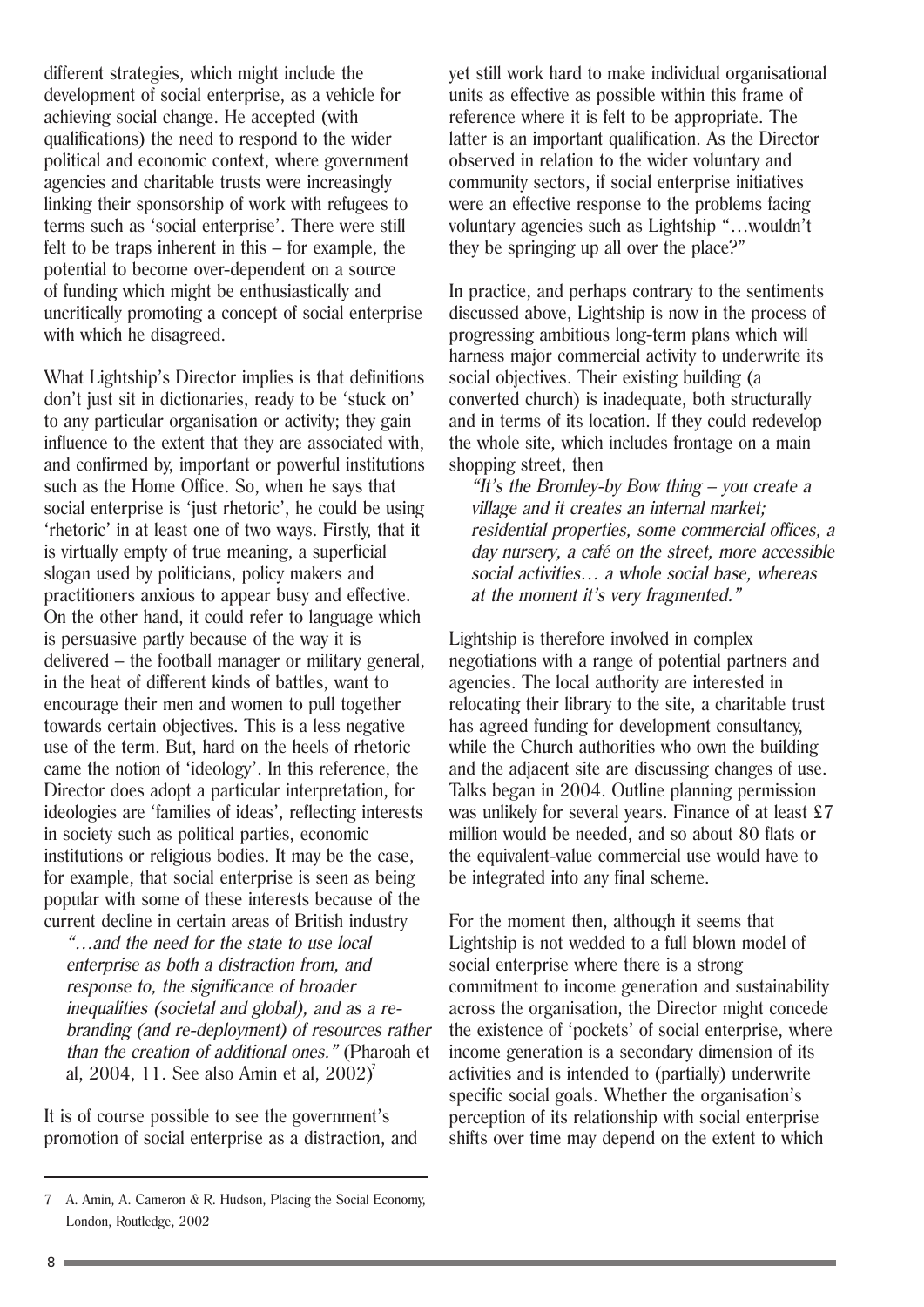its plans are realised and on the nature of the compromises involved; and, like others of our case study agencies, it may prove to be the case that achieving this redevelopment at all will depend on an altered perception of the necessary balance between social and financial objectives.

#### **2.3 Social Enterprise: A Destination or a Journey?**

"The work we've done with interpreters and nurses doesn't really fall into the category of social enterprise…because we haven't yet, successfully, in my opinion, got employers to be fully engaged with the process. If we were truly a social enterprise we'd have contracts, we'd be employers of these groups and we'd be providing the product – the trained workers – for them to buy. In effect, in some ways that's been our intention; we're trying to do that, we're still trying – within the NHS and within public services in general. But I would say we've been unsuccessful in that." (Education and Enterprise Manager, Lightship)

The above comment by the Education and Enterprise Manager reveals another ambivalence about according their work a social enterprise label because they have not yet succeeded in creating or tapping into a market for their product. Developing an innovative and competitive product which yields an economic as well as a social return is indeed a key element of social enterprise. In this organisation there have been a number of obstacles. From the manager's perspective, the key obstacles are material ones, both in terms of external NHS planning processes -

"We're now in a situation where this particular course for nurses has run eleven times. We've had 132 nurses through our programme. We have a completion rate of 98% with people from all over the world. We've had money directly from the Department of Health, but what we haven't got into is the mainstream planning of their workforce development. ……we get national recognition to a certain extent but then you've got to transfer that into 'write us into your plan, so we are your preferred provider.' "

- and internal organisational capacity. The Lightship nurses project is described by staff as 'cutting edge' and a 'star project because it was a money-spinner', but it lacks investment money, and therefore has not

been able to develop either a comprehensive business plan or a finished package of exemplary teaching and learning materials from which to negotiate.

Closer scrutiny, however, suggests that the key obstacles may not simply be material, but ones derived from a mix of values and ideology. Although the organisation has experienced a shift in funding patterns in recent years – from almost complete grant aid to a mix which increasingly includes contracts and regeneration work - 'there's still that consciousness of working in a grant culture' and perhaps a parallel reluctance to embrace a more entrepreneurial one. Thus Lightship, in the eyes of its Education and Enterprise Manager, does not yet deserve to be labelled a (mature) 'social enterprise'. Nevertheless it appears to have embarked on a journey in that direction, as exemplified by the following struggle to define a balance between social and economic returns:

"Next week I've got to go to a university because they want to run a pre-adaptation course. We've got a contract (which we bid for) with the Department of Health, which requires us to oversee implementation of a national strategy for nurses. In that strategy we are to work with regional centres and support them in their development; one of the developments everybody wants is this course. Now, I've got the syllabus sitting here in my computer. I could just give it to people for more nurses to learn in this way, but on the other hand I want to be paid for it. I sweated tears over this course – a long development time and lots of people." (Education and Enterprise Manager)

### **2.4 Developmental Issues**

Are there real contradictions within this organisation as to whether or not it is a social enterprise, or just a series of responses to a dynamic and complex operating environment? It is certainly the case that the project operates at a number of levels at the same time in terms both of values and practices. In addition, as for many organisations, there is never a simple fit between what the core mission suggests should happen and everyday behaviour.

"You do as best you can and that's not a defeatist statement, it's the reality of managing a lot of big agendas."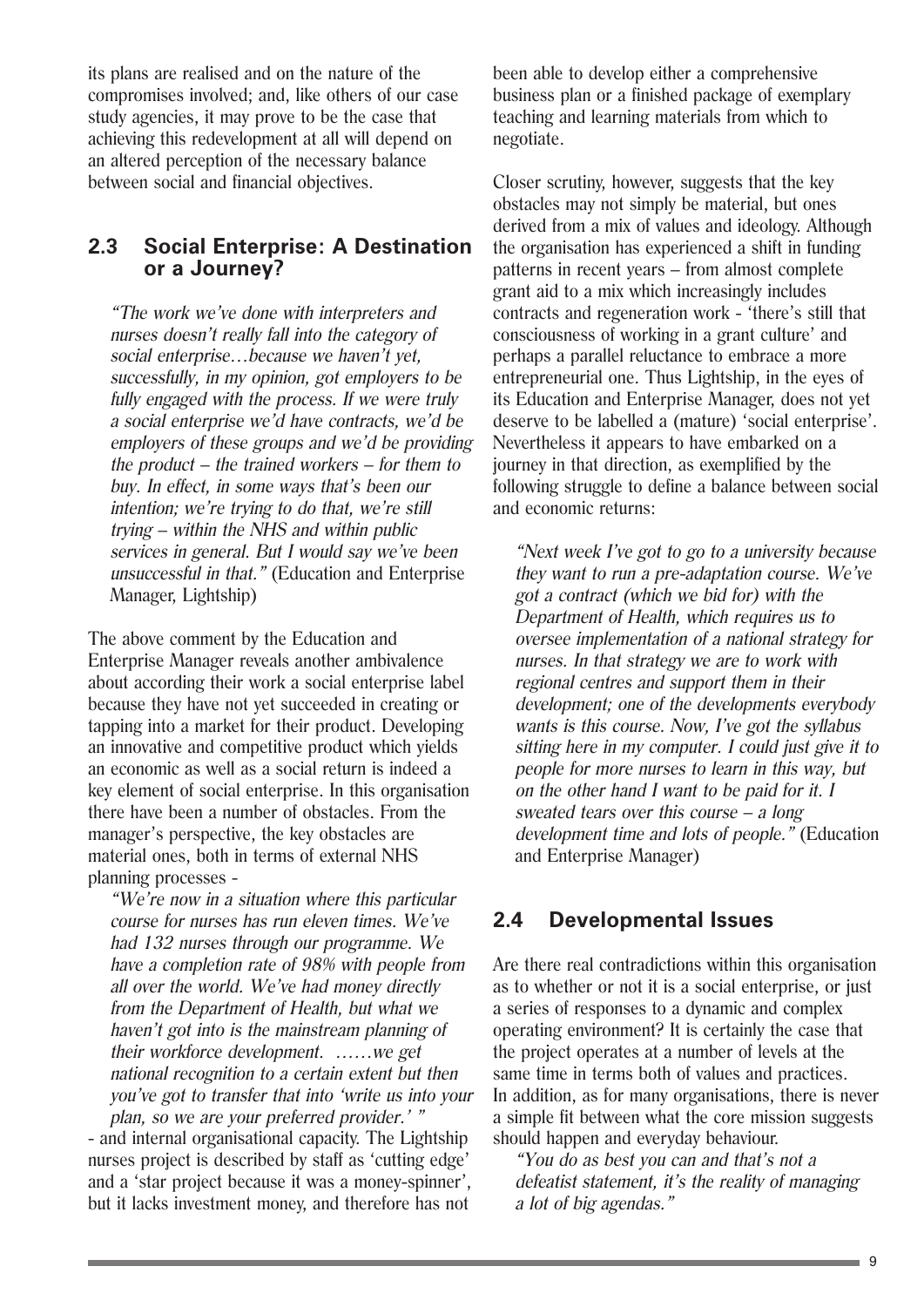Nevertheless, the Director did believe that it was possible to steer a course, rather than simply being pushed along by other powerful ideas and organisations.

"…the culture that's associated with Social Enterprise – the suits – isn't what we're about. I wouldn't have done these kinds of things five years ago, not because I didn't know how to do it, but the organisation wasn't ready for it. You've got to keep your core values and then draw upon the language and techniques of social enterprise."

A key element of the work of this organisation, however, is embraced by the term 'community development', meaning:

- i. a focus on collectivity (group or community) rather than on individuals, even whilst much direct work is necessarily with individuals;
- ii. a recognition that development is as much about the dynamics of processes (e.g. of learning knowledge, skills and understanding) as it is about particular end products (e.g. the qualificatory levels achieved).

A challenge for this organisation will therefore be to ensure that, while generating income from the sale of courses to the NHS for example, it still retains a focus on collective, process-led objectives. This tension is reflected in the Education and Enterprise Manager's reluctance to define a potentially lucrative area of work as a social enterprise:

"It doesn't need the social enterprise label; it's just people looking for a job. Why we would choose to do this is that it shifts the nature of the local NHS workforce, and that in turn changes the understanding (within the NHS) of the refugee experience…..So, what we are doing is community development."

Key questions for discussion which emerge from Lightship's stance in relation to social enterprise might include the following:

- Is the term 'Social Enterprise' important, in the sense of defining what people, organisations and governments do, or claim to do?
- The Education and Enterprise Manager seemed to operate with an 'all or nothing' definition; her evaluation of the nature of her project depended on the fact that the purchasers of her training course weren't 'fully engaged'. Would it be more useful to talk of different phases or stages towards becoming a 'mature' social enterprise?
- The Director associated social enterprise with rhetoric and ideology at one moment, and then revealed his plans for a £7 million scheme. Was he being inconsistent or flexible in his definitions?
- What values are implied by 'community development' and how compatible are they with different definitions of social enterprise?
- $\bullet$  At the end of the day, is it realistic of the Director to think he can keep his core values, even as he draws upon the language and techniques of social enterprise?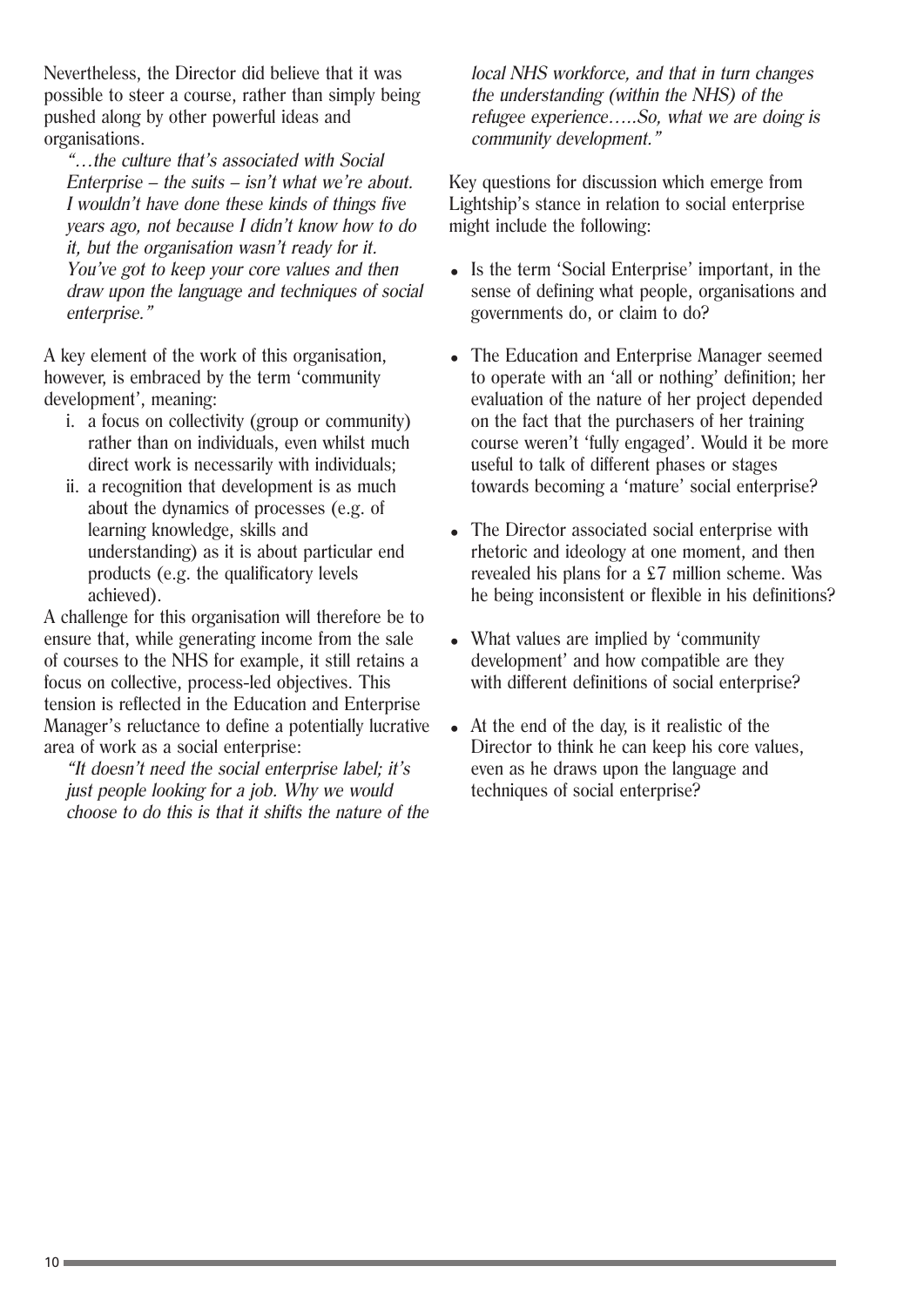### **3.1 Introduction**

What are the training needs of a voluntary or community organisation seeking to develop as a social enterprise? There is an assumption implicit in this question that there may be skills which are unique to the social enterprise sector. This is not reflected in some of our respondents' replies. They initially described the skills needed as being more general, more to do with the technical demands of running a business – and those which came to the fore related to sourcing new forms of external funding, to financial management and to developing investment strategies.

"The training issues which have arisen have been particularly around financial management, budget management; issues about being much more competitive – about getting everyone across the group to think much more about unit costs. … How does social enterprise differ? I don't think it does differ (from other enterprise activity) – the same principles apply." (Executive Director, Small Potatoes)

"I think if you were just running a charity which worked with a particular client group you would need to understand the needs of that client group and the statutory context, the funding environment and the policy context. Running a social enterprise like this, you also have to understand how to run a business and make money and the financial side of that in relation to investment. It's really just broader." (Chief Executive, Small Potatoes)

Reality, however, was also acknowledged as being a little more complex than these quotes at first suggest. Even financial management and investment decisions, for example, will be based on a wider spectrum of considerations than would be the case for a purely commercial enterprise; social enterprises will look to achieve both economic and social outputs.

"Unlike the situation where we have external funding where there are different regimes as to what you can and cannot do with that funding, if we generate revenue income we can do what we like with it. So we have to make a decision as to whether we are going to invest it in services so we can provide the services we want or whether we are going to re-invest that income in the businesses." (Executive Director, Small Potatoes)

Nevertheless, in theory at least, any technical skills gaps should be transitory – assuming that appropriate business and financial management training can be resourced and sourced, and we have already discussed (section 1.2) the extent to which existing training is dominated by a business-led curriculum. This chapter and the next will focus instead on challenges which are not to do with these more technical areas, but on other issues which also impact significantly on organisational capacity and have potential training and support implications. These challenges may prove to be more persistent. and the training solutions more elusive. They are to do with:

- managing the internal (and inter-personal) tensions which arise within an organisation pursuing both social and economic objectives;
- changing the mindset throughout the organisation – integrating economic objectives into the organisation's ethos, aims and working practices, and signing up workers at all levels, both paid and unpaid, to the new agenda;
- developing entrepreneurialism at a senior management level, encouraging the capacity for innovation and risk taking (the subject of Chapter 4.)

This discussion will draw on the experience of 'Small Potatoes', a new social enterprise created in 2001 from a merger between two established organisations – one a successful social business and the other a voluntary organisation providing a range of services and training opportunities within its local community. The merger brought two different operational cultures together, and precipitated a number of issues in relation to the visions and values of the organisation which are equally likely to arise in organisations moving more gradually towards social enterprise.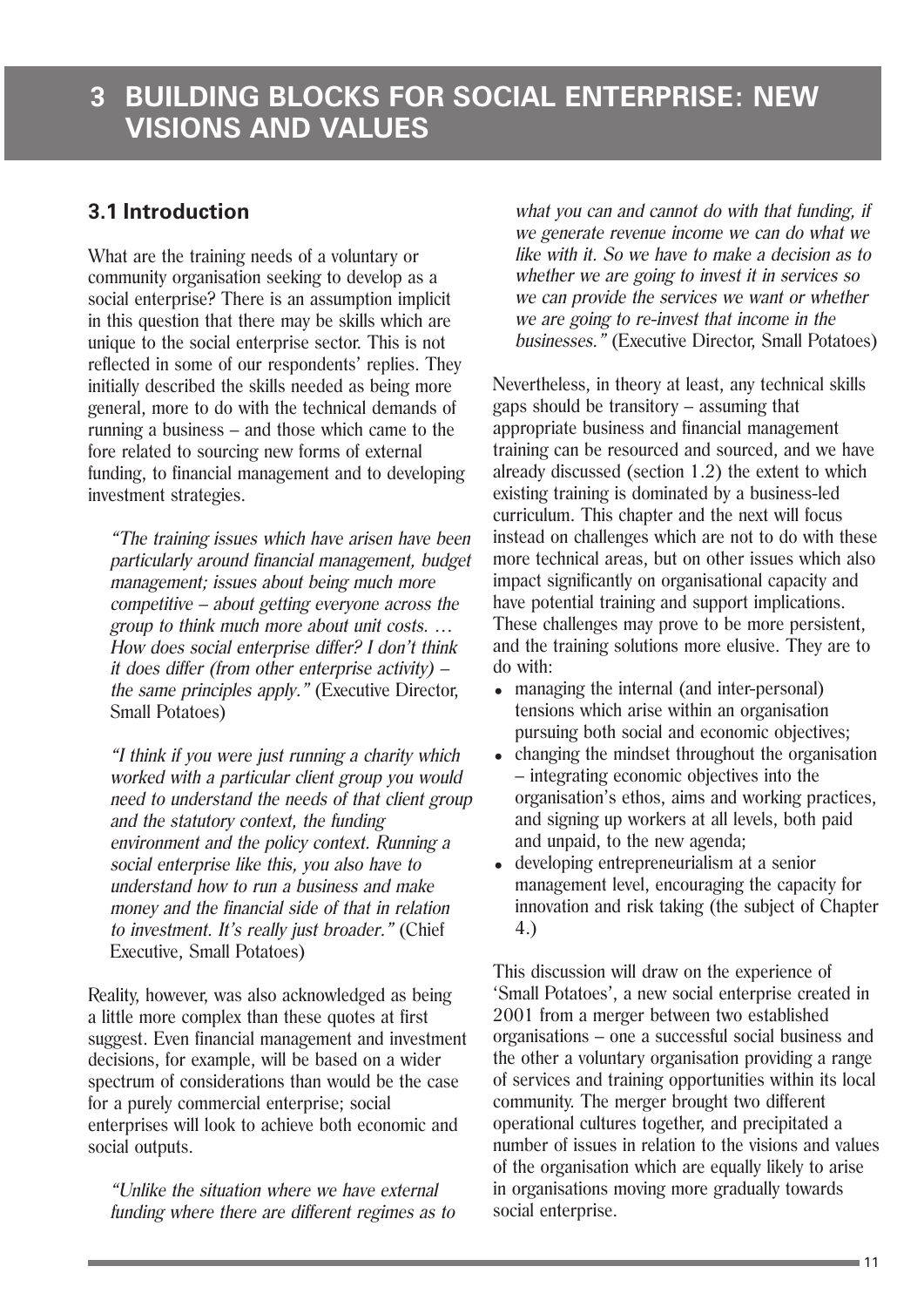#### **3.2 Managing the Tensions between Social and Economic Objectives**

"Over a number of months, the Director of Services and the Sales Director worked on the disciplinary procedures for traders. They were the protagonists who represented the 'social' versus the 'business' and they kept clashing. So I wanted them to come up with a solution. They have a brilliant working relationship now. They do keep clashing, but it's good; it's very constructive." (Chief Executive)

The first report of this research documented the several ways in which the simultaneous pursuit of both social and economic objectives creates tensions within a social enterprise (Pharoah et al, 2004, pp29-36). Here we will look at just one example in more detail to illustrate the different priorities, different perspectives and different cultures which must learn to co-exist. The story focuses on 'Chips', an established social business from which Small Potatoes derives the bulk of its trading income by supplying wholesale fruit and vegetables to franchised traders. Traders also receive a range of training and support services from Small Potatoes' other projects, the aim of the business being to assist individuals who have a range of social problems (housing, health, education and training) into mainstream employment at the end of a two year programme of work with them.

Early in 2002, in response to behaviour by some traders which was not only unacceptable in its own terms but also threatened the sales income of other traders and (critically) the revenue the company derives from its wholesale activities, the Sales Director proposed amendments to the disciplinary code which would result in the suspension of these traders, and in the worst cases the withdrawal of their franchise. While this strategy would have delivered the desired business outcome, it would have represented a dilution or displacement of the social mission, excluding from employment some of the very people whose needs had originally inspired the creation of the company.

At its simplest level the argument which ensued between senior managers illustrates the dichotomy between the objectives of those primarily concerned with social outputs and those concerned with sales and income generation. However, when the story is

told from two different points of view, other important dimensions of the conflict are revealed:

•The first voice is the Sales Director. She explains more fully her rationale for a tighter disciplinary regime – which is not simply 'sales driven' for the sake of the business, but is also concerned with the need 'to protect this (that is, the employment opportunities the business is providing) for the majority of traders'; She also reveals her own frustration with the fact that (unlike people working in the sales team) those in the service arm of the company do not have a 'dual perspective' – they do not understand the problems associated with working in a business context with a group of clients with challenging social needs.

• The second voice is the Director of Services. He reveals that in addition to the substantive issue, there were also interpersonal conflicts between himself and the Sales Director, and unhelpful assumptions which arose as a result of their different working backgrounds and their different roles within the organisation. He describes how they came to be able to work together, despite the 'unsquarable circle' presented by their different operational priorities and values.

#### **3.3 Reflections on a Conflict of Values and Objectives: The Managers' Accounts**

#### **Sales Director**

"As far as I was concerned this should never have been an issue. We always had a code of conduct which traders sign before they are given a franchise. But ten years ago they were more likely to have mental health and alcohol related problems rather than drug related problems. … This has made a marked difference to the way some traders behave. I did not feel that we had a code of conduct which reflected these changes. In addition there had been horrible problems – not just in terms of traders being charged with serious crimes but also in terms of peoples' experience just walking down the street. Why should people put up with traders swearing at them …? … A survey also showed it was affecting sales.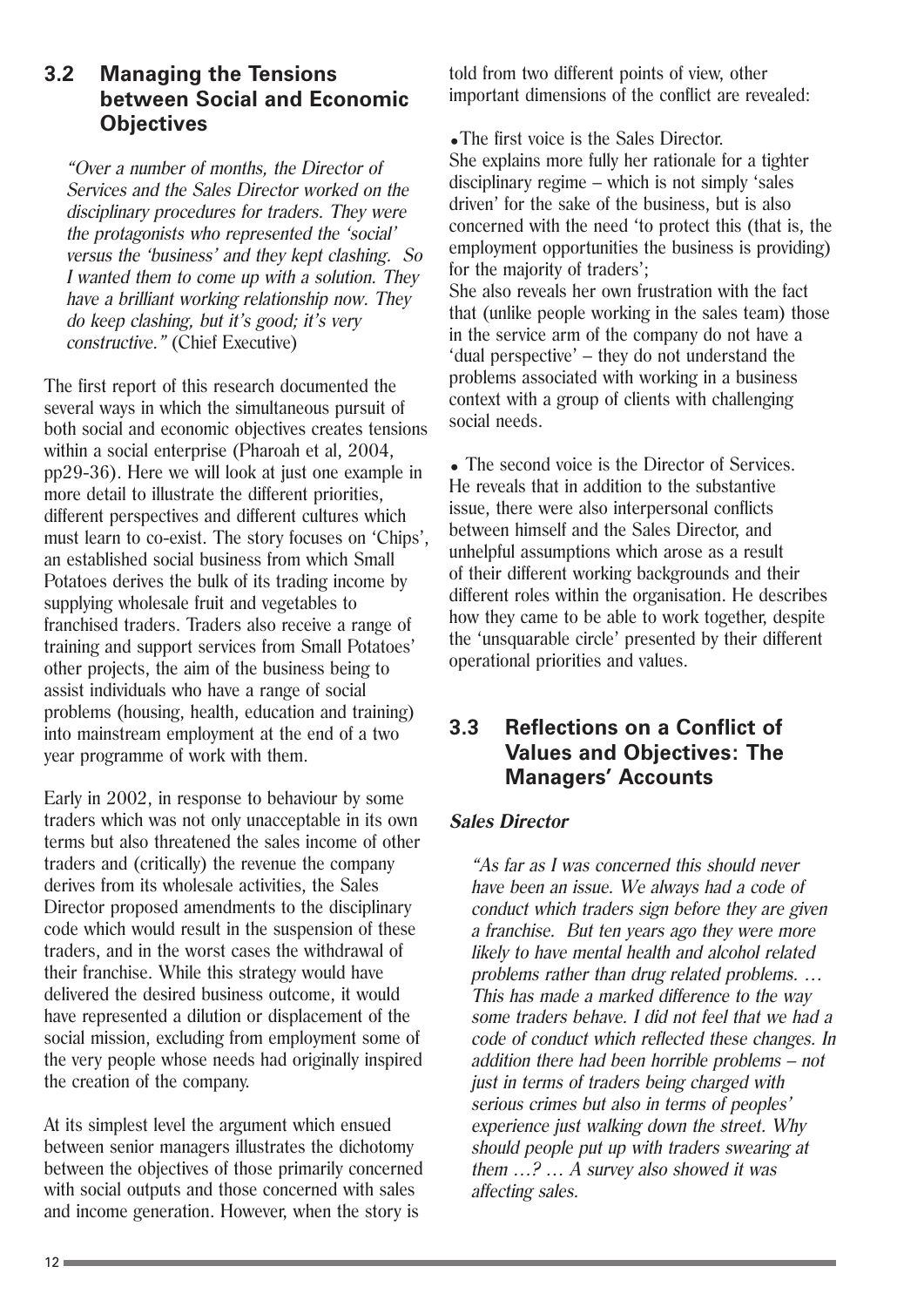So to combat these problems I wanted to change the code of conduct to mirror an internal disciplinary system. I implemented the new procedures following a meeting with the Chief Executives of the company and the Trust. These changes were kicking in when the Services Director starts to say he does not agree with it. …

So my honest response to him – I don't know if I ever actually worded it like this but in my head I was thinking - 'You haven't got a clue what it takes to manage a bunch of traders who are having to work on the street.' …… I sometimes think our services' staff do not have a dual perspective. And in essence that is where it (the conflict) starts from.

So the tension was created by the fact that I said I was going to be hard on the people who misbehave because I want to protect this for the majority of traders, for the public and for the business. What he was coming back with was 'You can't treat people like that.' I was saying 'Yes we can. The fact is that there is one way of dealing with people on the street; there is another way of dealing with them when they are in our offices.' … So we do have a lot of traders who are suspended, but these people are causing the public a problem.

The minute I look at these people in terms just of their needs (homelessness, mental health, whatever), I will quit. As far as I am concerned I am looking at them as what they say they want to be. They say they want a franchise to be able to trade, I say OK and I'll speak to them in that way. I am not qualified to be a case worker …but I know I've got a good relationship with traders and I am very proud of that."

#### **Director of Services**

"I think there is that tension (between social and economic objectives) within social businesses and those same tensions will arise in whatever social business you look at.

Due to the nature of the client group that we are working with, and particularly in the case of street traders, we are working with some of the most vulnerable, needy, chaotic people with the most challenging behaviour, and that does

conflict with what the sales team are trying to achieve. I can understand the dichotomy and conflict. There are two opposing agendas which are trying to work together. It leaves us constantly with issues between the sales department and the services department.

…At Exec Team meetings, the Sales Director and I were absolutely poles apart, we were speaking a completely different language, we could not see eye to eye on anything. We had some difficult sessions when she really lost it with me. It wasn't just about the issues ... I was struggling to work with what I saw as different cultures and value systems. We did find ways of breaking through, by talking more about our personal histories and what motivated us to do the kind of work we do. I think for the first time she realized that I was not some 'fluffy social worker' type with no business head at all. …

I think I also understand her better now, what motivates her, where she's coming from, why she works the way she does. Because of my own personal and political values, it doesn't mean that I am going to give those business values any more credence than I would have done before. I understand what business is about; I don't think it's a complex thing. But I understand better what motivates her personally and how better to work with her. I don't think it is a squarable circle because we do have different agendas. But now we can work through and negotiate and understand where we are each coming from and we can be more open than before. We are prepared to reach a compromise because we have reached a position where we respect each other for what we each bring … and we want to work positively together.'

To begin to understand the last remarks, it is perhaps useful to know something of the 'protagonists' different backgrounds. While the Director of Services has a background in youth work and community development (both professionally and as a volunteer), the Sales Director had previously been Regional Store Manager for a national chain of high street shops. It was clear from conversations with her that the reference point for her approach to her job is at least in part her experience while in commercial retail. However the essence of this story is not simply the outcome of personal histories or inter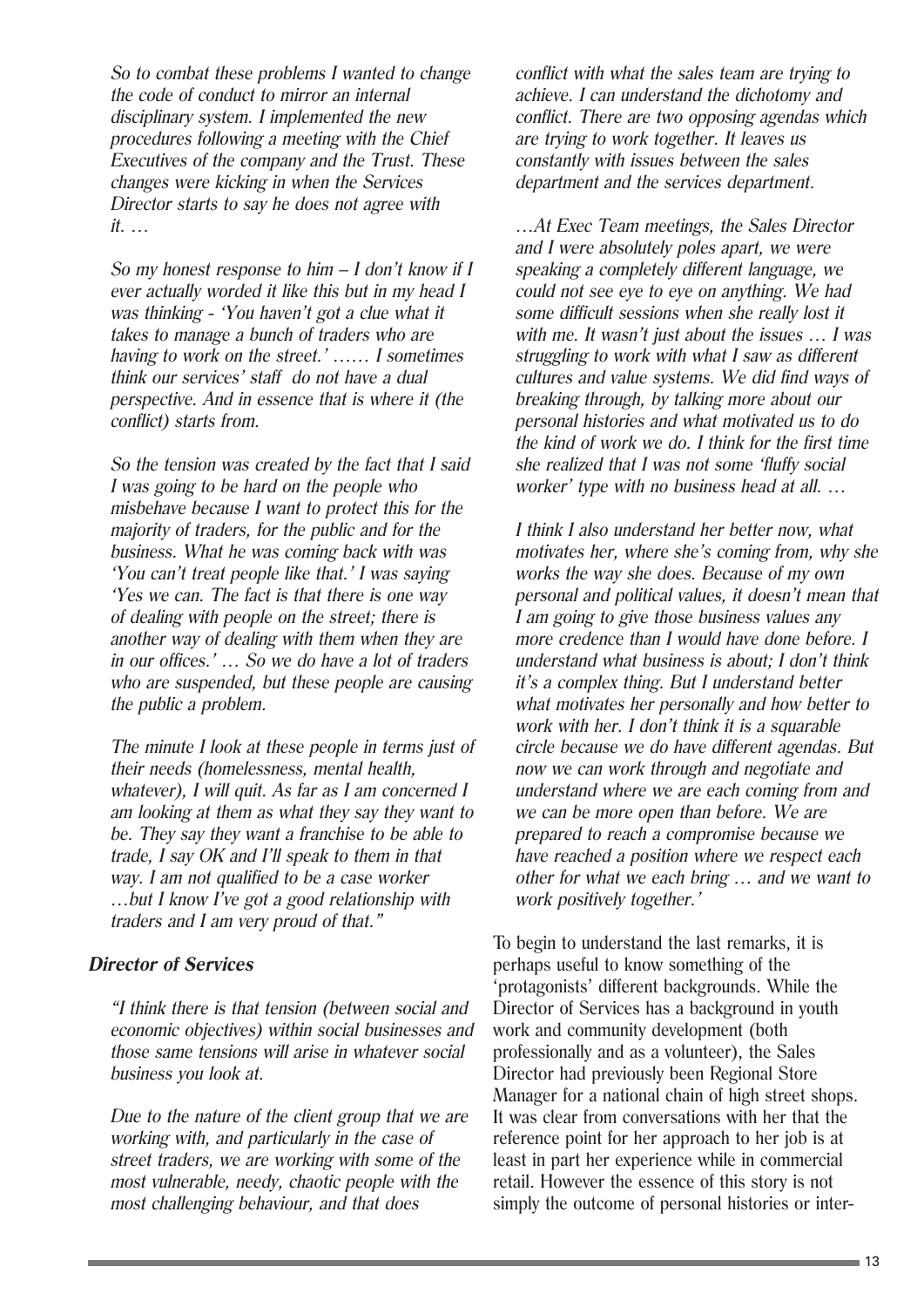personal differences, but relates fundamentally to the problems of reconciling different values and the different dimensions of a new vision.

#### **3.4 Embedding the New Vision and Values: A Training Approach**

#### **2001**

#### **"Question:**

Won't the focus now be on making money rather than on developing individuals?

#### **Answer:**

No……. We will be using business to empower individuals who have often been overlooked by mainstream employers and service providers." (From Small Potatoes' pre-merger Staff Information Pack)

#### **2005**

"Some people are really struggling to operate in the new environment … and some in services have put up barriers and not bought into the vision." (Executive Director)

We have seen in this chapter and the previous one that, as a voluntary and community agency metamorphoses into a social enterprise, the challenge will be to change the mindset throughout the organisation – integrating economic objectives into its ethos, aims and working practices, and signing up workers at all levels, both paid and unpaid, to the new agenda. The quote above from 2005 reveals that this may prove to be a lengthy process. In this section we look at how Small Potatoes has tried to address the problem.

The previous section dealt with a particularly visible example of two individuals coming to terms with the new challenges of working in a social enterprise. In that instance, a policy development which reflected and reconciled the organisation's social and economic objectives was eventually achieved by the two executive directors at the heart of the argument having to work closely together on a compromise strategy. In addition, however, both were encouraged by the chief executive to shadow one another for two days in order to develop a better understanding of each other and their respective roles. This approach appears to have been

successful, but would perhaps be difficult to implement more widely in a large organisation. Other strategies will be important in embedding the new approach and mitigating at least some of the tensions and misunderstandings which may arise.

Within Small Potatoes, for example the emphasis has been on the development of its 'Vision and Values' training. It was particularly important that all staff took part in this training immediately following the merger to ensure that everyone across the organisation fully understood the aims and objectives of the new social business and the linkages between its different components.

"What we did originally was that Vision and Values training was delivered by all the Executive Directors to senior managers. We subsequently paired up Exec Directors with managers and then they delivered this training to other staff. If you attend a Vision and Values training day, you are introduced to the beliefs of the organisation; then the objectives; and then these are broken down into the five year targets. Then there are practical exercises in terms of each worker's responsibilities – so they can map out how their own work contributes, identify any gaps and establish what would make it possible for them to contribute to the group targets. It's awareness raising – getting them to make the links – but it's also a tool for them in the future when they're planning and setting their individual targets to be able to identify where and how the latter relate to the Group's five year objectives." (Executive Director)

Vision and Values training in itself is not innovative -

"Most good private sector companies will be training staff in relation to their corporate values, even if their aims are just to make shareholder profits. So I don't think we do anything particularly different." (Chief Executive)

- but it will be important in an emerging social enterprise, particularly during the period of transition. However, despite the importance attached by Small Potatoes to the development and delivery of appropriate Vision and Values training, it was not immediately successful in creating either clarity or cohesion within the organisation, as revealed in a paper to the Executive Board two years later: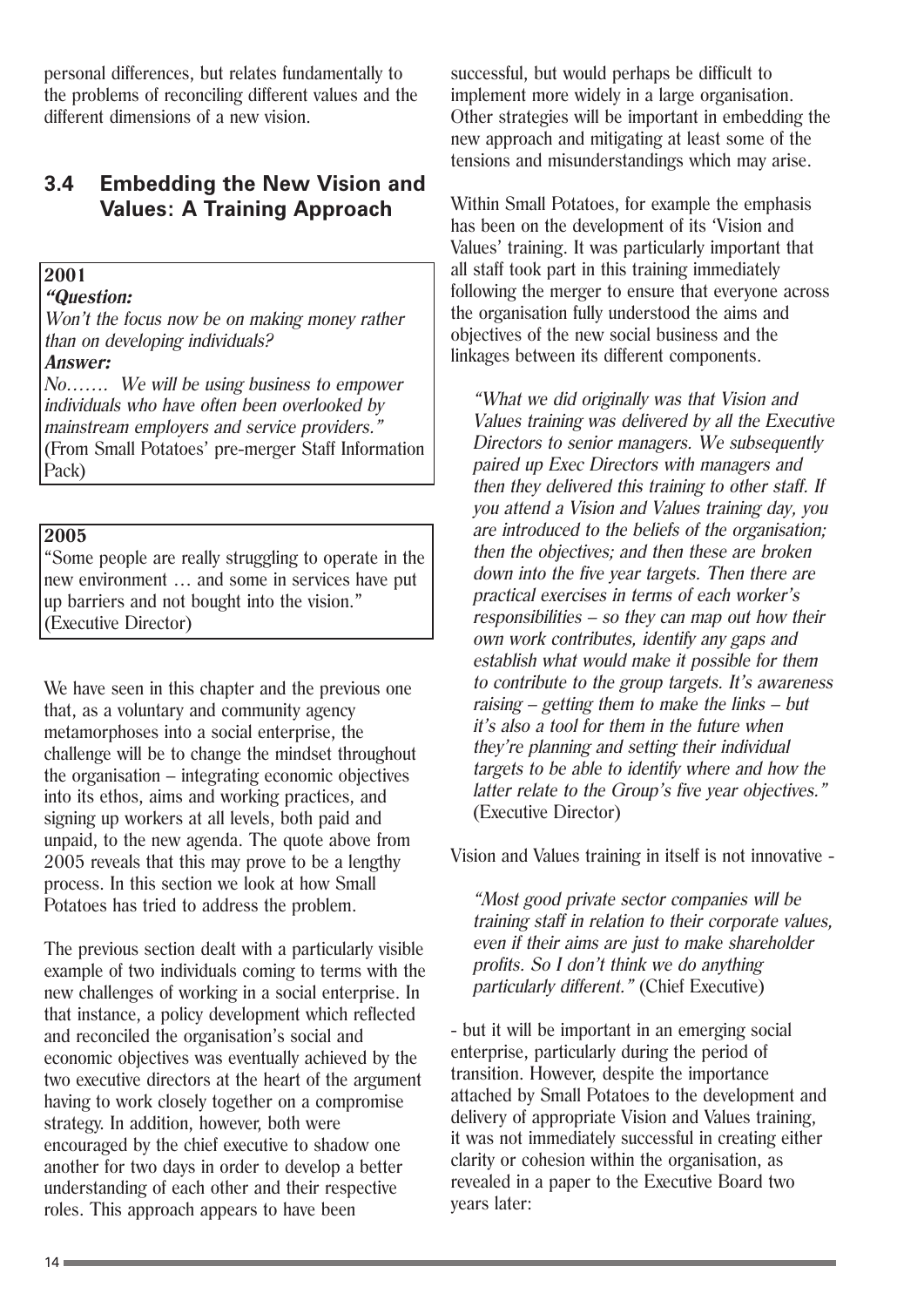" Further work needs doing on the Vision and Values training, as there has been some feedback through service departments that they do not understand the roles of businesses and charities in the whole group."

The evidence from Small Potatoes suggests that those who had been, and still were, working in traditional service delivery areas had experienced the steepest learning curve. Furthermore, any problems there might have been in assimilating the new direction of the organisation were exacerbated by a sense of marginalisation amongst these workers, as time and energy were seen to be increasingly focused on developing business activity:

"… the emphasis and focus had shifted…In reality we never lost a sense of how important services are, but we really needed to look across the group as a whole, to look at it as a business – and then there were specific areas we needed to target and develop to enable them to become sustainable. So energies were channelled elsewhere and there was a real feeling of separateness within the group. (Executive Director)

This emerging schism widened when the impacts of resource constraints and the financial costs of incubating new businesses quickly began to be felt in service departments:

"The question which comes from our service managers all the time is we are prioritizing our incubating businesses, … at the same time money is therefore not available for some services for local communities, which previously we have invested more in. … This is the bit that I do struggle to talk about and …and it's something that I would potentially fall out with others on the Executive Team about." (Director of Services)

As a result of continuing fragmentation (described in Board papers as 'pockets of insular working') within the organisation, Vision and Values training remains a priority and has been revamped to include a refresher programme.

In addition to training which encourages assimilation and understanding of the broad concept – namely that the organisation has become a social business with economic, as well as, social targets another challenge still to be resolved through training mechanisms is to ensure that budget holders and managers translate the vision into practice. It is a question of becoming more concerned than in the past about surpluses, profits and unit costs; of

"Changing peoples' mind set – shifting away from the voluntary sector begging bowl – the attitude that the money would always be there – to being much more business-like. This then opens up a whole new hornets' nest – we need to guarantee quality but there has to be much more emphasis on sustainability, the need to be competitive. So we have to get people to think of themselves less as a service provider and more as working in a business offering a range of products." (Executive Director)

This is an approach which many managers have struggled with, as exemplified by the observation in a report to the Executive team some two years after the merger:

"We have noticed that we feel relieved if we do not make a loss, but are not appalled that we have not made a good profit. How do we change our attitude?"

Partly in response to this problem, the company introduced a new training programme in 2005 targeted specifically at managers to address their additional developmental needs. Financial management will be included in the new programme, together with a vision and values refresher. Participants attend training sessions on key topics but are also matched with senior members of staff who will act as mentors, working with them in more depth to enable them to apply what they have learnt. The use of mentors has been incorporated in order to do this sensitively; in a group context, managers often have difficulty revealing their weaknesses. It is also hoped that participants will establish their own peer support group.

As with the introduction of the Vision and Values programme, this is an example of an organisation using its internal resources and skills creatively to meet its own training needs, employing a mix of formal and informal techniques.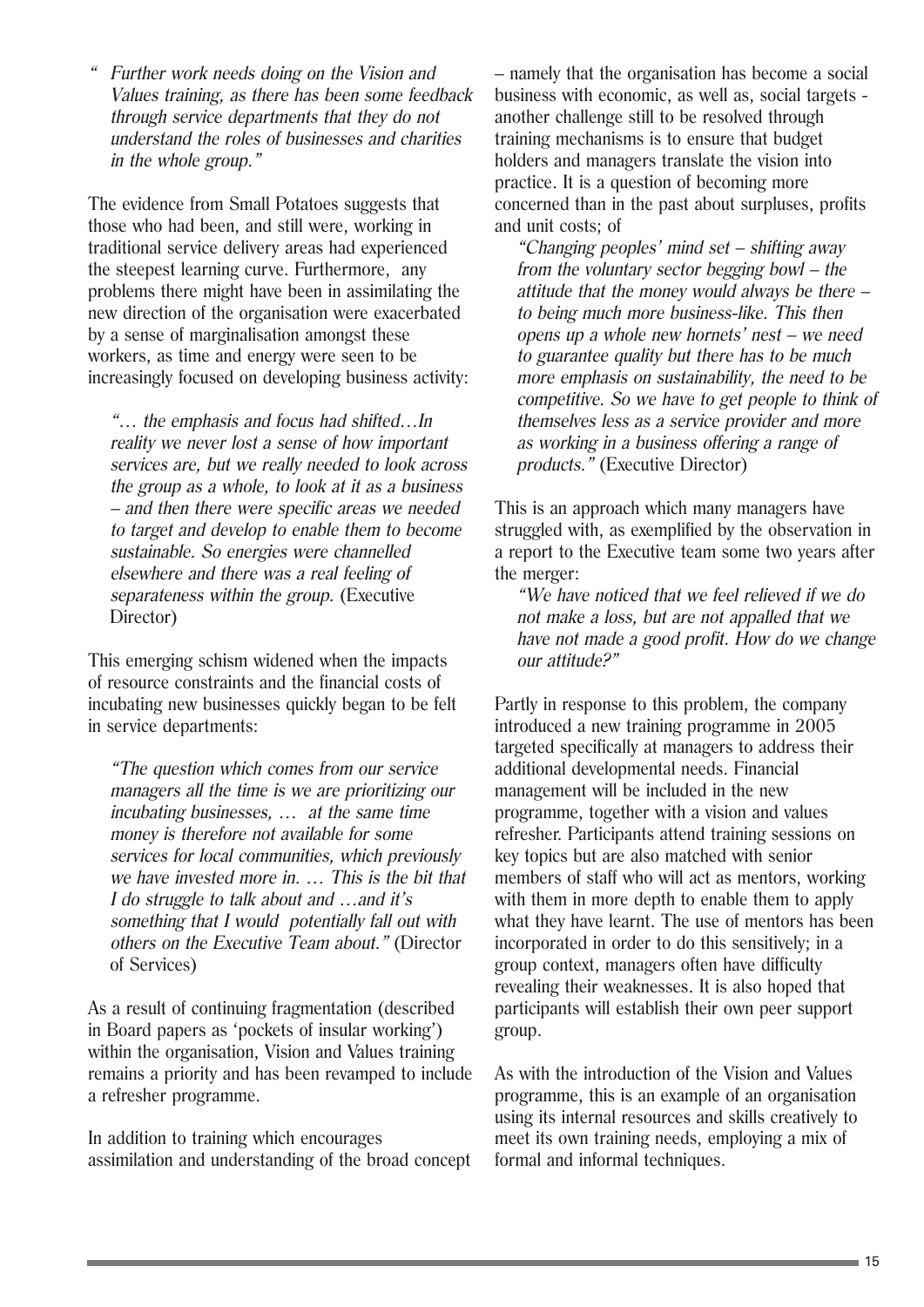### **3.5 Developmental Issues**

The development of social enterprise by voluntary and community organisations will create an extended agenda – a new concern with economic outputs and financial returns. It will demand a change in the mindset of the organisation and the individuals within it. The experience of Small Potatoes may help others to prepare and plan for what can be a bumpy ride. Key lessons to emerge are:

- The pursuit of economic, as well as social, objectives may give rise both to intraorganisational and even inter-personal conflicts and tensions, particularly where financial constraints appear to skew the emphasis of the organisation's work in one direction or another.
- 'Vision and Values' training may be valuable in minimising such conflicts, and can be developed

and delivered using the organisation's own internal resources.

- The period of transition may be considerably longer than anticipated, with tensions and misunderstandings re-surfacing in the future. It will be important to revisit and re-evaluate Vision and Values training at regular intervals.
- Despite such training vehicles, even those who may have 'bought into the vision' may find themselves in conflict with newly emerging policies and procedures, particularly where these challenge their individual priorities. Careful and sensitive mediation and support will be important, and external mentors might play a valuable role. Formal training can be usefully reinforced by informal, experiential approaches.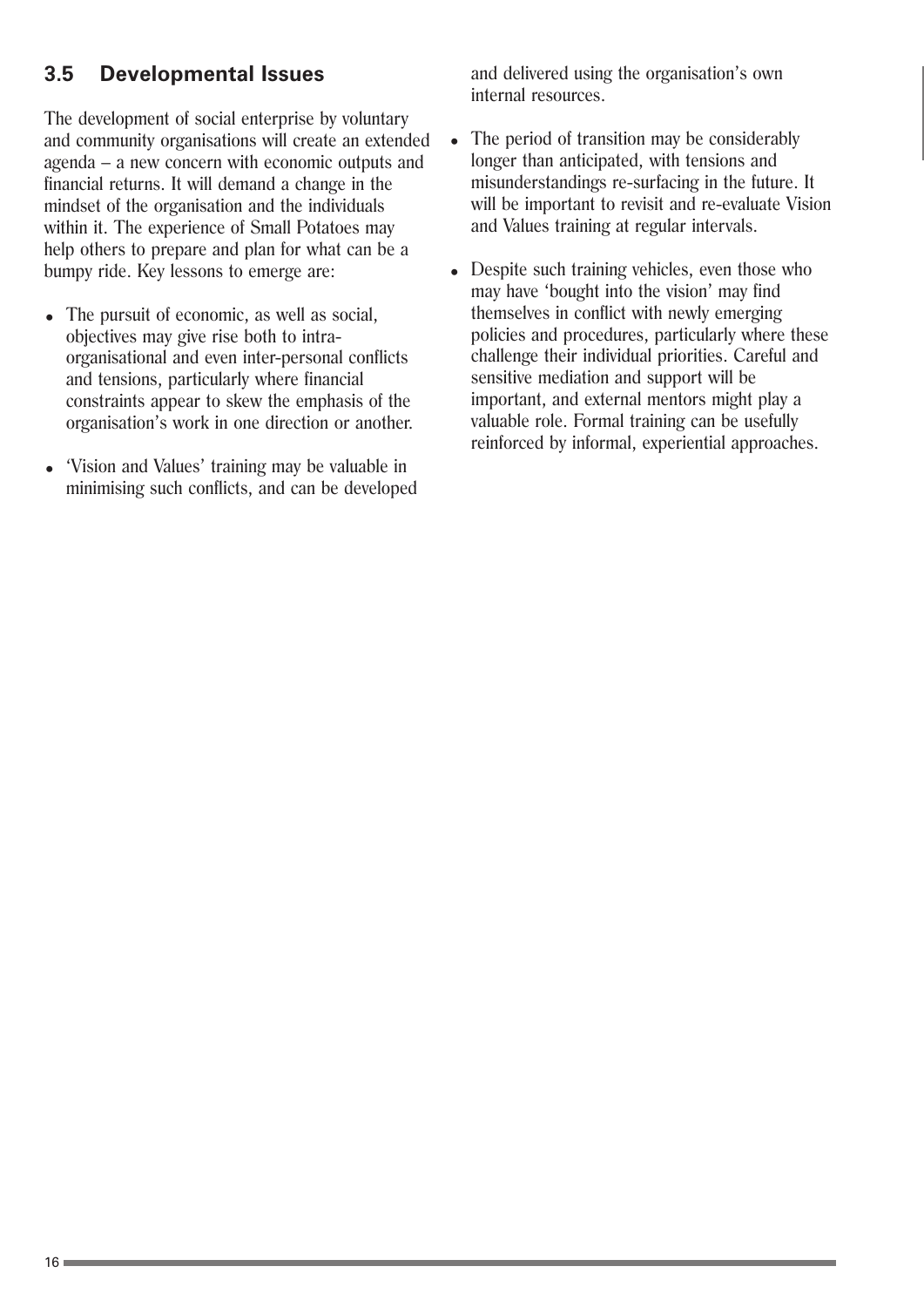### **4.1 Introduction**

Many voluntary and community organisations are led by individuals who could be described as social entrepreneurs – individuals with a flair for developing innovative solutions to social problems, identifying and negotiating funding, forming alliances and partnerships and balancing the interests of different stakeholders. The development of commercial projects and the pursuit of financial sustainability, however, will demand an enhanced capacity for such innovation. Senior managers must be able to identify a market niche, to develop and market new products or services. They must also have the courage to defend the demands this will make on the organisation until the project becomes economically viable, over what may be an extended incubation period. Finally they must become risk takers to a greater extent than ever before.

The two examples below illustrate these points. The first, 'Green Gables' describes an initiative which took Small Potatoes in a direction which was a radical departure from its previous activities. It had the potential to be highly profitable and was successfully progressed by two individuals with a track record of successful innovation and project development. It eventually floundered, however, as a result of unforeseen external obstacles, leaving considerable costs to be covered by the shareholders in the new company – which included Small Potatoes and its chief executive.

In contrast, the second example, 'Concrete & Clay', describes the faltering progress of another of Small Potatoes' embryonic social businesses and the importance of recognising that not all senior managers are equally endowed with entrepreneurial skills. It will be important to identify internal and external mechanisms to supplement these skills.

### **4.2 Green Gables**

"The city council had identified the land and had asked us to develop it. We got planning permission, we got executive committee approval to buy the land, we negotiated heads of terms for the lease, we got a developer they were happy with and we were ready to go on site last October. In the last week of August they said 'There's a problem. Audit say we haven't disposed of the land properly – but don't worry it will only take us three weeks to sort it out.' At the end of the three weeks, they said they had to go out to tender…… we eventually heard in March that we had not been successful – apparently they'd been offered £3million for the site. We were told in July that the council had no liability for our costs, which came to about £203,000."

The above quote is a retrospective summary of the story of a development proposal which was initiated by the present and past chief executives of Small Potatoes as private individuals, but with the intention that Small Potatoes would benefit from a share in the anticipated profit. (Both individuals remained minority shareholders when the development subsequently became a joint venture between their two companies.) The objective was to build family housing for sale, which was both environmentally sustainable and affordable, in a regeneration area close to the centre of the city where prices had escalated.

What is not revealed above, is the four years of work led by two women, neither of whom had direct experience as speculative property developers. They were therefore operating in new capacities in fields that were not their centre ground – having to identify appropriate financial partners and developers, negotiating with different interests to undertake work at risk, steering the detailed design and taking personal financial risks themselves. These challenges were further exacerbated by the central objective of integrating both economic and social objectives. These points are illustrated below by some of the details of the story, as told in successive interviews with the Chief Executive of Small Potatoes prior to the collapse of the scheme:

"... In theory we should have planning permission by the end of February. Then we will have to pay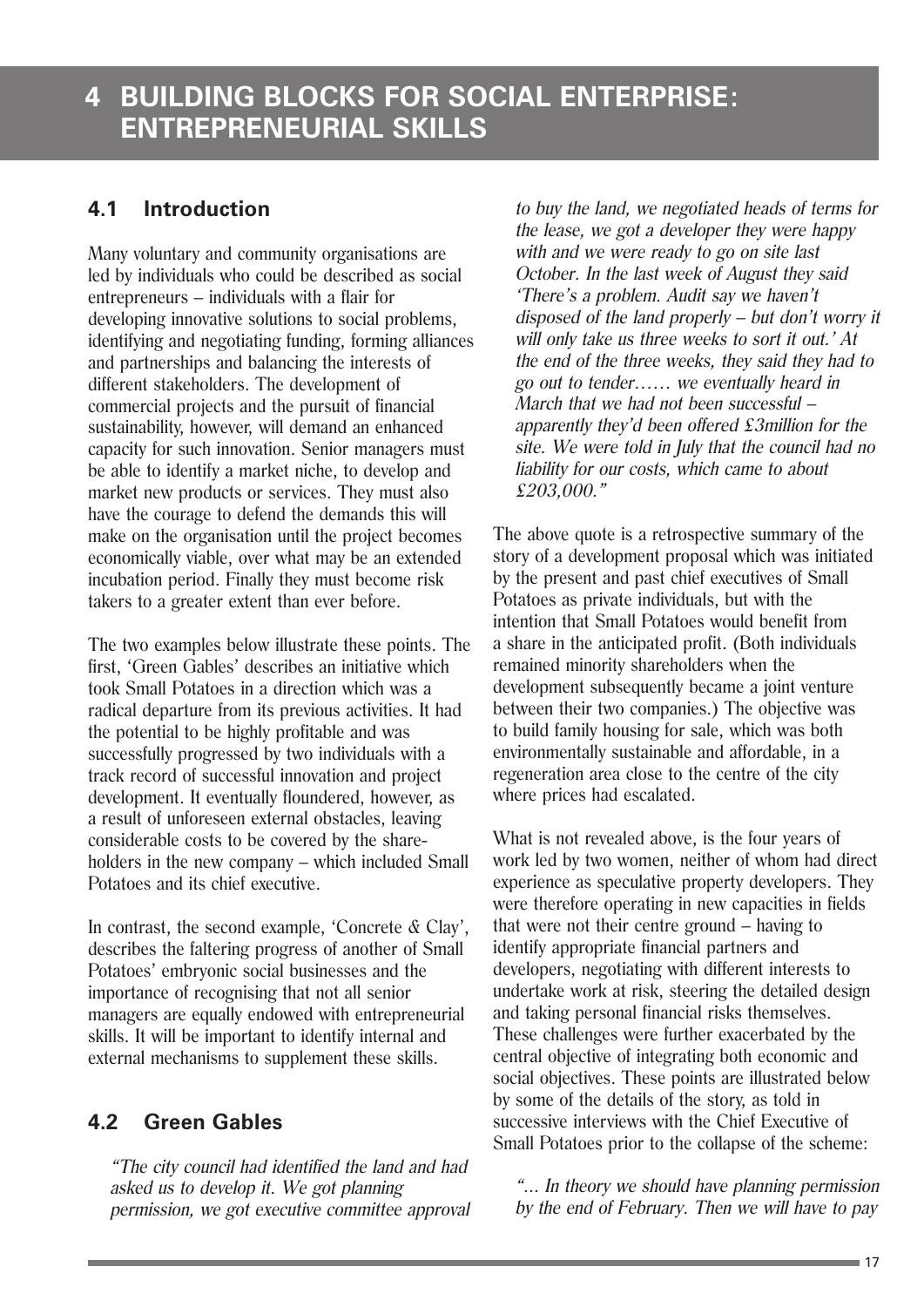the architect – we've paid him about  $\text{\pounds}13,000$  up until now. This is out of our own pockets. The plan was to get financial backing. We have someone lined up, a developer who will finance the scheme, but what they have said is that given the risk involved they want to have first claim on any profits. So they are happy to go 50:50 with us on the basis of a  $20\%$  profit projection – in which case they would get 10%. But if there is only a 10% profit, we would get nothing. It's a bad deal. So we have been holding them off. When we have planning permission and get the land transferred, we will be in a better negotiating position."

In fact there were a number of finance options available, of which this was seen as the worst. The others were either to approach financial institutions, but

"This would involve us in much more work…. Would we have the capacity to do the financial management?"

or to identify a construction company who would act as both financer and developer – but this would bring a different set of problems, key amongst them a loss of control:

"We would just be partners looking at the profit margin. I want more control than that. We have got to the point where we need to appoint someone to do the environmental stuff, to look at what grants we could get, to do the costs and detailed designs, to look at what materials to use. If we give it to a construction company… my fear is that we would end up with a very nice looking building but not necessarily any different, not necessarily environmentally friendly, and that was the whole point!"

However, despite the tension between financial and social considerations, the need to find a solution became more and more urgent:

"Maybe we'll have no choice. We need to resolve this; we need a financial partner in some form in order to pay the architect. In theory we could borrow a bit more and pay him, but it's the next stage we can't afford – the detailed design and the consultants to do the environmental work. I can't afford that…. This thing has to happen – because otherwise I'm broke."

Eventually these particular problems were resolved. What ultimately sank the project was the failure to

acquire the land when the local authority was obliged to offer it to the market to achieve 'best value'. Losing the site to a commercial developer left the partners with considerable losses. However, the local authority agreed to cover some elements such as the planning fees, while some internal costs (which include the time invested by its Chief Executive over a period of several years) could be dealt with as accounting losses. The effect of these adjustments was to reduce the actual loss to around £120,000 divided between Small Potatoes and the other social business in the partnership. Of the £60,000 assigned to Small Potatoes, the personal liability of the Chief Executive was £15,000. She remained pragmatic:

"…so it's a second mortgage on the house. But the reality is that I would not have done it if I hadn't believed it was a risk worth taking. You have to think that I could have ended up sitting here saying 'Well actually we've done really well out of it.' We did expect to make £300k for the group (and we could have done with it, I can tell you). But you can't sit here and go 'It's really sad isn't it. Poor us!' Well, you can – but what's the point? And the reality is that the whole thing is a risk. That's why you do it."

In this example, the final obstacle to the success of this joint venture was external. Despite their lack of comparable experience and the many difficulties they encountered, the original concept had been successfully progressed up to this point. The initiative was led, however, by two individuals with a past track record of risk taking and successful innovation, of project implementation and delivery. These skills are not to be found in equal measure in all organisations. The recent experience of another social business within Small Potatoes illustrates the dangers of failing to realise that not all managers will necessarily be able to undertake such developmental roles successfully or without support. In the following example, the outcomes were escalating costs and a continuing project deficit; the key issues it highlights were unrealistic expectations and the inadequacy of existing management systems to detect an emerging problem.

#### **4.3 Concrete & Clay**

"Concrete & Clay has had a terrible year really. It hasn't attracted any new contracts. It still has the earlier five external contracts (and one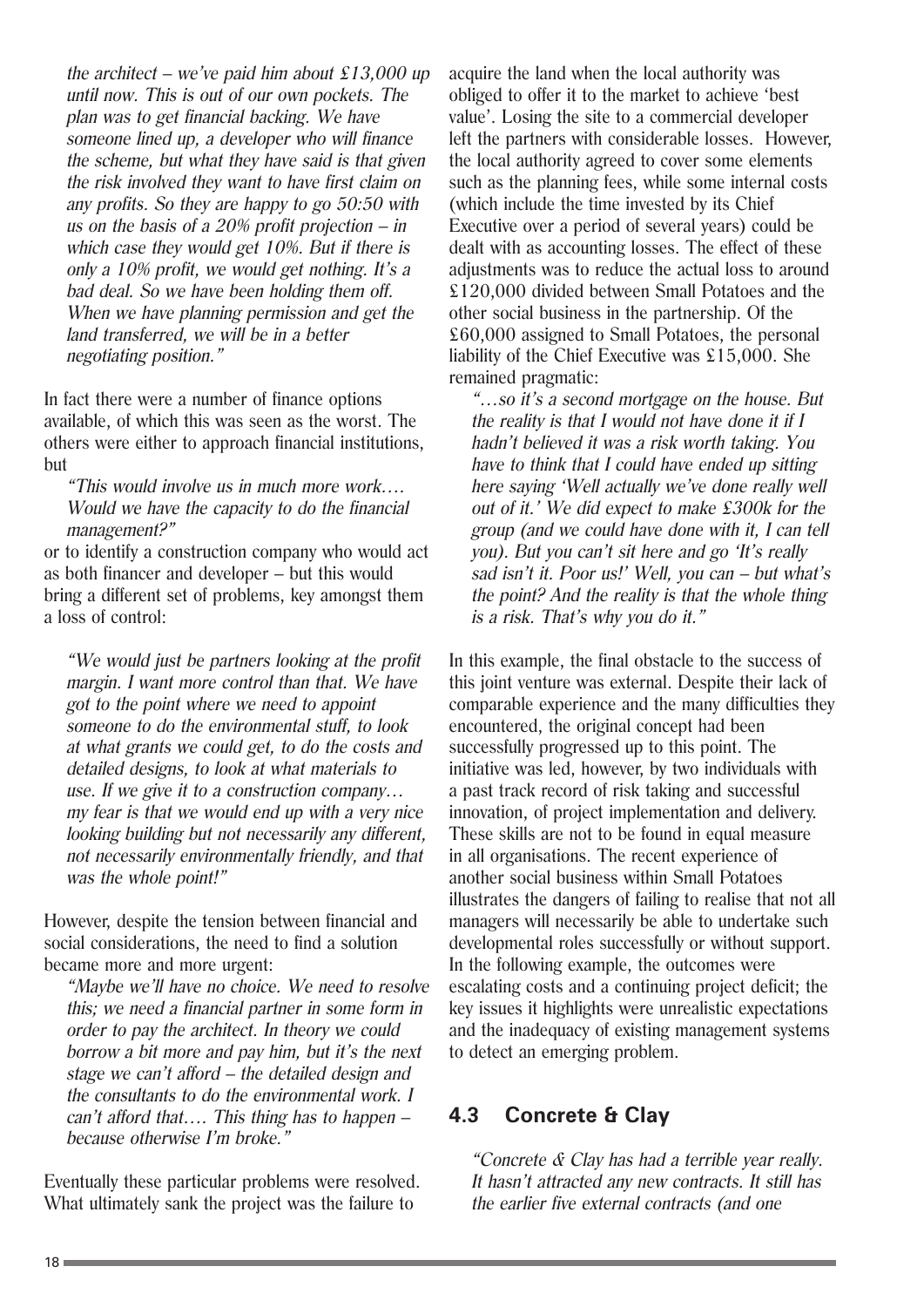internal contract) and it's doing OK on delivering those. And it's done quite a lot of work on organisational protocols – including being clear about what is being delivered and when, tightening up health and safety and so on. …So it's not been all bad – it's just the business side of it which has been weak.

It's a performance issue. I think I should hold my hands up here – because when we began there were a lot of assumptions made about what people could do. …My assumption had been that people who could manage what already existed could also develop something from nothing – but that's a very different skill. The person leading this piece of work could not do it. Her background is straight business management; she has always been in an established business which she modified to make it better – her weakness is that she can't design it from scratch for herself. So technically she is very good but her ability to develop new business is not there – though it might be in three or four years when she has had more experience. So in the last six months I've been working very hard with her to reduce costs and get it profitable. It's been very hands on – not what I thought I'd still be doing three years on!" (Chief Executive)

This example is a warning: not only that individuals who have successfully managed an existing portfolio of activities may not be able to innovate and bring forward new business developments, but also that it is dangerous to assume that they can:

"I think this episode was a real lesson to me – because I'm not the type of manager who monitors everything. The reality is I'm not a very good manager actually– I like to help people to develop and grow, but I don't like to ask 'What's the progress on so and so?' And actually we do need to have that – because I should have noticed earlier that the structure of Concrete & Clay was too expensive and didn't work – or  $I$ 

should have set up systems so that someone would have noticed." (Chief Executive)

#### **4.4 Developmental Issues**

Social entrepreneurs will need different degrees of support depending on their own competencies and weaknesses. There are a range of formal, external options. Where resources are available, one possibility is of course to employ consultants with the necessary specialisms to help take business initiatives forward. Alternatively, support may be found through existing social enterprise support agencies or mainstream business support agencies. However, peer mentoring and inter-agency, even cross-sectoral, networks may provide informal training and support more relevant to individuals' specific needs. For example:

- In this particular case study, the organisation has recently been restructured and now has a smaller team of executive directors with strategic responsibilities but without specific project portfolios. Their brief will be to work more closely with individual business and service managers when necessary to help them achieve targets.
- Other informal approaches to individual development pre-date the present social business. At the end of annual staff appraisals, for example, the action plan for each worker identifies not only their direct, formal training needs but also a range of other activities which might help their development – taking a role on an external Board perhaps, or establishing their own peer group networks. The Executive Director responsible for training has herself been supported by a nonexecutive member of her own Board who acts as an interface with a range of external mentors, including the chief executives of private sector businesses.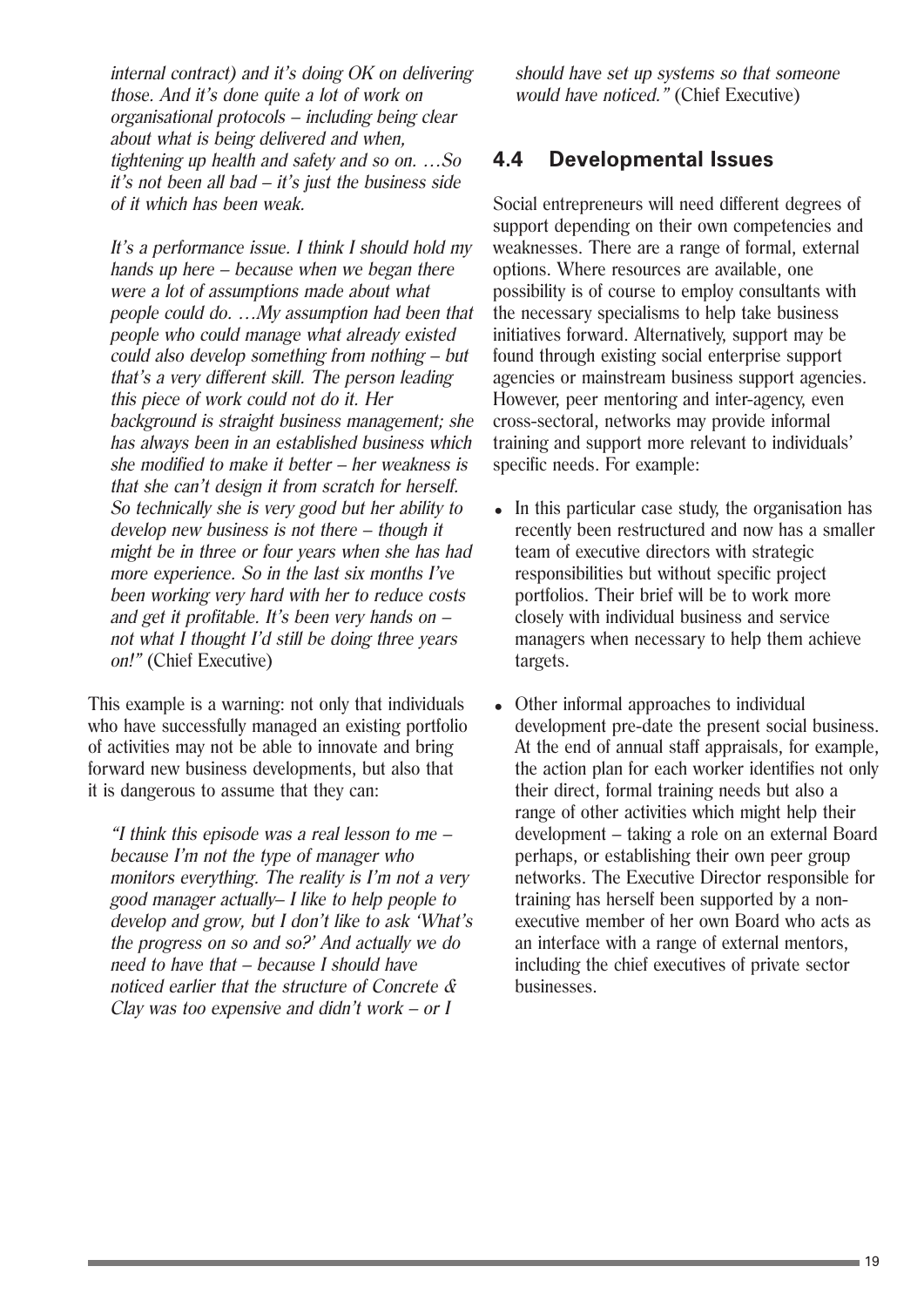### **5.1 Introduction**

"A lot of social businesses are about generating income by employing usefully the people they are working with. But what it means is that you have to be that much more flexible and able to respond to whatever is going on out there. When we started losing our best people (when they moved on into mainstream employment and training), it really hit our sales income. It was inevitably going to have an impact… Every business is affected by its workforce or its market – a social enterprise just has to be that much more sensitive to it when you are trying to create these changes in your workforce. You have to manage those contradictions...." (Chief Executive, Small Potatoes)

In the first report of this research, we highlighted some of the tensions which can arise within a social enterprise between the pursuit of economic and social objectives. These tensions not only give rise to the kinds of value conflicts illustrated in Chapter 3 of the present report, but also influence operational decisions and the investment of resources – both human and financial. Mission statements and strategic plans, particularly when incorporated within training strategies, will be important in providing clarity and confidence of purpose, and in trying to maintain the desired balance between social and economic goals. However unforeseen events can interrupt the pathways to achieving strategic objectives, which may have to be revised in the face of changing circumstances.

This chapter will discuss these issues in the particular context of income generation, again focussing on the recent experiences of Small Potatoes. It will be evident that the development of social enterprise by voluntary and community sector organisations does not necessarily provide an easy route towards financial sustainability; a number of inter-related factors may need to be considered by any emergent social enterprise:

• the potential impact of social objectives on economic returns when employing people from marginalised and disadvantaged social groups;

- $\bullet$  the potential impacts of unpredictable externalities and market forces;
- the tension between risk taking and asset protection.

### **5.2 The Strategic Framework**

" Many of the people who we work with feel they have very little control over their own lives and very few choices. We want to help them see the choices they have and open up opportunities to them.  $\ldots$  We are trusted to deliver quality services and excellent business that together will achieve social justice."

From its first beginnings, Small Potatoes has been clear about its mission, as summarised above. In pursuit of this mission, a published Business Plan sets out in detail the organisation's broad objectives, backed up by specific targets to be achieved within five years. In addition to developing a range of strategies for the delivery of services within excluded communities, for example, Small Potatoes also aims to create 100 new jobs, provide 800 supported employment places and offer training to 1,000 people.

Small Potatoes has therefore taken a planned approach to its development and has set out its stall very publicly. Furthermore, these are not goals which, once set out, are only rarely re-visited, perhaps in annual reports. The objectives and targets provide a framework for external and internal accountability. Thus, although Small Potatoes is a diverse group of social businesses and charities which between them provide a wide range of services and activities, the strategic objectives and detailed targets apply throughout the entire organisation as the benchmark of success or failure. At an operational level, the objectives and targets explicitly shape the format of senior managers' written reports to regular Executive meetings and are the reference points for individual and team target setting, for staff appraisals and for the organisation's six- monthly review of progress.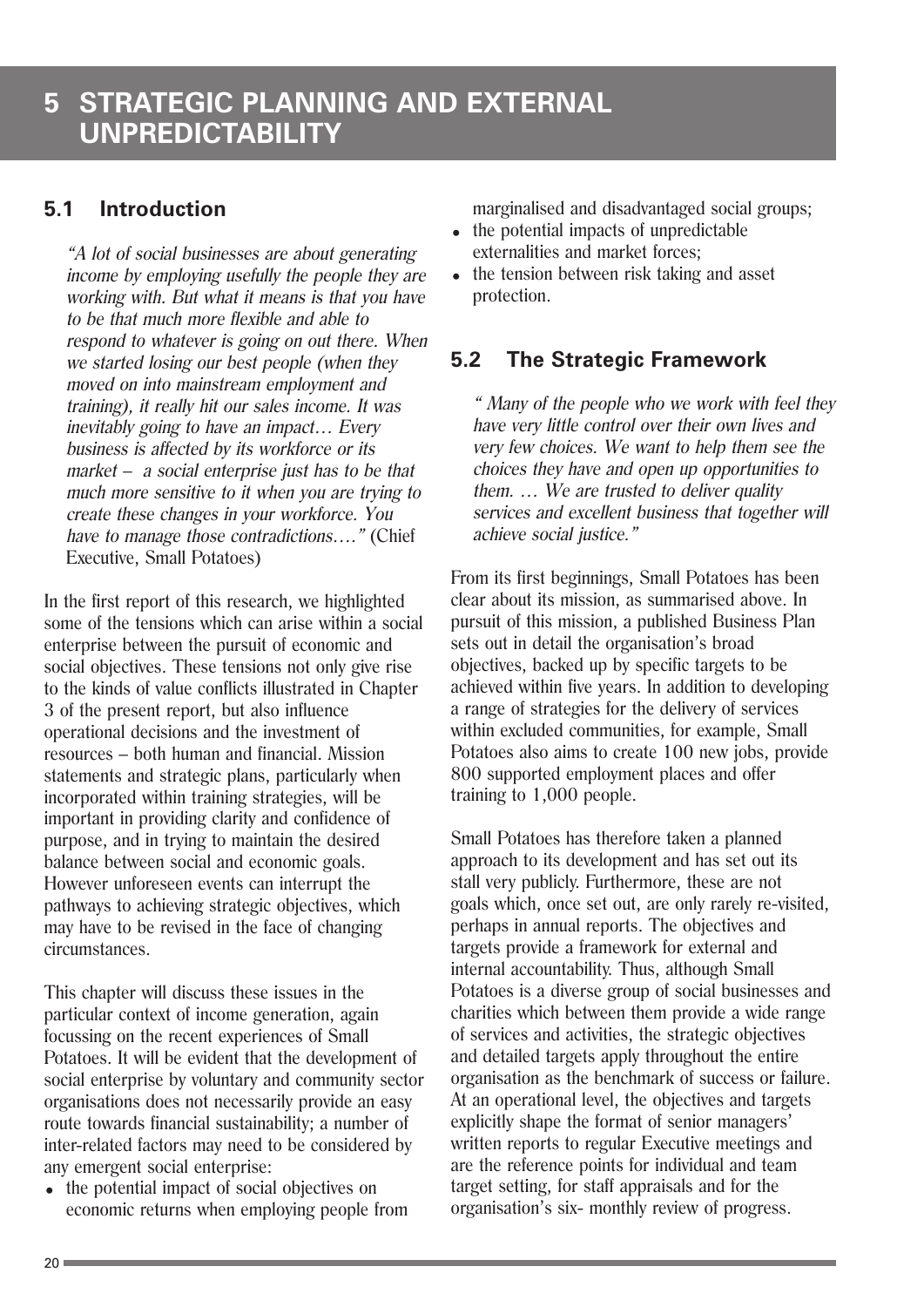This chapter will be concerned, however, with the limitations of such strategic planning, particularly in the face of external unpredictability, and will take as its focus the organisation's internal economic objectives. Specific targets in the Business Plan include:

- the development of two new profitable businesses;
- achieving a turnover of £8 million, over half of which would be from business activity with the remainder from service contracts and grants;
- and creating an asset base and enhanced cash reserves.

These targets are designed to move Small Potatoes towards financial sustainability, which is again an explicit and highly visible goal, re-emphasised at regular intervals through a range of internal mechanisms. Nevertheless, revisiting Small Potatoes after an 18 month interval, we found it struggling to move towards its targets, its fortunes very different from what might have been anticipated at the end of the first phase of this research:

- Trading income from its key business, 'Chips', had declined for the first time;
- The longest established of its embryonic businesses (Concrete & Clay) had again failed to make a financial surplus, contrary to earlier expectations;
- Several new ventures which had been in the process of being developed had either been put on the back burner or had collapsed in the face of unforeseen external circumstances, in some cases resulting in significant financial losses (as in the case of 'Green Gables', discussed in Chapter 4);
- Three years into the business plan, none of the businesses within the group had met the annual profit target necessary if they were to achieve a 10% profit after five years; and
- Plans to develop an asset base were therefore a long way from realisation, this target having to be deferred until the next financial year.

### **5.3 Managing Financial Uncertainty and Unpredictable Externalities**

When 'Chips' was established as a social business in 1992, it was funded entirely through a combination of cash flow and credit, but achieved financial sustainability very quickly.

"We paid ourselves our very first wages in the coin bags the traders had used to pay us. … It sounds such a lovely story to tell it now, but it was absolutely terrifying. It took years off your life. We had seven paid workers. There was me and Rob and we had recruited five other people who had replied to adverts and had all given up other jobs. We survived at first by deferring paying our suppliers. We didn't know how to do cash flow forecasting, so we just thought 'Who is the most demanding stakeholder group? The staff are. Let's pay them and see who shouts at us next.' It never got to that, because suppliers were not used to being paid under 45-90 days. But we never realised that.

We're very, very lucky because of the type of business we are. There's not many businesses like this - it's like running a grocery shop. When you look at what we send to the bank, it's all pure cash. So we are very fortunate in that cash flow and cash management has not been as traumatic as it might be in another kind of enterprise. We didn't need a bank loan for years.

We've always been self sustaining from year one. We've always made money. We've never made a loss or seen a drop in our annual sales in nine years, though we do see seasonal fluctuations. And now we can afford a very good accountant who can predict when there are going to be problems. And nowadays, when we need loan finance to cover short term cash flow fluctuations, there isn't a problem. Because we've got such a good trading history, we can just ring up the bank and say 'We need an overdraft for a few months, this is why, don't give us any aggro, we'll see you around.' " (Founder and previous Chief Executive of Chips)

The priority for the Chief Executive of Chips was to make money; her argument was clear - without a successful business it would not be possible to deliver social outputs:

"Number One: Make Money. Number Two: Make a Difference."

Thus after ten years, Chips had a turnover of £2 million and was in a position to covenant financial surpluses to a Trust which had been set up some years earlier as a vehicle for providing a range of services to traders. While the balance between economic and social objectives may have shifted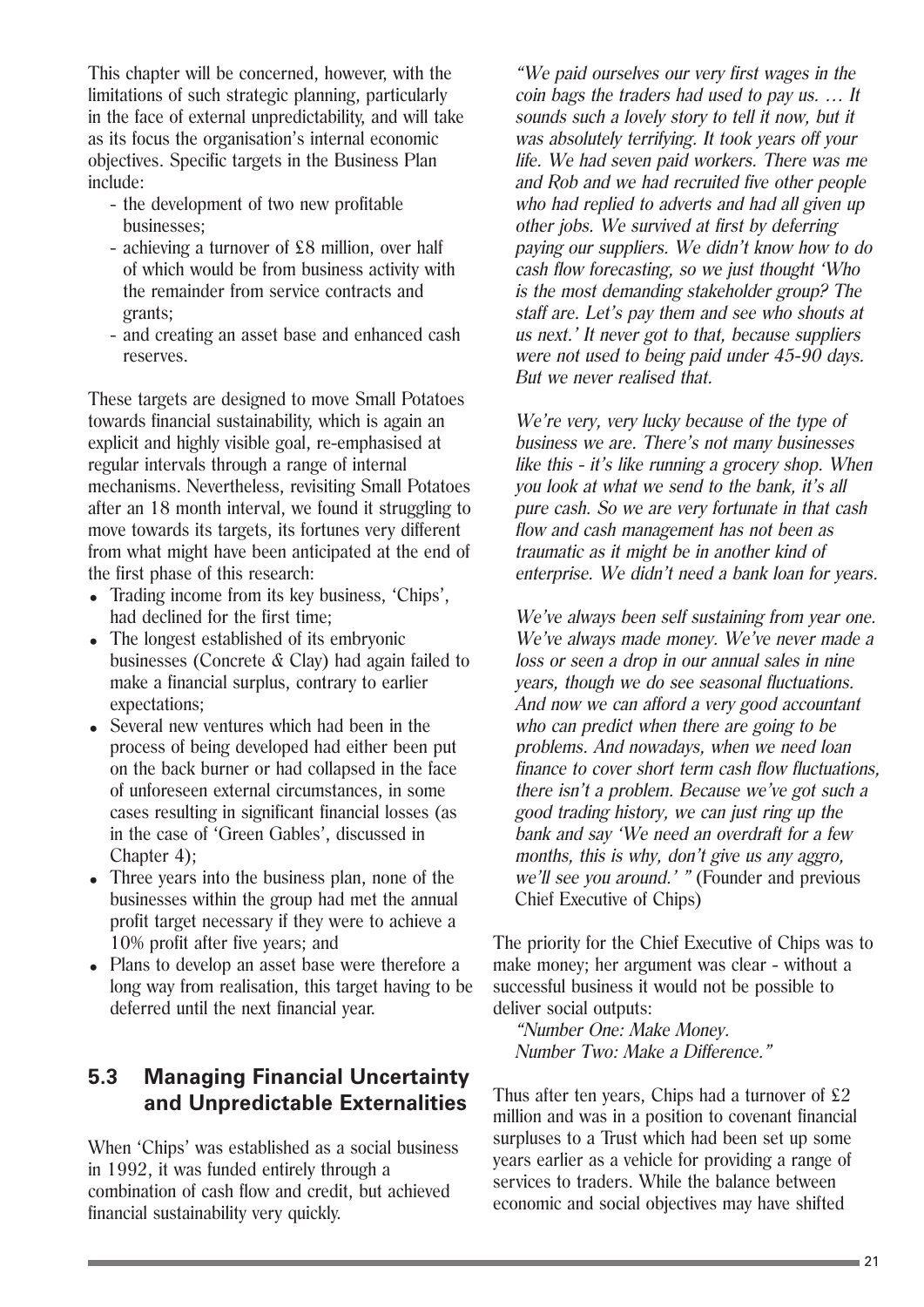slightly following the merger and the creation of Small Potatoes in 2002, being a successful business remained of paramount importance. In the words of the new chief executive:

"We can't afford to prioritise social objectives over economic ones."

So why did the trading income of Chips decline significantly for the first time in 2003/4? Two events were responsible:

- The first was the loss of its best traders at the end of the 'Onwards' Programme. This was a two year programme for all Chips' franchised traders. It comprised training (a minimum of three courses), individual support and monthly supervision to enable them to move into mainstream jobs or into education and training courses of their choice. Staff began working with traders 18 months after the start of the programme to plan their exit strategy and a short time later 100 traders had left. Inevitably there was a correlation between those best equipped to move on and those who had been the most successful street traders, achieving the highest volume of sales;
- The second event, which could not have been anticipated, was a high profile police action against street traders, on the basis that some were suspected of dealing drugs.

The combined effect of these events was that Chips' income that year fell dramatically, by £300,000. The company responded by making a number of changes which resulted in significant reductions in costs and the net effect was that the loss shown in the management accounts at the end of the 2003/4 was around £50,000.

In any social business which relies on its client group to generate trading income, client turnover and the consequent sustained impact on productivity will have a greater and more prolonged impact on financial returns than in a conventional business. Often the social business will not be replacing like with like, but will be investing heavily in supporting and skilling new recruits from disadvantaged groups. Although it was known exactly when the first phase of the 'Onwards' programme would end, neither of the Chief Executives who were in place before or after the merger took any action to offset the potential impact on trading income and on the organisation's financial balances. A long period of financial success had created a business culture in

which there was a failure to recognize or accept that when experienced and successful traders moved on, this would indeed have a significant impact. A drop in sales had previously been unheard of (other than short term and predictable seasonal fluctuations) and, prior to the merger and appointment of a new Chief Executive, it would not have been accepted as an inevitable consequence of the Programme. Instead it would have been seen as the personal failure of the Sales Director.

"I have always said that I'd jump out the window and I'd take the Head of Sales with me if our sales figures ever drop." (Chips' previous Chief Executive)

To some extent this way of thinking persisted even after the merger and the arrival of the new Chief Executive:

"I think there had previously been a bit of dogma in the company's approach which said that 'The Onwards Programme is important because it's about moving people on. It won't affect sales and we're going to do it regardless.' I think I believed the dogma. I believed what I was being told – that it must be the Sales Manager's fault. I was in conflict about it in my mind for months – knowing that I didn't really believe it and then trying to work out a way to get through the mess without panicking. ... In the end it was about saying 'What's the worst it can get?' And every month it got worse and worse and worse." (Chief Executive)

The second event, the police action on street traders and the associated press coverage, could not have been anticipated and was devastating, with the ramifications going far beyond its immediate impact on sales income:

"We were about to sign an agreement with the Council for the lease of a building. On the day the police operation kicked off, the lease was going to the council's Executive Committee who then delayed it and subsequently inserted clauses which said that we couldn't put a charge on the building, we couldn't borrow against it. And if we breached any of the other clauses, they could take the building back immediately without any compensation. Our solicitor advised us that we just couldn't go ahead. We had grant funding for about 50% and we were borrowing the rest of the funding in the form of a mortgage. Now if we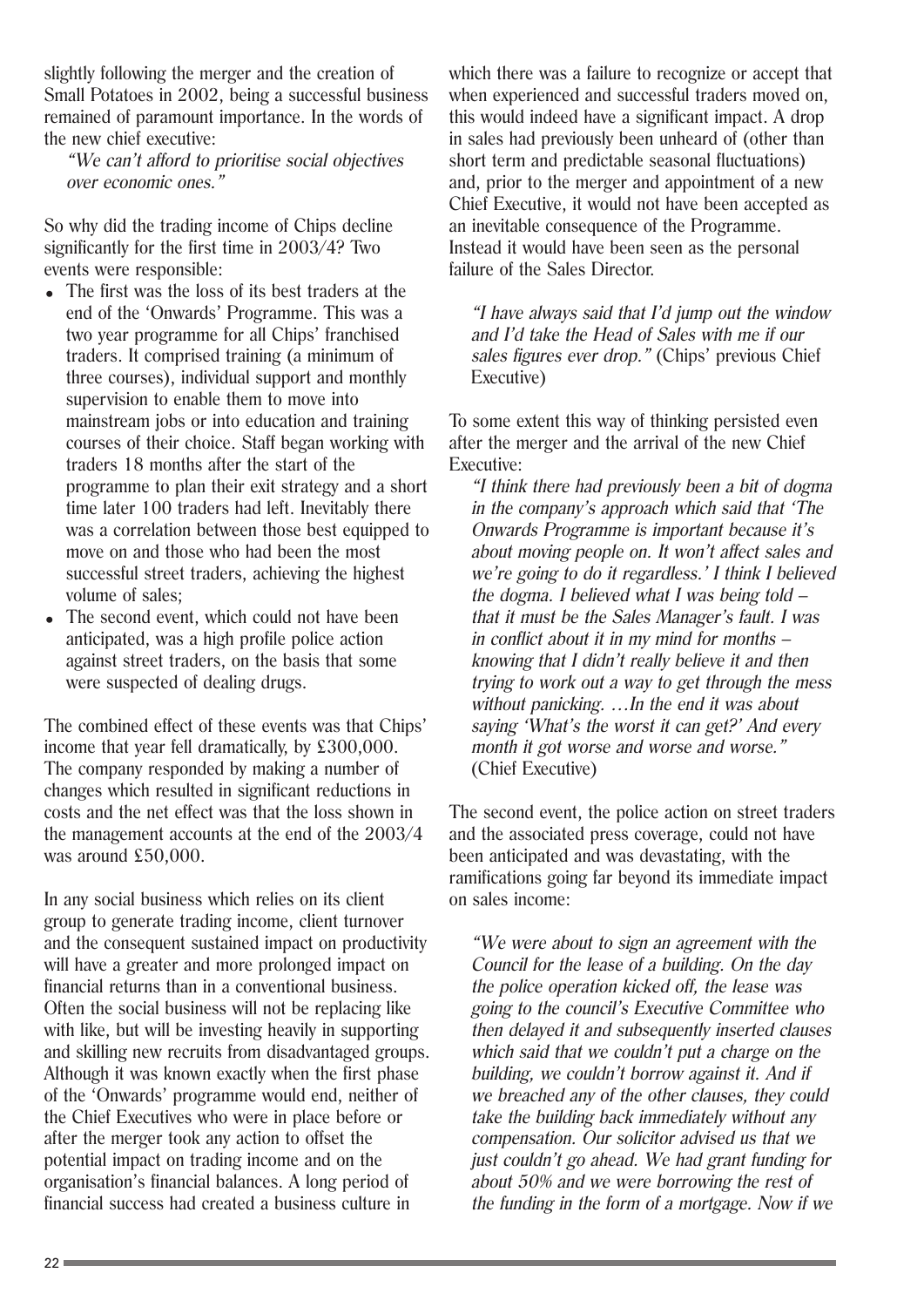can't put a charge against the building, we would have had to borrow against another asset. We'd have been investing  $\overline{\mathcal{E}}$ 450k in a building which potentially could be taken away from us, placing our other assets at risk. Then we went for an unsecured loan so that we didn't risk our assets –but we didn't get it. So we decided eventually that we wouldn't go ahead with the project and have had to write off all the accrued costs - £60k. So (with the loss in trading income above) that's actually a loss of £110,000 in total.' (Chief Executive)

### **5.4 Developmental Issues**

The details of these stories are very agency specific. However they exemplify questions which will need to be addressed by any social business seeking to be financially sustainable:

• Where clients are at the heart of income generating activities, can the organisation forward plan to offset the economic impacts of worker turnover and losses in productivity; can it deal with an eventual conflict between the

realisation of its economic and social goals? Is sustainability a realistic objective?

• (Whether or not the enterprise employs people from marginalized and disadvantaged groups) can it build financial margins into its business planning to allow for fluctuations in market demand?

If it is possible to achieve long term economic sustainability only by accumulating an asset base at the expense of some service objectives, this may be a strategy which carries reputational risks and creates conflict with a range of internal and external stakeholders.

• Are there sufficient sources of start-up funding accessible to the social enterprise sector which will minimise the financial risks of new business development and the impact of consequent losses on the wider organisation? If not, social businesses may choose asset protection rather than risk taking and innovation.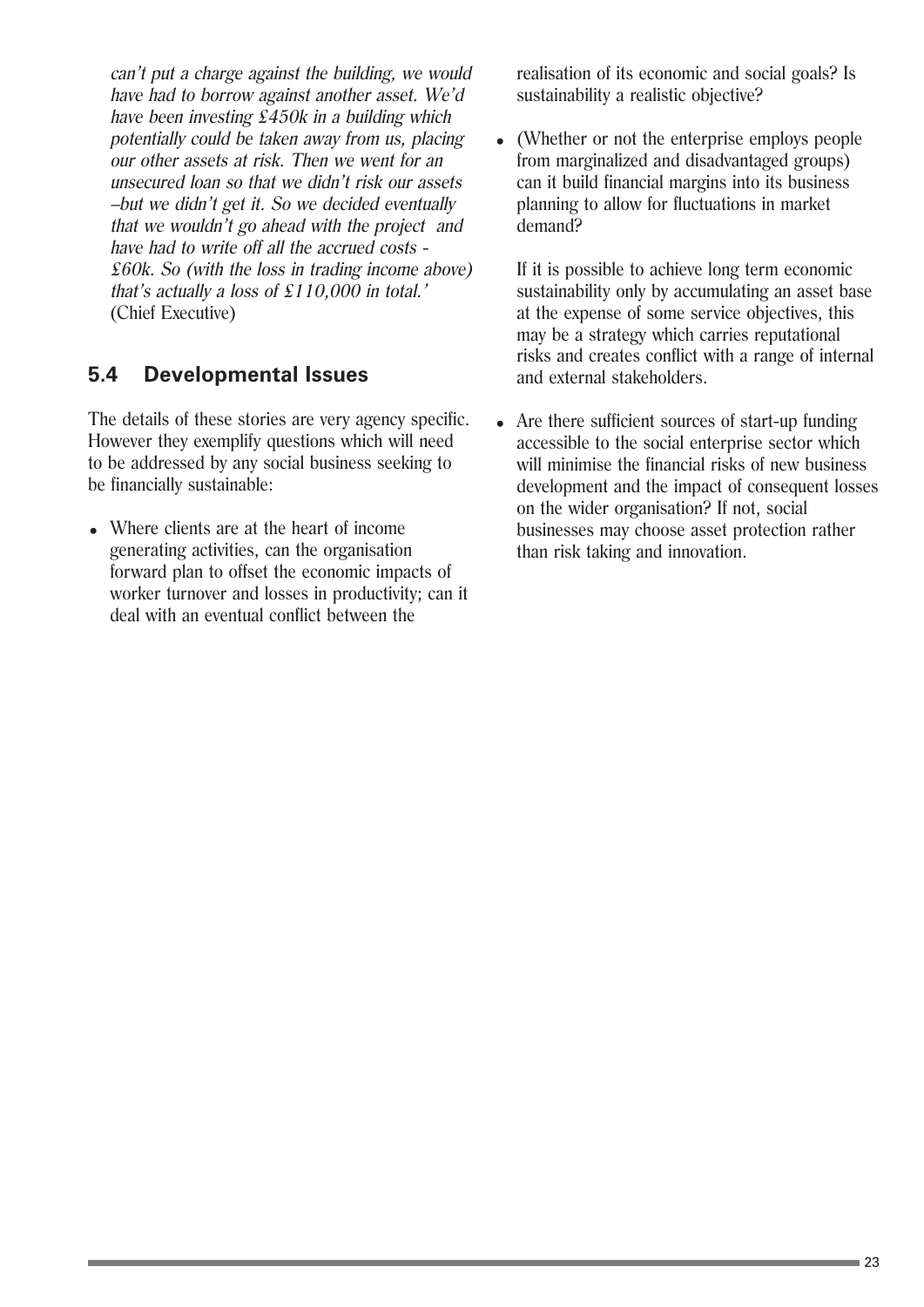### **6.1 Introduction**

"Well we can't afford to make a loss on Concrete & Clay. If that was the position, it could not continue. If it was loss-making and we were trying to raise grants to support it, then in my view it's not a social business, it's a service and then we would put it into the charity, into the service side of the organisation." (Chief Executive, Small Potatoes)

The kinds of financial instability discussed in the previous chapter (which will have an impact not only on achieving the organisation's economic targets but also on its capacity to support and develop services as well) are an inherent risk for any social enterprise. Business development exposes voluntary and community organisations to market forces, and economic success is more difficult to achieve where the enterprise employs marginalized and disadvantaged people. Indeed where a social enterprise is intended to have both social and economic outputs, financial sustainability may not be feasible at all. It will therefore be important not only to undertake thorough development appraisals for new social enterprise initiatives but also to be clear about:

- the mix of intended outcomes:
- their priority within the organisation's wider objectives;
- $\bullet$  the level of continuing funding the developing enterprise will require, and
- how this is to be sourced.

The alternative is that a project which was originally intended to generate income may instead be seen as leaching an unacceptable level of resources from other services. To illustrate these problems we return to 'Concrete & Clay, one of the embryonic ventures which Small Potatoes is developing.

### **6.2 Business Incubation**

'Concrete & Clay' is a facilities management company offering maintenance, cleaning, care-taking and landscaping services. This is the longest established of the embryonic new businesses within

Small Potatoes. It was created in 2000 by Local Responses, the voluntary organisation which merged with Chips in 2002 to form Small Potatoes.

Local Responses was a successful voluntary and community agency which had grown dramatically in the ten years between its birth and the merger with Chips. Having begun with just £17k of Urban Programme funding for the appointment of a coordinator, by 2002 it had a turnover of £2million. Its growth had much to do with its location in an inner city area which had become the focus of a regeneration programme. Local Responses had both a strategic and operational role in delivering some of the social dimensions of sustainable regeneration in that area, including primary health services, childcare and training. Despite this success, Local Responses became increasingly concerned to generate its own income.

There were two reasons for this. Firstly, the regeneration programme which had channelled considerable statutory funding into the area was coming to an end-

"City Challenge was over; there were only tiny amounts of SRB; there was no capital funding. … So we were facing a turning point. It became obvious that what we were going to have to do was make our own money if we were going to be sustainable." (Chief Executive)

- and secondly, the organisation was increasingly concerned to have the capacity both to develop new services for which statutory funding might not be available, and also to get rid of the 'begging bowl' necessary to support existing activities, which had long struggled to secure revenue funding. One example was its recently rebuilt community centre which, despite being seen as a flagship development by the local authority, struggled each year to secure revenue funding.

Local Responses therefore set up a trading arm in 2000 and one of the first embryonic businesses it established was Concrete & Clay, into which it placed the property management services that it provided internally in relation to its own buildings and grounds, and which it planned to develop into a commercial activity. However, in addition to its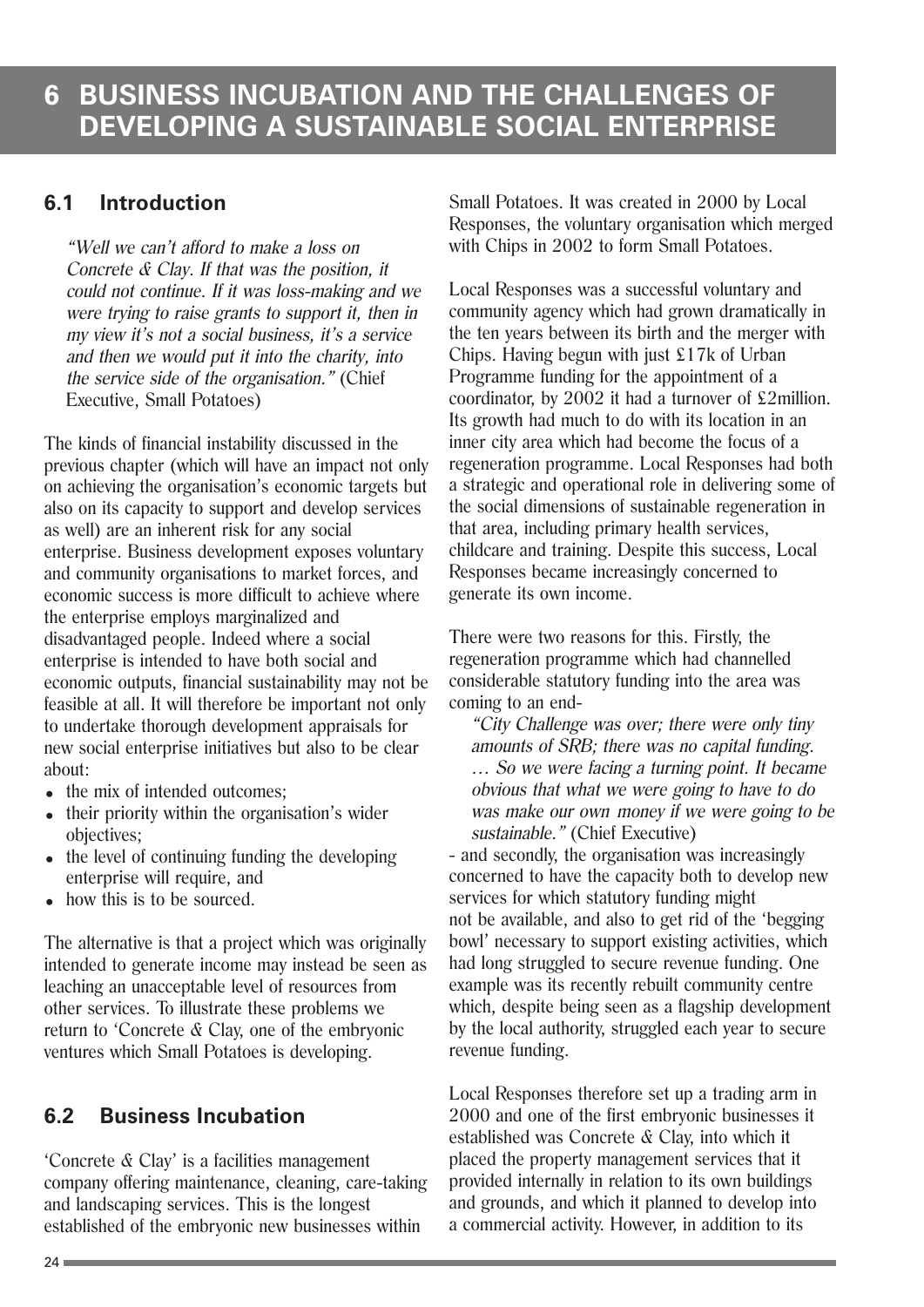long term potential for generating revenue income, Local Responses had also conceived Concrete & Clay in the context of wider regeneration objectives; it thus provides a small number of entry-level jobs for local people, with basic training opportunities and a higher wage rate than would be paid in the private sector for comparable work. In its first two years Concrete & Clay had some limited success in winning two small contracts with a housing association, but these were heavily subsidised by Local Responses; its social objectives and higher wage rates made the project commercially uncompetitive, leading to unit costs which even sympathetic purchasers would not underwrite.

"I had built up really good relationships with AB Housing Association through my involvement with them in relation to the new Community Centre and adjacent flats. We got ABHA to take a chance on us and to give us the cleaning and 'on call' contract for the flats. In return for our services, they would give us a flat for the maintenance officer. As such there were no profits to be gained but it was a step on the ladder for us to look at how we could offer these services externally. They then offered us the opportunity to tender for cleaning and landscaping contracts. Both of our tenders came in way over the price that they pay externally. We got knocked back on the cleaning one in the first year and we got accepted on the landscaping one for a quarter of the value! In a way it was really frustrating - because I was thinking 'How do I get these people on board, get them to recognise the potential rewards of their investment in terms of regeneration and stimulating local economic activity?

My initial tender for landscaping had been  $£19,000$  - which was way under what I thought it would cost in real terms for us to deliver! And they came back and said they were really interested in contracting with us but  $£19,000$ was far too much. They had had a bid from a contractor outside the city whose price was about £4,500. We said we would match it. So OK there was a social return, but in order for any business to be successful it needs to be competitive. Anyway we took the risk and did the contract for £4,500, because building up that relationship with one local provider was a step on the ladder to proving we could do this. It was a way of obtaining a portfolio of experience in

#### facilities management." (Executive Director)

Five years later, despite the fact that Concrete  $\&$ Clay now has five external contracts (in addition to its internal contract for Small Potatoes' several premises), these external contracts provide less than 20% of its turnover and Small Potatoes continues to subsidise this business. The year 2002/3 was the only year when it made a small financial surplus, making a loss again in the following year and failing to win any new external contracts. This has given rise to significant tensions within Small Potatoes, particularly when resource constraints were felt to be having an impact on service delivery by the wider organisation.

"…I have to buy in to what we are trying to achieve as a Group. I have to value and acknowledge that if we are going to have this model of social businesses, I have to be prepared to support that, and for the service arm to support that. But yes, it does grieve me that it means that our budgets within services are incredibly tight and it means we can't deliver things we might want for the communities we are working with… and all the implications of that in terms of how we are viewed as an organisation, what our funders think of us, how it affects our reputation – and also our staff who are feeling very upset about that as well." (Director of Services)

At the point at which Concrete & Clay moved from being an incubating project to being a separate company within Small Potatoes, the 'balance sheet' in terms of costs and benefits became more starkly visible to the rest of the organisation. In the words of the Chief Executive, this challenged the values of other project workers and managers

"around employing local people and encouraging their development and all that stuff; they didn't actually want to pay for it."

The approach taken to the development of social enterprise by this organisation is an interesting one: the new business is created out of existing internal activities which have a potential external market, and an internal contract is agreed for the (continued) provision of services to the parent company. This internal market creates an important mechanism for developing-

 $\bullet$  a visible track record in order that the business can win external contracts, and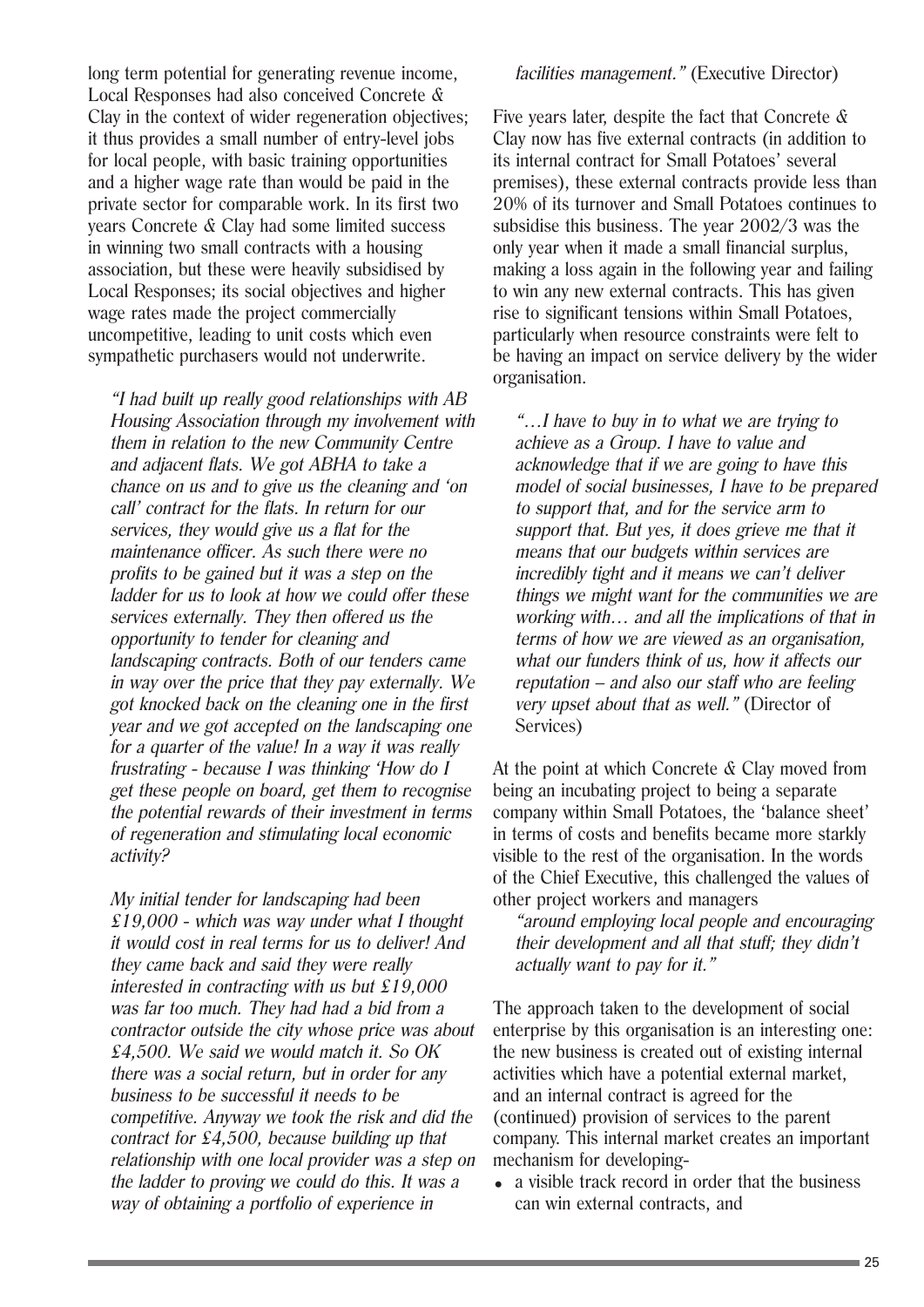<sup>=</sup> a trading history so that it can potentially secure loan finance at some later date.

Although the particulars of this story are peculiar to Concrete & Clay, it is evident that there is a need for clarity of purpose when developing any trading activity. In this particular case the aim was to create a business which also has social outputs, but in a commercial sector which is highly competitive and characterized by low wages, making the long term financial sustainability of Concrete & Clay very fragile.

#### **6.3 Business Appraisal**

Concrete & Clay was the first business venture progressed by Local Responses and later continued by Small Potatoes. The experience has therefore been a learning curve for those senior managers who have been involved in it. The process of locating business initiatives within the organisation's wider social and economic objectives is now much more structured and the process of evaluating the viability of new proposals is rigorous.

"Any business has to be underpinned by effective business modeling and financial planning. In that respect the approach is like any commercial business - do we have the necessary specialism, are we in the right market, do we have capacity, do we have the finance to invest, who are our partners, and do we have a clear business plan to drive it through? If it was a business which also carried a social output, it has to be well thought out - clearly determine whether you want to develop this because it hits all your target objectives or whether the emphasis is on realising the social elements – in other words whether there is the double bottom line or not. And there has to be risk analysis as well. What are the potential risks, have we addressed them? If after all that, we have to walk away, that's fine." (Executive Director 1)

It is unlikely that a new business would be brought forward in future which had to be subsidised over such a long period and without clarity and consensus about the balance between economic and social returns, the financial and opportunity costs involved and the length of time before the organisation would draw a line under it.

"You have to have a sustainable business. The way I look at it is we look at the idea for the business and cost that business up on the basis that we are employing mainstream people. If we employed regular folks, does the business stack up commercially? If it does, then factor in the 'social costs' in covering the productivity gap which arises when, for example, you employ people with basic skills needs. Then you have to work out whether the business is still viable. (If it isn't, then you have to decide what you are going to do about that. That's when the real questions arise.) But if I have factored in the social costs along the way, then I don't have to worry about that once the business is up and running. If I am committed to employing people from certain excluded groups, I need to make sure it is factored in at the outset rather than being bitten on the backside later on by it. …If your business fails, you can't generate a social output." (Executive Director 2)

### **6.4 Developmental Issues**

In conclusion, there are clearly a number of key questions to be addressed by the emerging social enterprise, irrespective of the type of product or service it produces:

- Has there been a considered appraisal of the business proposal and its economic viability? After all, a large proportion of commercial business start-ups fail, even without the added challenges of being a social enterprise.
- Is it clear whether it is being developed primarily because of its social or its economic returns? Is there a double bottom line? (In practice, a degree of flexibility and pragmatism may be needed; the mix of social and economic outcomes which is actually achieved may be a shifting one, influenced by changing funding contexts and market conditions.)
- If the proposal generates social as well as economic outputs, is financial sustainability feasible or will survival of the enterprise depend on a continuing mix of external funding and trading income?
- $\bullet$  Is there clarity within the organisation about the level of financial subsidy involved in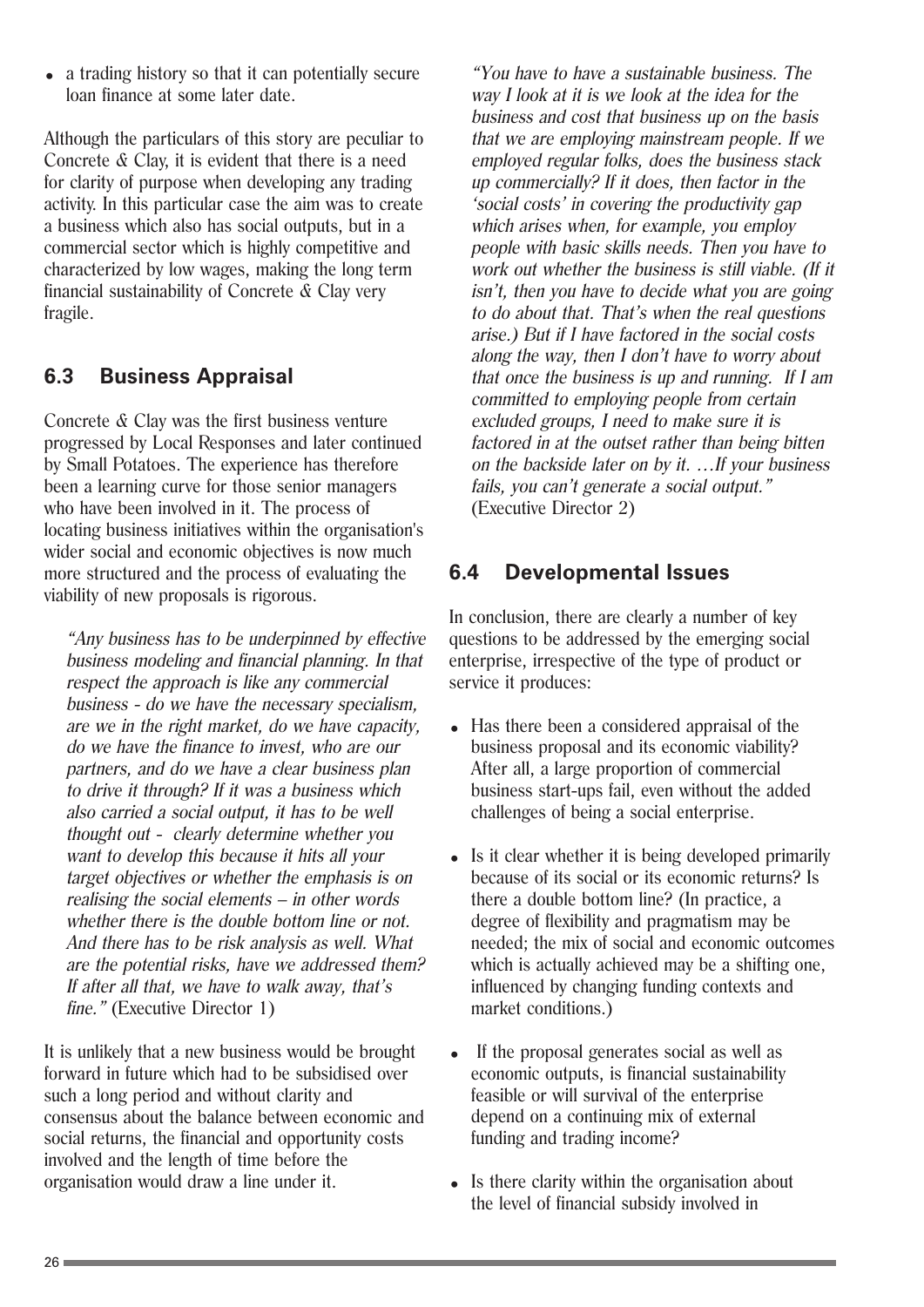developing and incubating the business, and how this will be funded - whether from external sources or underwritten internally?

- If internal, can the organisation afford to underwrite this level of subsidy, and at what cost to other activities?
- What is envisaged to be the incubation period of the new social business before it is viable without further internal subsidies?
- Is there transparency within the organisation? Is everyone signed up to the proposal and its wider ramifications?
- How can organisations mitigate the tension between those involved in service delivery and those involved primarily in business delivery, when resource constraints create a

conflict between the two? This may prove to be an on-going issue, as we have seen in Chapter 3. The practice of mitigation is often just that - where 'practice' is a synonym for trial and error, and where 'learning from practice' is never complete because contexts and personnel are dynamic.

Ultimately, the organisation may need to decide the criteria for considering the venture a failure and drawing a line under it. At our last meeting with the Chief Executive of Small Potatoes, the future for Concrete & Clay remained in the balance:

"Next year my bottom line is that it functions well and profitably with its existing contracts and then we'll see."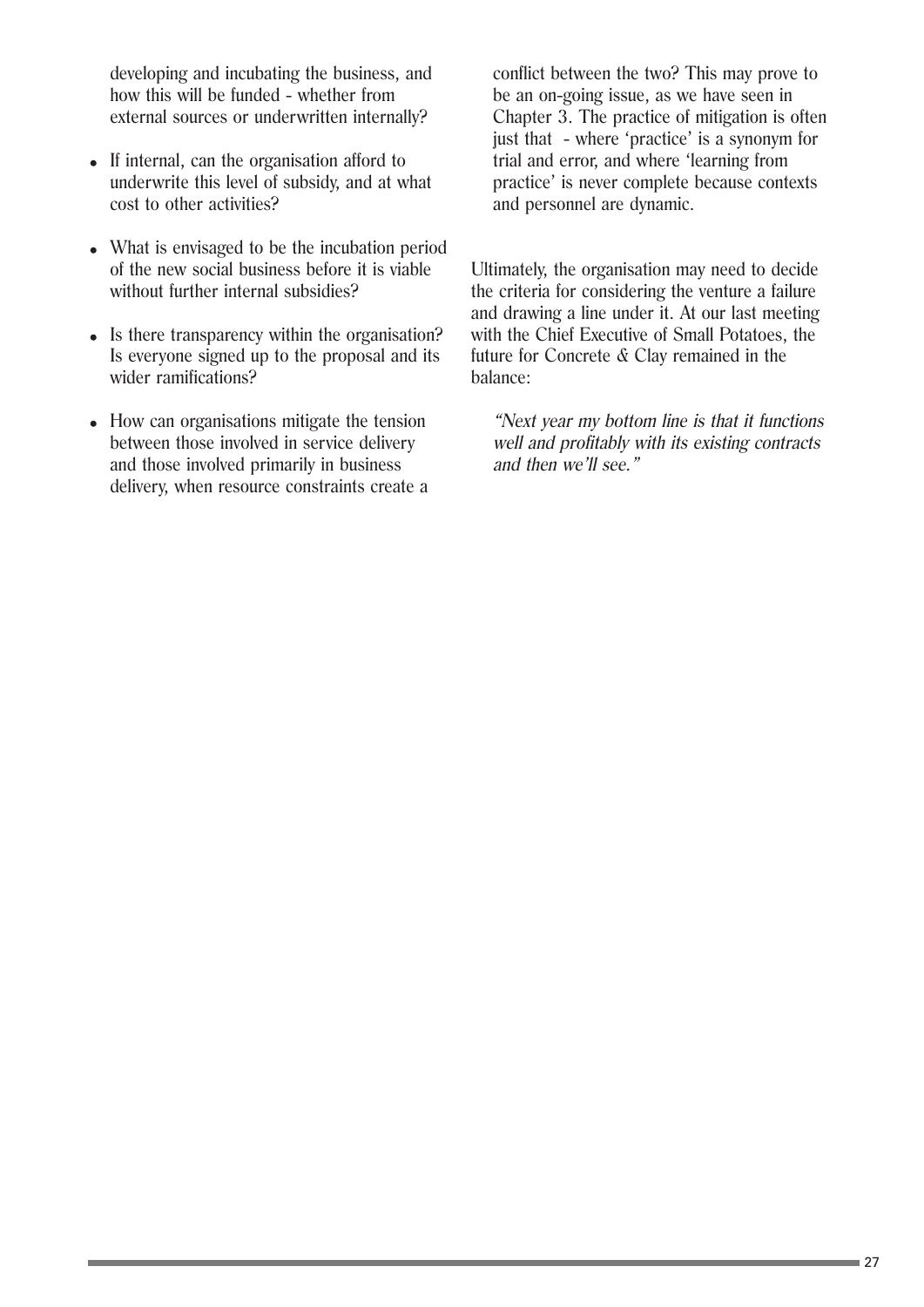### **7.1 Introduction**

"Over the last three years we've changed, we've restructured then we've changed again and then we've restructured again. And we've not allowed people the time to work through the changes for themselves before we've changed again. On the other hand it doesn't do us any good to stand still and stagnate. We need to be fluid, we need to change." (Director, Small Potatoes)

Our experience of the organisational literature, reinforced by numerous pieces of empirical research, is that all organisations experience change and instability. What may vary is:

- firstly, the extent to which their managers and other stakeholders feel comfortable about holding more or less open discussions about this; and
- secondly, the explanations offered concerning the reasons for instability as well as the possible responses to it.

For some managers, complexity, contradiction and instability are part of everyday life – they have grown up with them; they are taken for granted. 'That's how things are around here.' For others, perhaps those with work experience in formal bureaucracies such as larger for-profit companies or local government, there is often a persistent nagging doubt that things could (and should) be otherwise. They may wish to minimise, even hide, organisational instability from their trustees, peer agencies, sponsors and researchers. Then again, explanations may be offered as to why it is 'just a one-off', or has to do with the particular phase of organisational growth through which the agency has been passing. However, instability can be expensive - in terms of time, money and reputation. In addition, it makes personal and psychological demands on those working in the organisation. Frequent reversals can result in individual burn-out and disillusionment at all levels of the organisation.

Focussing on emerging social enterprises in particular, their experience appears to be one of continuous change and unpredictability arising from short-term funding, the need to identify new forms

of finance, having to establish new organisational structures with new constitutions, new legal frameworks, new regulatory demands, and being increasingly dependent on uncertain markets. In addition, government enthusiasms for social enterprise are recent, and still subject to changing priorities. These are all externally driven sources of organisational instability. Internal factors may be associated with organisational capacity and continued tensions about the relative significance to be attached to social as opposed to economic goals. Achieving and maintaining organisational stability involves managers in attempting to balance the competing demands of their sponsors, workers, clients and markets, none of which are static. In addition, as parts of the organisation evolve and grow differentially, new demands are placed on core infrastructure, and patterns of internal and external relationships change.

In this chapter we explore some of these issues, drawing on the experience of Enterprise Action. Unfortunately Enterprise Action was dissolved in 2007, following a series of external investigations. Its demise illustrates a particular source of organisational instability – a mismatch between commitments and resources. This problem was further exacerbated by the red tape involved in trying to get payment on completed contracts (a 5 year struggle for £180k in one case) and the fact that grant timescales did not reflect normal commercial payment procedures with regard to the type of major capital project the organisation had been involved in. A representative of a Social Enterprise Development agency who had been involved in a failed rescue attempt concluded that, in addition to this, at least two other factors had contributed:

- $\bullet$  the competence and (un)involvement of its Directors;
- $\bullet$  the quality of professional advice (accountants and lawyers);

However it must be noted that two similar agencies in the town have also collapsed in the last three years – suggesting the possible significance of local contexts in general (a point to which we will return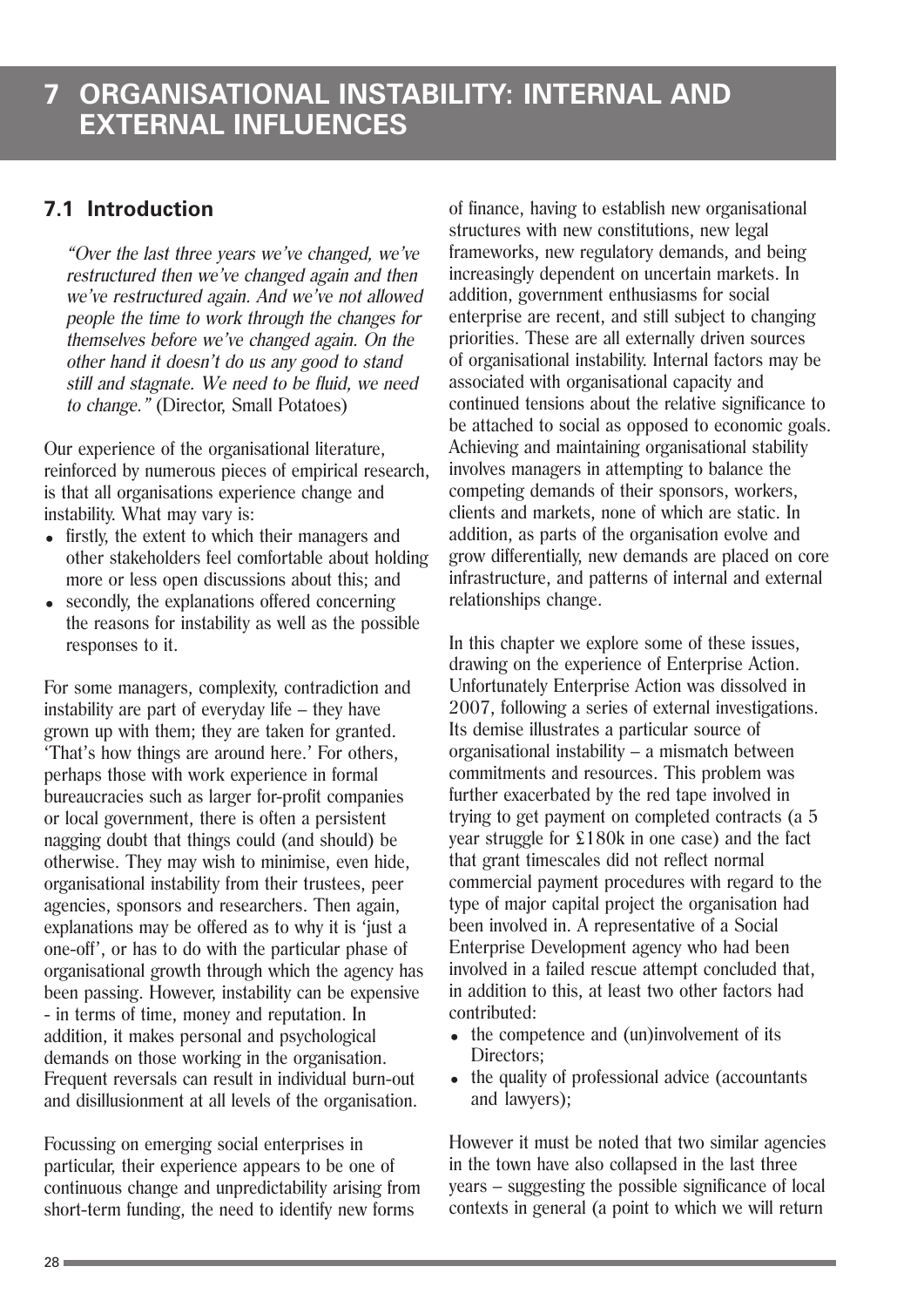in our concluding chapter) and, in this case, the characteristics of local institutional and professional infrastructures.

#### **7.2 Internal Worlds**

#### **Personnel Manager, Enterprise Action**

"…you've got to stop talking about Woodshop (as part of Enterprise Action). Woodshop are a separate company, a separate charity, completely, utterly. We started them off and we do all their admin, all their work for them. Three of us at Enterprise Action are directors, so it's an incestuous link, but they're a completely separate company – except we hold the Social Services Department contract and we place people in Woodshop; we also hold most of the school contracts. The money goes into Woodshop; it's a linked charity. The other two satellite projects are not ours – we can't put them down when we apply for funding. We can try to get all three satellites back in again, which is probably what's going to happen."

#### **Training Coordinator, Enterprise Action, One hour later**

"Do you count Woodshop as part of Enterprise Action?" (Researcher) "Yes, we do."

Woodshop was established by Enterprise Action in the early 1990's. It now has two primary sources of income – its products (wooden garden furniture, benches for the local authority) and its training programmes for different cohorts of students (placed by Social Services, Education, and Probation Services). Since its inception it has grown from being a small in-house wood-working facility to now occupying newly re-furbished premises across town. Instead of its workers and students/trainees being part of the everyday life of Enterprise Action, their physical relocation served as a partial catalyst for considerable (sometimes painful) phases of mis-communication. Furthermore its increasing autonomy had potential implications

for Enterprise Action's financial stability – its internal cash flows and the ease or difficulty of securing external funding. Woodshop was potentially one of the most 'photogenic' levers or sources of influence.

The quotations above, about the relationship between Enterprise Action and Woodshop reflect a number of organisational complexities, even contradictions. Woodshop, allegedly a separate company/charity from Enterprise Action, is 'linked'; it is a 'satellite'; it experiences considerable overlaps in governance and administration, even whilst plans are being discussed for its reincorporation. Other voluntary and community organisations which are developing new social enterprise projects, perhaps establishing trading arms, will recognise the tensions between autonomy and control, the pattern of complex relationships between the separate elements and the ways in which these may fluctuate. Woodshop also illustrates a number of other sources of organisational instability – financial, procedural and personal.

The relationships (we use the plural advisedly) between Enterprise Action and Woodshop are complex and dynamic. The ways in which they are refracted through different perspectives are revealed by different external and internal publications. For example, in our first phase of interviewing (2002- 3), Woodshop's manager emphasised that his project was 'entirely separate'. Three days later the local newspaper contained a large supplement on Enterprise Action. Woodshop and its Director were prominent in text and photograph, and described in words approved by Enterprise Action's Chief Executive as 'a subsidiary firm'. In 2004, Woodshop produced an annual report (2003-4) and a separate Business Plan (2004-7). These documents provide evidence of both Woodshop's relative separateness and relative incorporation, as summarised on the following page.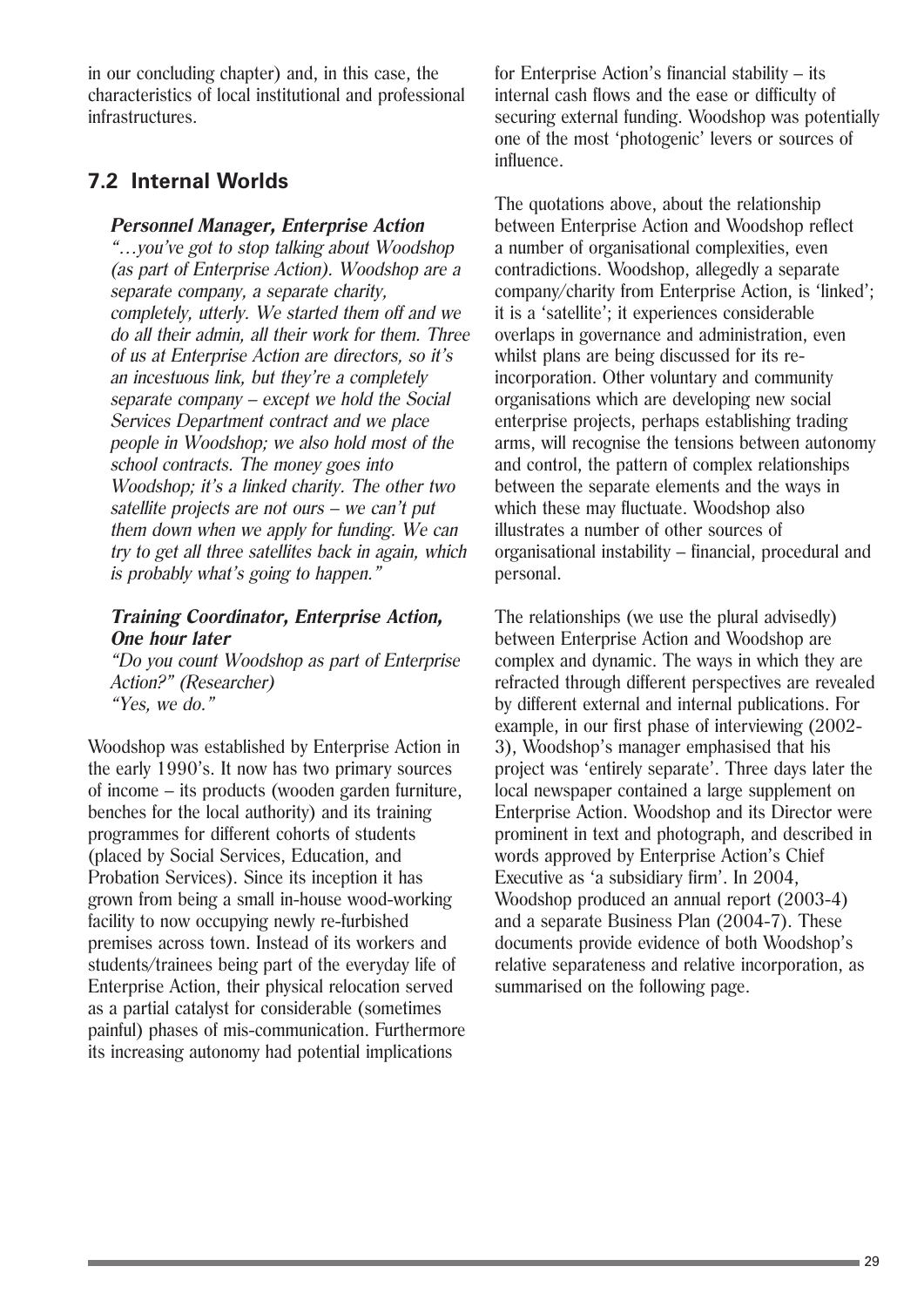#### **Relative Separateness Relative Incorporation**

Woodshop Annual Report:

The Business Plan contained:

A unique charity number<br>
A separate bank<br>
A separate bank<br>
Some overlap of accountancy/financial adviser) Some overlap of accountancy/ financial adviser No reference to Enterprise Action Five of the six strong management team are from Enterprise Action

No reference to Enterprise Action A single reference to funding from in relation to management Enterprise Action, for trainees with mental health/learning disabilities

Enterprise Action's annual report (2002-3, published early 2004) noted:

An operational team of 20, with two from Woodshop A Woodshop boxed paragraph, as one of the 16 projects

Soon after these publications, the Woodshop manager left, to be replaced by temporary staff, funded directly by Enterprise Action. Comments by the Deputy Chief Executive of Enterprise Action indicate the extent to which this decision was an attempt to exercise greater control and provide enhanced stability across the wider organisation:

"It's in our interests to keep it going  $- a$  good facility, offering things that we need. As much as anything, it's knowing the people you're putting in charge will still embrace our values. It would be very easy for anyone to come along, take it over and say 'I don't really want to do training, I think we should just be totally commercial.' Then as Directors, the five of us (from Enterprise Action), we'd have to say 'No'. ………because we felt that the last management system drifted to the point where there wasn't a total knowledge of what was happening in there, and because of the complexity of Enterprise Action anybody that comes into one of our projects …isn't always aware of what we can provide to that organisation before they go and look somewhere else for it. Part of our survival is that we try and use one another as much as possible – this generates income, keeps money in the organisation.....a lot of things were filtered

out which needn't have been…financial services…and we ended up paying a lot more money. Some of our suppliers that we know well were put on one side and others were chosen in preference. That, whether we like it or not, has a knock-on effect for the rest of the 'family'. It's a small place and people depend on people's custom."

Woodshop's current constitutional position reflected the ways in which the founders of Enterprise Action were thinking in the 1990's. Enterprise Action was initially seen as a short-term response to what was hoped would be an equally short-term problem (mass redundancies in the local steel works). In the event, the unemployment crisis deepened, but by then Woodshop had been established as a formally separate venture. Over much of a decade characterised by irregular income streams, Enterprise Action found it difficult to establish a consistent and sufficient administrative structure through which to manage, maintain and innovate within its changing family of between 10 and 15 sub-projects. Not surprisingly, some of the latter have become fully independent, others had short lives and closed down. (Indeed successive annual reports record a 30% sub-project change within 12 months; nearly one third disappeared or were very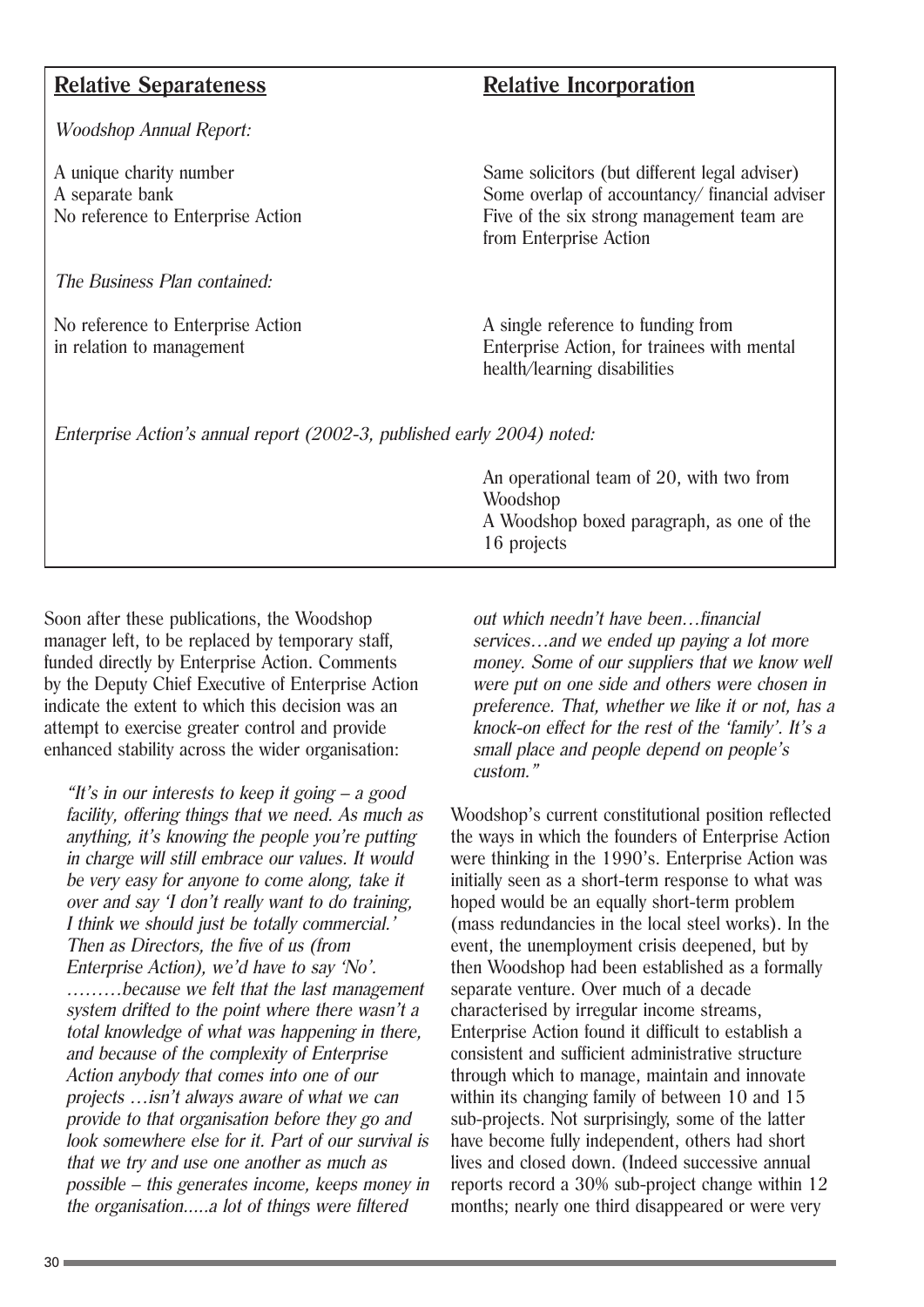substantially revised from one year to the next.) Three others, including Woodshop, operate semiautonomously.

A central dilemma is financial i.e. how to retain a sufficiently large family of sub-projects so that crosssubsidisation can take place as income flows rise and fall with predictable unpredictability. (In practice, none of the sub-projects are totally financially sustainable, but some of those relatively successful at generating revenue have crosssubsidised both the core administration of 'Enterprise Action' and those sub-projects more concerned with generating social outputs.) This degree of economic flexibility is necessary because:

- a. Local sources of trading income are limited by the size of markets. (This is a more complex issue in large urban areas, where there are larger potential markets but greater competition for them);
- b. No single source of funding is sufficiently large and regular to relieve those recurrent pressures on resources spent searching for new funds. (For example, Enterprise Action's 2000- 1 Annual report noted funding and material support from 184 sources between 1998 and 2001 – Pharoah et al, op cit, 44).
- c. The dominant value system within Enterprise Action prioritises an inclusive approach towards a broad spectrum of individuals deemed 'excluded', rather than a sole pre-occupation with maximising income. Thus, for example, in a minority of cases, young people are admitted to Woodshop's training courses without an accompanying fee because their presence is seen as endorsing strongly held values about inclusion being at least as important as financial sustainability.

The 'trouble' with Woodshop can therefore be viewed at a number of levels. A particular manager may 'go it alone', while the host agency tries to reconcile its values with changing and unpredictable financial realities, even as it struggles to build sufficient organisational capacity to 'get a firm grip'. Meanwhile negotiations with potential funders, purchasers and markets pose questions about the reputation of the agency, its organisational and individual competences, all in relation to a dense mesh of regulatory hurdles.

### **7.3 External Concerns**

"I'd written up some programmes e.g. Assertiveness Training, say five three-hour sessions at £15 per session, per student, because I was aware that nobody was picking up the school work. It was cheap but we wanted to get our name known in the schools. They were very successful – they were glad to get them out of the building and probably cheaper than hiring a relief teacher…..

…We have huge anomalies; some people come with no money, others with  $£22.50$  a day. ... we should probably work these things out more carefully, but we've probably never had the capacity in our finance department till now to do that …in any case it's a constantly changing market." (Deputy Chief Executive, Enterprise Action)

External relationships centre on constant attempts to grow new 'markets' and obtain regular income from them. The relevant processes involved include:

- a mix of applications, for grants and service contracts,
- regulatory discussions, relating to confirmations of staff competence and
- certification of student progress, as in the case of school pupils engaged in woodwork, learning disabled working in catering or basic I.T.

It is not surprising that a large proportion of the concerns and complaints in relation to external instability relate to finance – it is never enough, the process is disruptive and the outcome unpredictable. Even though Enterprise Action had been in existence for more than a decade, it was still obliged (in the above quote) to utilise 'loss leaders' in its engagement with local secondary schools. The Chief Executive was clear that:

"We're at the mercy of the big training funders  $$ it's now changed from bidding (for grants with relatively broad purposes) to a tender process (which is more competitive and for more highly regulated outputs). In the past we'd talk about soft outcomes, flexible packages. Now, via the Learning and Skills Council, they're working to targets and specific vocational areas, levels of qualifications. We can no longer apply to them for some of the work we do because there's nobody around who will fund that anymore. It's all about pre-ordained categories, targets,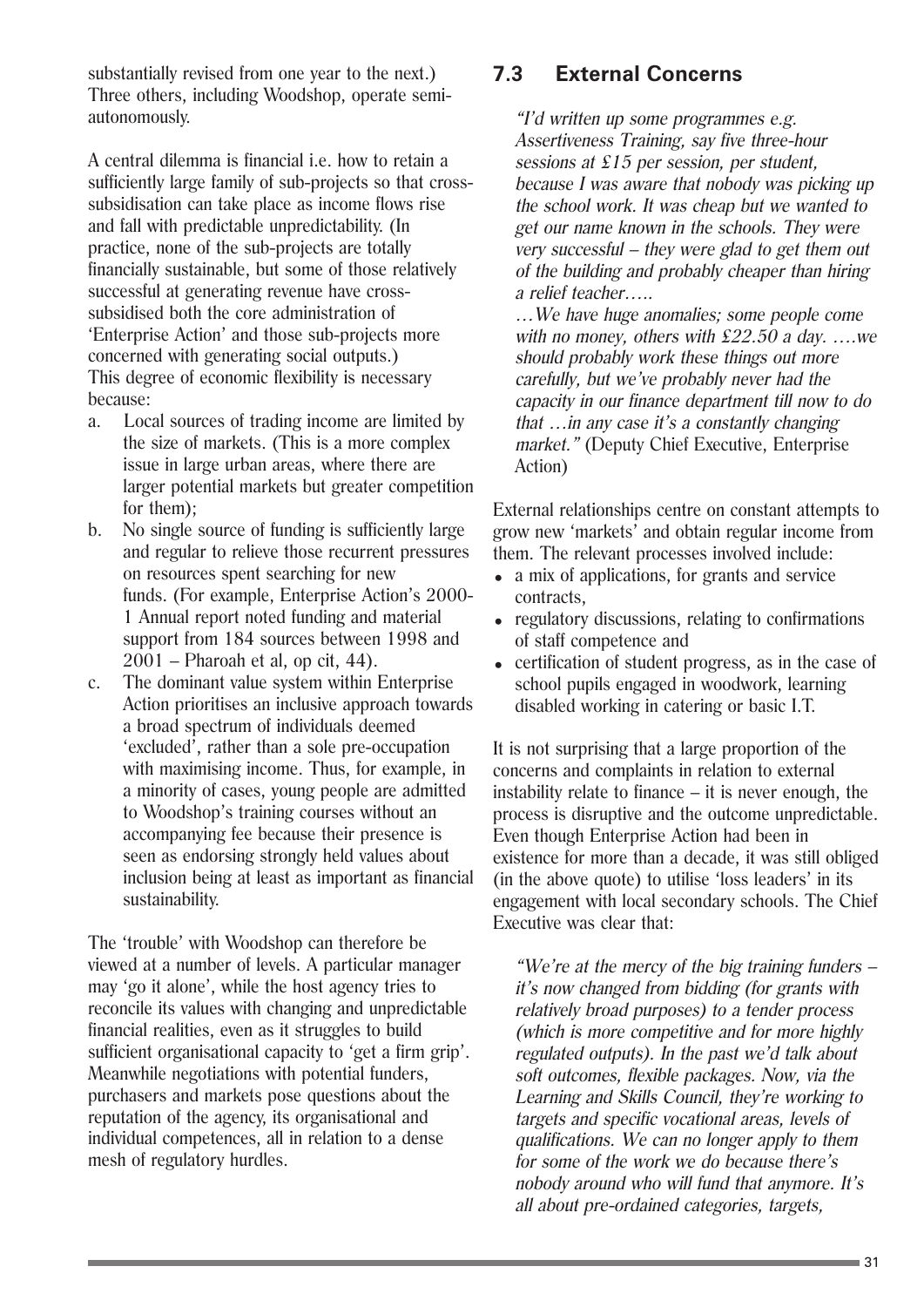outcomes----the reality is that people make it up. Tick boxes. If you don't make all of that, you don't get all of your money. People will either falsify the paperwork or you cherry-pick people on your contract to guarantee the outcome."

The 'politics of funding' appear to contain contradictions. On the one hand, we read of tighter regulation whilst in the same breath there are indications that project managers are ever more creative in their responses. Whilst such contradictions in the external environment augment financial uncertainty, the problems were exacerbated by fragmented internal relationships with external agencies and by sub-project autonomy in relation to fee structures. Thus any one sub-project or area of activity might negotiate with local schools, the Probation Service, Social Services, Health and the Learning and Skills Council. Aside from the high time demands of this fragmented activity, it also gave rise to variations in the terms and conditions of different service contracts.

Woodshop, for example, sells wooden products (e.g. sheds, benches, tables), but its major income comes from training fees. It takes trainees from social services, secondary schools, the NHS, Probation Service, and via individual referrals. In any 12 months, over 300 trainees gain experience through Woodshop; up to 20% bring no fee, whilst the others range from £23.80 to £12.50 a day, down to £20 per week. A number of problems are recurrent. For example the idea of standard agreed fees has yet to gain collective consent amongst purchasing agencies; different agencies claim unequal resources and circumstances, leading to unpredictable flows of trainees and income; fee income does not cover either capital costs (the project building, machinery, raw materials, maintenance, depreciation) or staff salaries.

Finally, the fora for the re-negotiation of this situation are similarly fragmented and underresourced. The Local Provider Partnership (LPP), was established in 2004 by the regional Statutory Adult Education Department, and is one potential arena within which greater coherence might be achieved. Its initial remit was to influence the Learning and Skills Council, but its representative has been absent on a majority of occasions. Enterprise Action's Training Officer was sure that the LPP provides

"….a really strong venue to have lots of different

organisations in one room, actually talking with each other and building up trust and understanding, to then go on to jointly apply for funding…."

But she added qualifications about the absence of the Learning Skills Council representative, the overall direction being taken by the LPP, as well as the fact that each member organisation frequently sent different people to successive meetings. A strong sense emerged of a very embryonic supportive network, attended by under-resourced agencies, too used to operating individually and opportunistically.

#### **7.4 Developmental Issues**

Four key questions emerge from this case study.

• To what extent is organisational instability primarily a matter of perspective?

Different stakeholders operate with different expectations, but it is likely that even relatively transparent organisations will:

- a. not want to publicly admit how much incoherence exists;
- b. tend to assume that the managerial 'gold standards' are located in explicit formal systems and frameworks, rather than the tacit informal behaviours likely to exist within these same systems. (See Pharoah et al, 2004, p38)

As an unintended result of a and b, we may be guilty of under-stating how much instability exists, and the nature of its contributory causes. A possible consequence of this approach may be the relegation of instability to a marginal or 'exceptional' status, so that our understanding of the every-day realities of social enterprise remains under-developed.

 $\bullet$  How typical are the Enterprise Action – Woodshop tensions? What are the main internal organisational challenges?

Most, if not all, organisations contain subdepartments or sub–groups, and experience tensions between them. The nature of Enterprise Action as a social enterprise with over 60 employees, yet with an underdeveloped administrative infrastructure, must be a significant influence. In under-resourced organisations, those in charge often need to rely on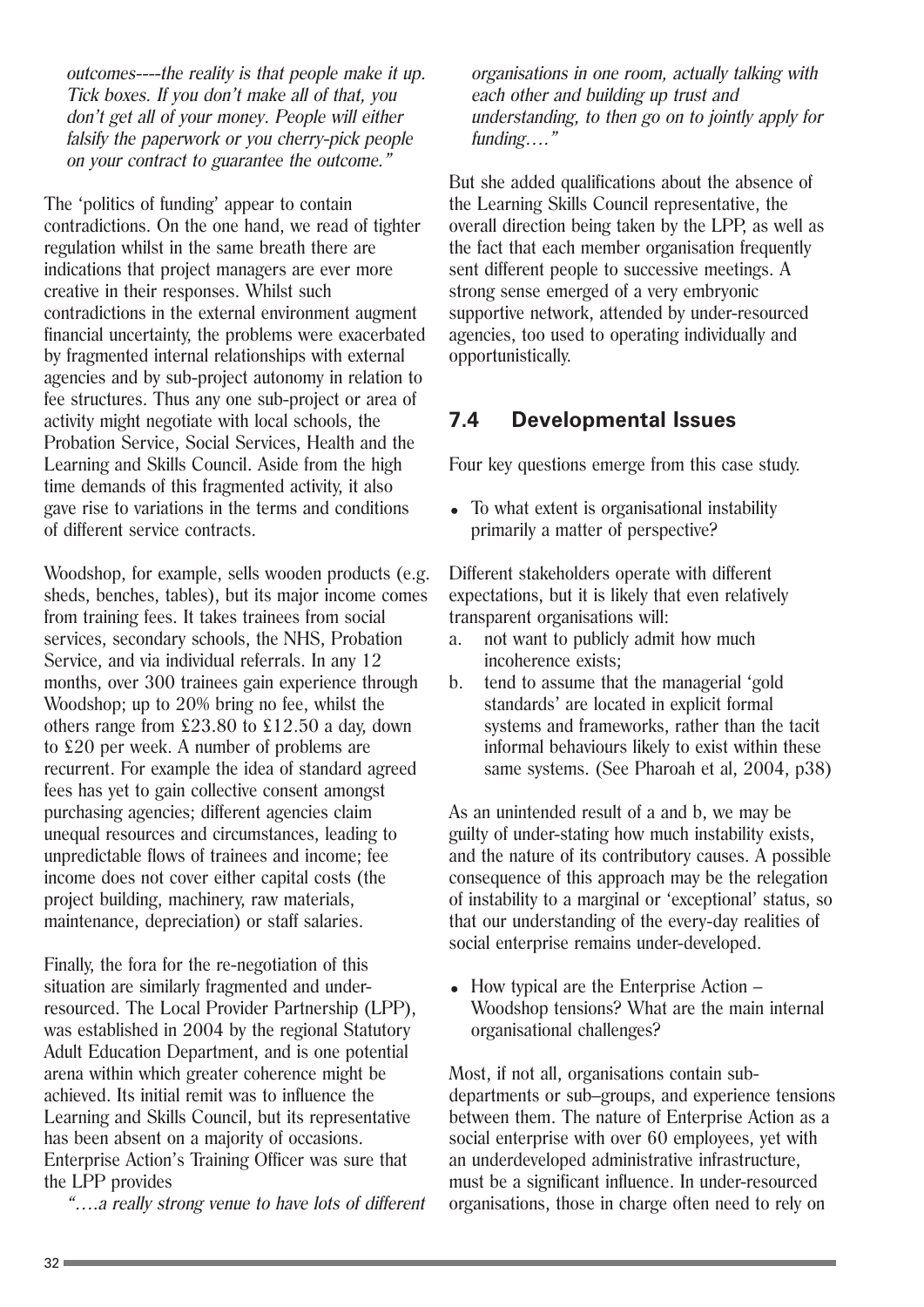so-called 'voluntary' energies (the Training Officer working half a week with no pay). But for such a mixed reward system (including payment and the 'satisfactions' of volunteering) to operate smoothly, a high degree of mutuality and trust is needed. Relevant leadership skills will have less to do with 'enterprise' (where this term relates to business matters) and more to do with the sensitive management of 'social' interactions.

• To what extent can social enterprises minimise the harmful effects of external influences (such as fluctuating income streams or the irregularity of regulatory and supportive fora)?

Whereas a degree of internal coherence can be achieved via a mix of mutuality and trust (always assuming a minimal administrative capacity has been attained), external relationships are harder to develop, let alone control. The Local Provider Partnership illustrates many of the characteristic features of such networks and fora – a loose and changing membership, mission drift and negligible resources. In this context a different approach will be necessary; reputation-building will need to begin with a good product but organisations will need to be able to 'sell' reputation to diverse audiences only loosely connected to the agency. This is more than impression management and marketing, although these will be relevant. For organisations like Enterprise Action a strong value base, clearly identified and useful 'products' and appropriate forms of communication will be central. For example, the commitment to social inclusion, and the quality of sub-project work, will need to be directly communicated to relevant sponsors and purchasers. This may involve a mix of carefully planned visits and targeted reporting, if the familiar generalisations and enthusiasms of annual reporting are to be illustrated in more concrete ways.

- How far are the organisational tensions in Enterprise Action a reflection of:
	- a. the under-developed nature of its administrative infrastructure;
	- b. the need to constantly balance deeplyheld values about social inclusion against struggles for greater financial sustainability?

Often social enterprises have insufficient income to finance core administrative tasks (finance, human resource management, personnel, public relations and marketing). There may therefore be an incomplete administrative structure. In Enterprise Action, for example, the administration budget increased tenfold in one year (1997-8) but the agency only became confident about having established the capacity to consistently act strategically some five or six years later. Many organisations in the voluntary and community sectors experience this lag between receiving funds and being able to spend the money to best effect. An under-funded core administration is a phenomenon which applies to a much wider range of organisations than those deemed to be social enterprises. But in the case of the latter, an under-funded infrastructure may have more rapid and fundamental consequences for the effective operation of the agency than would be the case with a traditional grant-driven voluntary organisation. This is because social enterprises must become familiar with complex legislative and marketing environments, requiring great flexibility and speed of response. In addition, the organisational processes associated with change, flexibility and speed have profound human consequences; without a coherent and sensitive core administration it may be difficult for project staff to assimilate new structures and demands. One Director reflected during this study that:

"We're good at holding our hands up and saying 'Yes, it doesn't work' and changing things, but what some of us need to keep a handle on is the process of change; the fact that every time we change, different people are at different stages of the process. Some are still at the stage of disillusionment  $-$  T'm going to leave' – some are working it through, some accept the changed circumstances. We need to wait for people to work that through, for them to become positive again ....."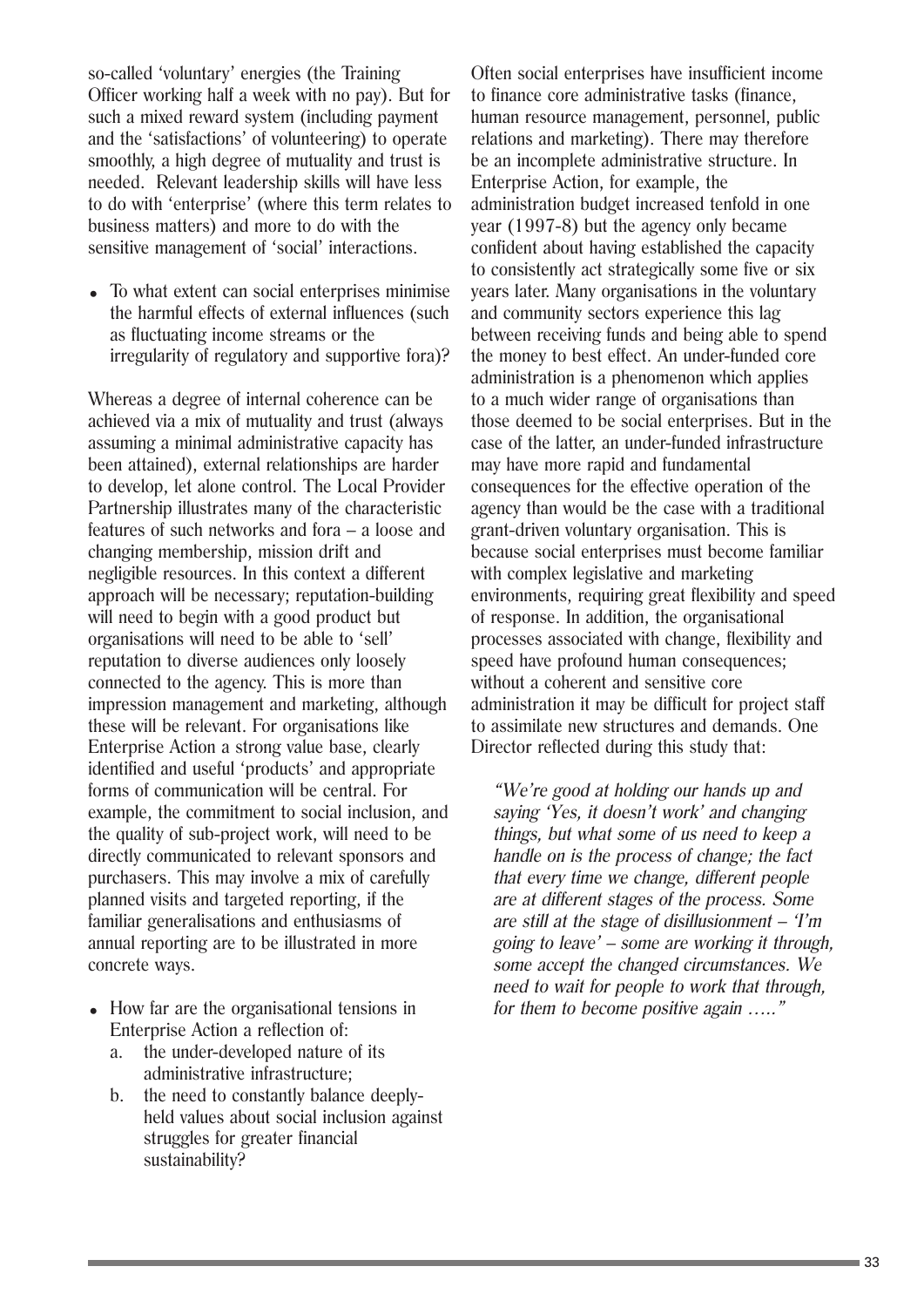### **8.1 Introduction**

We are told that in the evaluation of social enterprises

"Business schools are stepping forward to take the academic lead rather than public administration or non-profit management schools…." (Somers, 2005) 8

Yet, even before the evaluative machinery is fully assembled, this same business world tells us that the failure rate for entrepreneurs might be anywhere between 99% (Hashemi and Hashemi, 2004)<sup>9</sup> and  $47\%$  (Shirk and Wadia,  $2004$ )<sup>o</sup>. In the face of such gloomy, but wide-ranging, statistics, one is tempted to query the very basis of terms such as 'success' and failure'. It is certainly the case that how evaluations are conducted and concluded will depend on the assumptions and perspectives involved. The two stories in this chapter (from Arts People and Lightship) are each linked to the broad theme of evaluation but relate to different contextual issues and dilemmas. They illustrate the importance of evaluation but also suggest:

- a. the benefits of longer term perspectives, and
- b. the need for multi-dimensional approaches; ones in which financial criteria are in tension with social ones, and the notion of 'customer' or client is broadened to include a wider range of stakeholders, not least the volunteers and workers delivering the services.

### **8.2 The Importance of Evaluation and Taking a Longer View: Arts People**

How do we know if we are making progress? At an informal level the benchmark is the feedback

8 A. Somers, Shaping the Balanced Scorecard for Use in UK Social Enterprises, Social Enterprise Journal, Vol. 1 (2005) pp42-56 (see www.sel.org.uk/services.aspx)

- 9 S. Hashemi & B. Hashemi, Anyone Can Do It: Building Coffee Republic from our kitchen table, Chichester, Capstone, 2004
- 10 M.Shirk & A. Wadia, Kitchen Table Entrepreneurs: How Eleven Women Escaped Poverty and became their own bosses, Boulder, Westview, 2004

received (whether explicitly or implicitly) from those who connect everyday with the organisation – as users, partners, participants, staff and trustees. At the more formal level necessary for effective planning and management, and for accountability to internal and external stakeholders, the answer would be to measure outputs, however defined, (but with reference to qualitative as well as quantitative measures of social value and impact) against targets.

Who should undertake such evaluations? While there might be arguments about the relative objectivity of internal stakeholders, external stakeholders or 'independent' consultants, there is no reason why organisations cannot at least begin to assess their own progress, if the necessary frameworks are put in place; specifically:

- a mission statement, business plan or strategic plan with sufficiently detailed objectives against which progress can be assessed:
- relevant internal record keeping;
- fora which involve internal and/or external stakeholders where statistical analysis and qualitative feedback can be evaluated and contextualised.

The indicators of progress with which we are all most familiar are the kinds of relatively superficial numerical analysis often presented in Annual Reports.

"There is often some gathering of data around job outcomes or numbers of people helped but too little about quality; still less an independently audited analysis of impacts." (Black and Nicholls, 2004, 139-140)<sup>1</sup>

Thus the evidence of a social enterprise's 'success' may often be reputational or numbers-driven, without any detailed evaluation of its social value,

11 There's No Business Like Social Business: How to be Socially Enterprising, Liverpool, The Cat's Pyjamas, 2004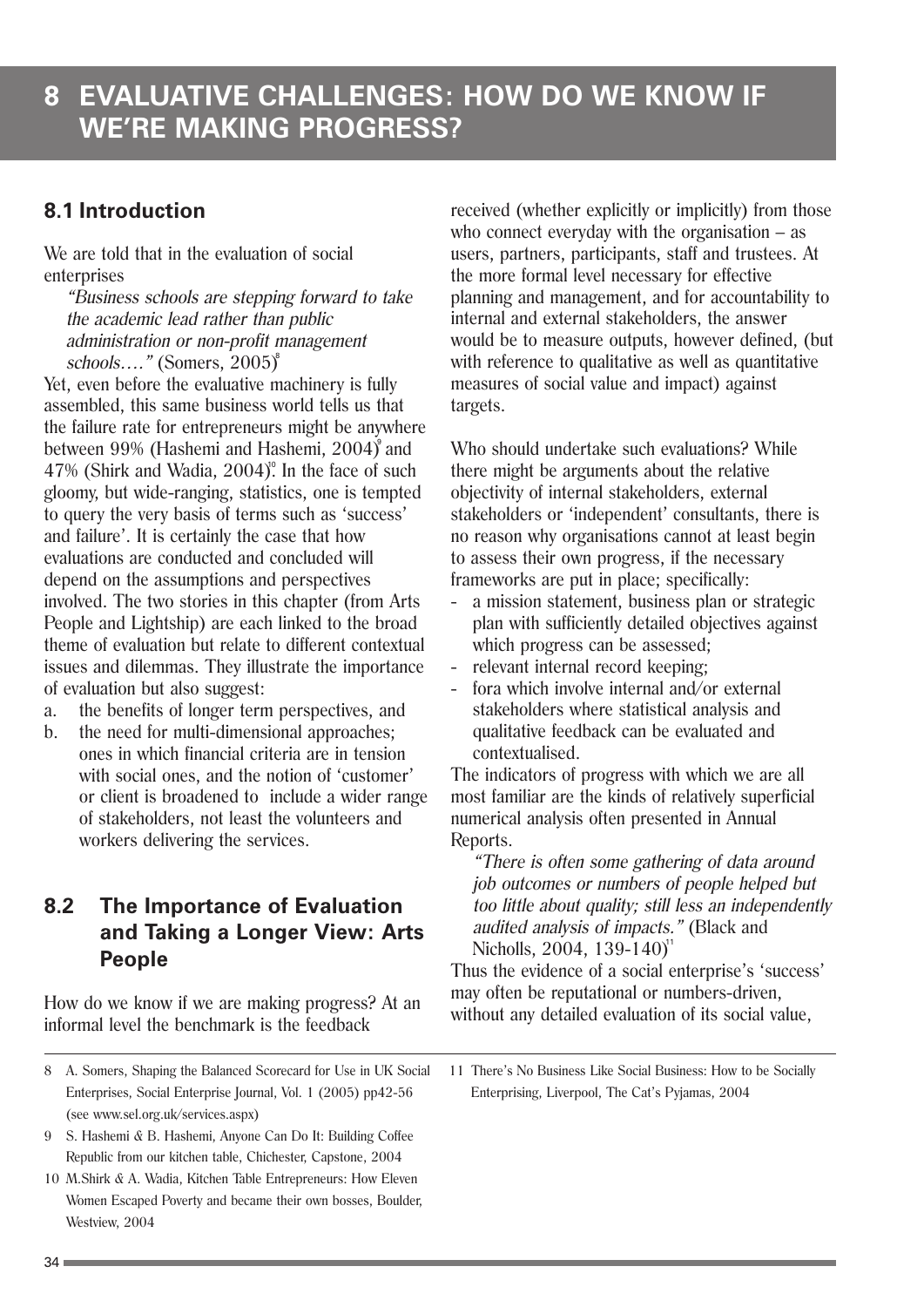impacts and sustainability.

Arts People had long been seen as a success story both in terms of generating income from its trading activities and delivering its social objectives. It uses arts activities to tackle problems relating to social inclusion. Past examples include projects in regeneration areas, art work in prisons, a recycling project in conjunction with a homeless project, an international exchange project and outreach work with different groups. When Arts People identified 2000 as 'the best year', the indicators which were used included qualitative descriptions of activities which had been compiled by the staff and Trustees, reinforced by some impressive statistics:

"Over 30,000 people have attended workshops, events, exhibitions and performances; £400,000 levered into the cultural economy; a charity concert raised £15,000; Arts People offered opportunities for people to engage in 21 different workshops; hosted 30 different clubs attracting over 20,000 people to the nightclub; hosted 11 exhibitions; 36 artists/tenants work from Arts People's studios." (Annual Report, 2000)

In the case of a social enterprise (and particularly one operating at the social business end of the spectrum rather than the more traditional voluntary and community sector organisation) relevant outputs will be financial as well as social. Arts People's primary trading activities are a club, a bar, a daytime café, workshops and venue space and the provision of studio space for rent. The money these generated provided over 70% of its total income. In reality, however, this 'successful' social enterprise was a near-business failure, a social enterprise which was not in fact financially sustainable in the longer term. Furthermore, its survival was underpinned by a precarious market subsidy in the form of city centre premises for which it paid only a peppercorn rent. When it became clear in 2002 that it would have to relocate, scrutiny by an external consultant (paid for with grant funding and employed by Arts People to consider their options) revealed an organisation which had virtually no assets, which by the end of 2002/3 had an accumulated deficit of £80,000. Relocation to new premises and new funding arrangements subsequently necessitated radical internal changes:

- new regulatory regimes
- new governance.
- <sup>=</sup> new emphases, in particular a reduction in

project work (in the short to medium term), and finally

• a more self-conscious concern with economic viability (reflected in the development of business plans and the introduction of a cost centre approach with more systematic financial management).

#### **8.2.1 How did Arts People find itself in crisis?**

Arts People is an example of an organisation which had grown organically, underpinned by a particular ethos and philosophy, which had never created the necessary internal systems to enable monitoring and evaluation:

"It is viewed by its workers and externally as an innovative, experimental and at times 'off the wall' arts organisation which is not frightened about associating itself officially with left of centre campaigns and in particular with antiestablishment arts organisations…It doesn't want to be part of the establishment…Its ethos reflected the youth of its founder members …" (External Researcher)

The project began in 1994 in a small shop/gallery set up by three artists and their friends; it quickly became a focal point for artists and musicians looking at experimenting with new art forms. In 1996 this 'collective' of people moved to a derelict property (a former transport depot which had been sold to a developer and was earmarked for eventual demolition). Originally a short-term let, once the building had been 'refurbished' to a very basic standard by volunteers from within Arts People's network, this became the organisation's home until 2004.

During this time, however, the commercial value of this centrally-located site had escalated and the developer had obtained planning permission in 2002 for redevelopment. In order to help them consider their options at this point, Arts People engaged a consultant. In the course of identifying new premises and negotiating funding to acquire them, a feasibility study had to be undertaken. This revealed the full extent of Arts People's precarious financial position. Had the bank foreclosed on the overdraft, the organisation could have become insolvent.

" The relatively small, near-liquid assets, the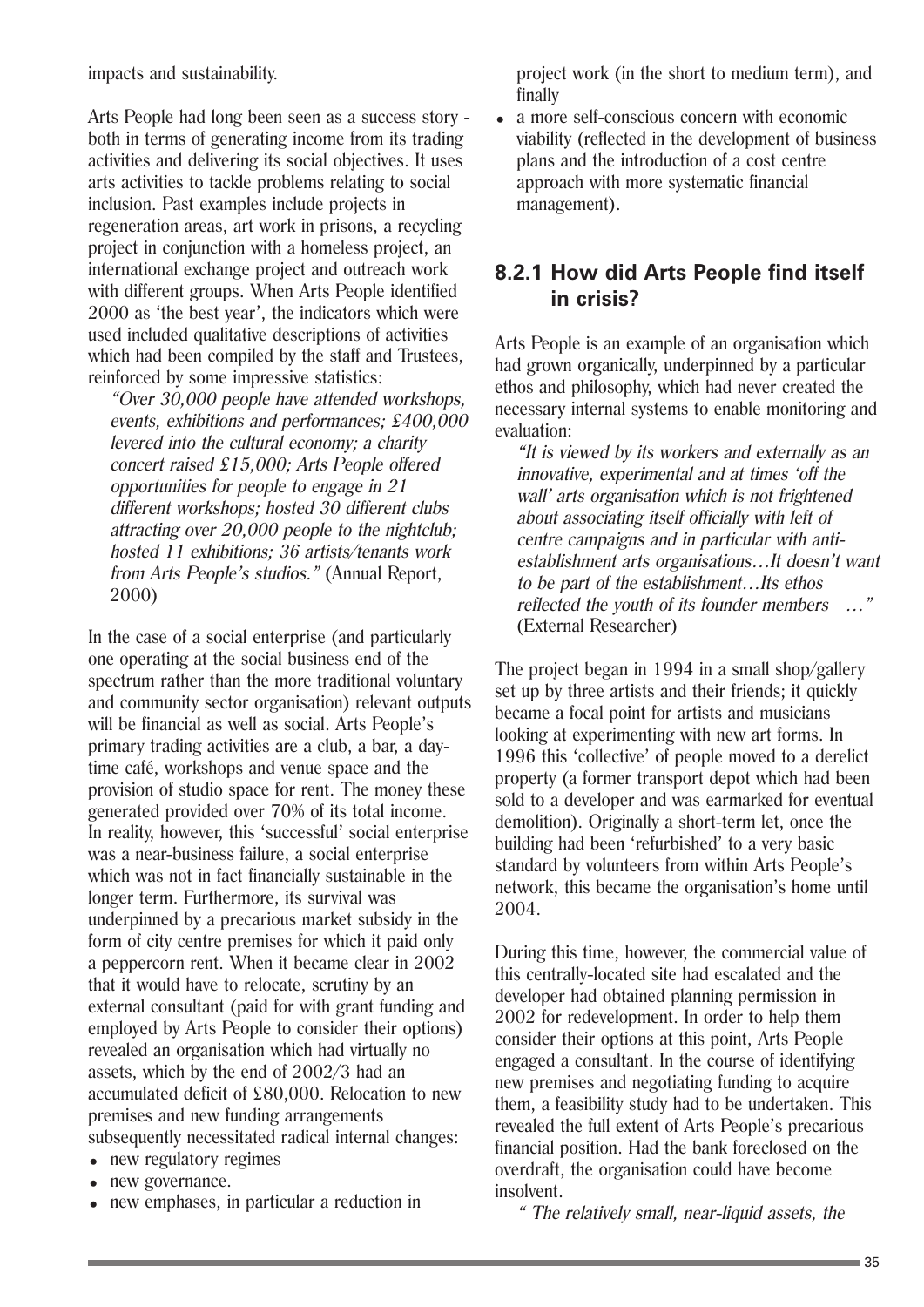high borrowings, the debtors and high level of creditors…and the projections to year end suggested that the exact financial and legal implications of the organisation's current activities be established as a matter of urgency so as to ensure the organisation was operating solvently." (Consultant's Financial Review, 2002)

The feasibility study was undertaken by a consultant paid for by one of the potential funders of the new premises. The coordinator acknowledges that prior to this intervention, there were no effective financial management systems in place. He describes processes which were a hangover from the organisation's early days and, as in Chapter 7, an under-resourced core infrastructure which in this case could not cope with the level of financial management necessary. In response to questions aimed at identifying how, year on year, the accumulated deficit had been allowed to grow, (Wasn't a budget set at the beginning of the financial year? Didn't anyone monitor expenditure? and so on) the coordinator replied:

" …the structure wasn't there, and the expertise wasn't there. The original coordinator got sucked into that job without any formal training. …Although people had responsibility for spending, they had no responsibility for income. They were told 'This is what you've got to spend' and they would keep track of it, but the records they were keeping didn't come back to anybody really. The system didn't work. I changed it a bit when I was appointed, but overall there was not sufficient time and resource, and there was no effective system to check finances for an organisation with that level of turnover. Our turnover had grown to about half a million; there were so many transactions and information lagged so far behind, that we had gaps…"

In addition to systems not being in place and there being insufficient capacity to undertake the appropriate level of financial monitoring, a second problem was that project budgets were set on the basis of unrealistic income expectations. In particular the organisation consistently overestimated the level of trading income which would be generated:

"What we had done in the past was oversubsidise the projects, having projected that we could bring in a level of (trading) income which didn't always materialise. All you needed were a few problems that created a downturn and it affected everything else. This was one of the reasons we got into a terrible financial situation – because our projections were wrong and people who were running projects didn't understand that their budgets must break even – or there wasn't enough understanding, or enough information for that matter." (Coordinator)

#### **8.2.2 What Turned It Around?**

"I have very mixed feelings about consultants in general, but if it hadn't been for him, we probably would have gone out of business." (Coordinator, Arts People)

The consultant who undertook the feasibility study for the redevelopment of the new site played a pivotal role in the organisation's future. The first factor was clearly the timing of this intervention and the uncovering of the degree of financial instability. However the key contribution to the long term health of the organisation was the level of support he was subsequently able to give which went far beyond his original brief:

"I've always found the kinds of organisations set up to give business support hopeless – because they are not hands on enough. Whether Community Enterprise or Chamber of Commerce – they were supportive but not particularly useful because they are not able or willing to come in and give the time. Whereas the Arts Council consultants were able to spend time with someone who did not understand finance or how to run a business." (Coordinator)

A key internal shift has been the strengthening of the Board. In keeping with the development trajectory and ethos of this organisation, the Board had previously comprised just three trustees who had been involved from the outset, one being related to one of the earliest workers, another being one of the founders of Arts People. This shift – from an organisation often described as a 'family' – was effected by the recruitment of additional members – two with experience of the social economy and one with traditional business skills. This was welcomed by the Board, if not by some workers who felt a greater distancing from decision making within the organisation.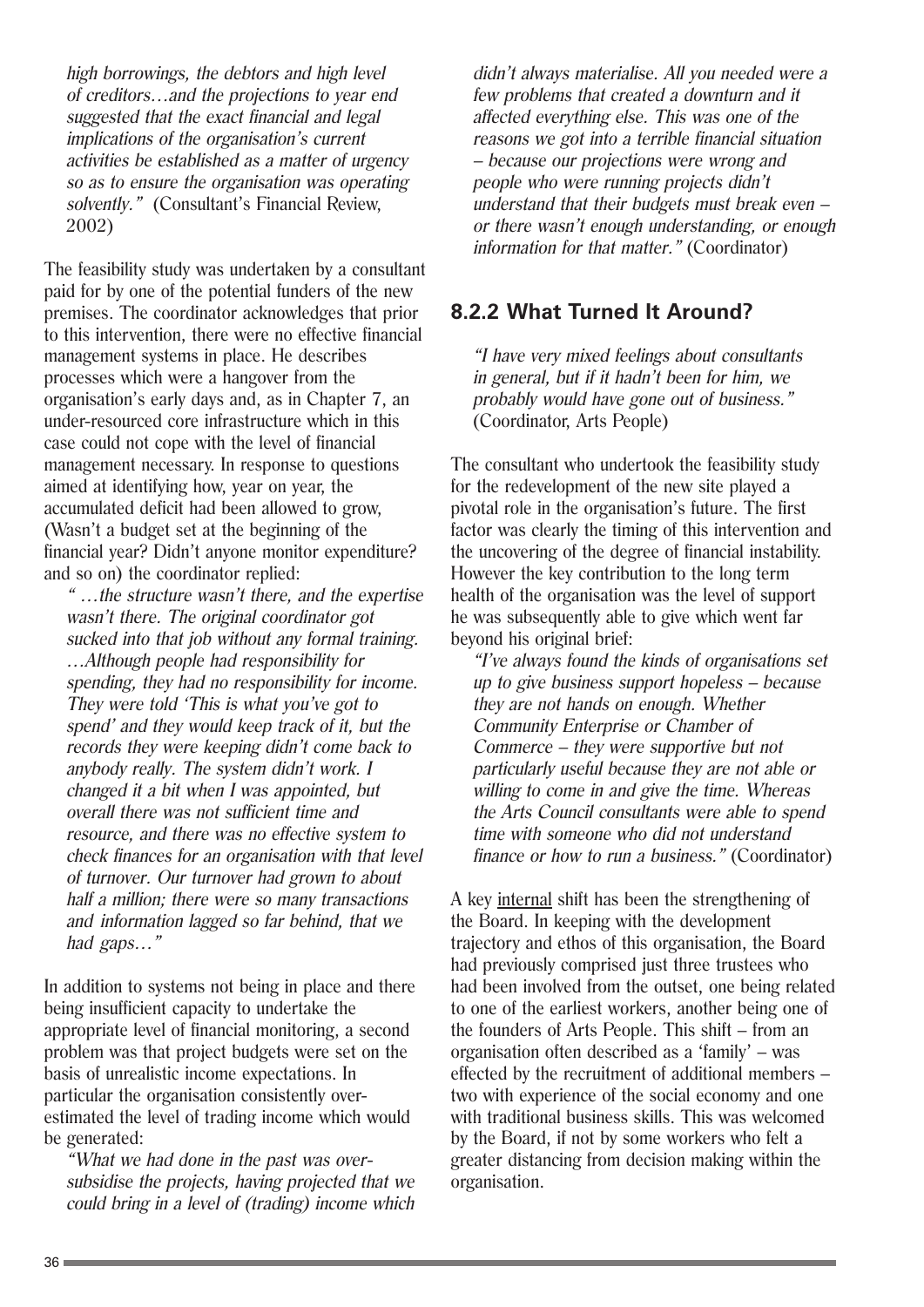#### **8.2.3 Arts People: A Success or (Merely) a Survivor?**

The Survival Plan put in place following the feasibility study demanded a refocusing of staff time and energy, paring back project activities to a minimum and working to generate additional income to secure the organisation's future. At the time of our 'evaluation' of Arts People during the first phase of this research, the response to these changes by many of those involved in the organisation was negative; the changes, and particularly the apparent fragmentation caused by a cost-centre approach, were seen as eroding the organisation's mission and philosophy (Pharoah et al, 2004, Chapter 4) . Nevertheless, it has succeeded in turning itself around, from potentially having no premises and being insolvent, to a position where it has leased new premises for the club and bar and also secured funding to write off its debts, to buy new premises for its core activities and begin the first two phases of refurbishment.

The focus on financial issues and financial sustainability continues for the time being, particularly while it continues to fund-raise for the third phase of work on the new building which, when complete, will release further space for rent to local artists and generate more income. Although Arts People has survived, it might be that, if we could turn back the clock, some of those responsible for its creation might feel that much has been lost in the process; they would not recognize its emphases and language. Visitors to its web-site will find opportunities to support the organisation by 'buying a brick'; it advertises 'sponsorship and investment opportunities' alongside news of its continuing work in relation to social inclusion and the arts, but now in association with 'establishment' organisations which might previously have been disdained.

#### "Yes it's an establishment event, but it enables a number of other things." (Coordinator)

It is clear that how we conduct and conclude any evaluation will depend on the assumptions and perspectives involved. Radical perspectives may conclude that the compromises necessary in order for Arts People to survive are such that the outcome is not truly a success. However, to the extent that the organisation retains the same overarching mission and commitment to its original social objectives, it will be important to take a longer term

view before reaching such a conclusion. Indeed at our last visit, the earlier negative perceptions expressed by staff at the time the Survival Plan was being introduced have evolved into a pragmatic realism, which can now appreciate how useful those changes have been. While acknowledging that the organisation now works more closely with other social welfare agencies and in connection with what it describes as top down strategies, it argues that it still brings a unique approach driven by its expertise and ethos. Arts People's story highlights issues in relation to the definition of success and failure, but additionally illustrates how the evaluative 'film-strip' may contain greater insights than the snap-shot in time.

#### **8.2.4 Developmental Issues Arising from Arts Peoples' Experience**

- Should emerging social enterprises be committed to demonstrating value in analytical ways – whether qualitative or quantitative or some combination of the two, even where the organisation has a high degree of financial independence?
- What level of resource is necessary to conduct at least 'entry-level' monitoring and evaluation of progress?
- Do systematic monitoring and evaluation, increased external accountability and the adoption of business-like strategies such as cost centre approaches necessarily undermine the mutuality, spontaneity, fluidity and innovation which may have contributed to the successful development of the embryonic organisation ?

#### **8.3 Defining Success and Failure: The Cooking Pot Cooperative**

"You could easily commission academic research to say it (that is, the Cooking Pot Cooperative, run by immigrant women in the Lightship project) was an absolute failure - that would be easy. It would be much harder to show it was a success. Let's ask 'What is success?' What Cooking Pot has done is give a learning experience (not necessarily an easy one) to people; it does include some conventional certificate/ reference things, but they're not huge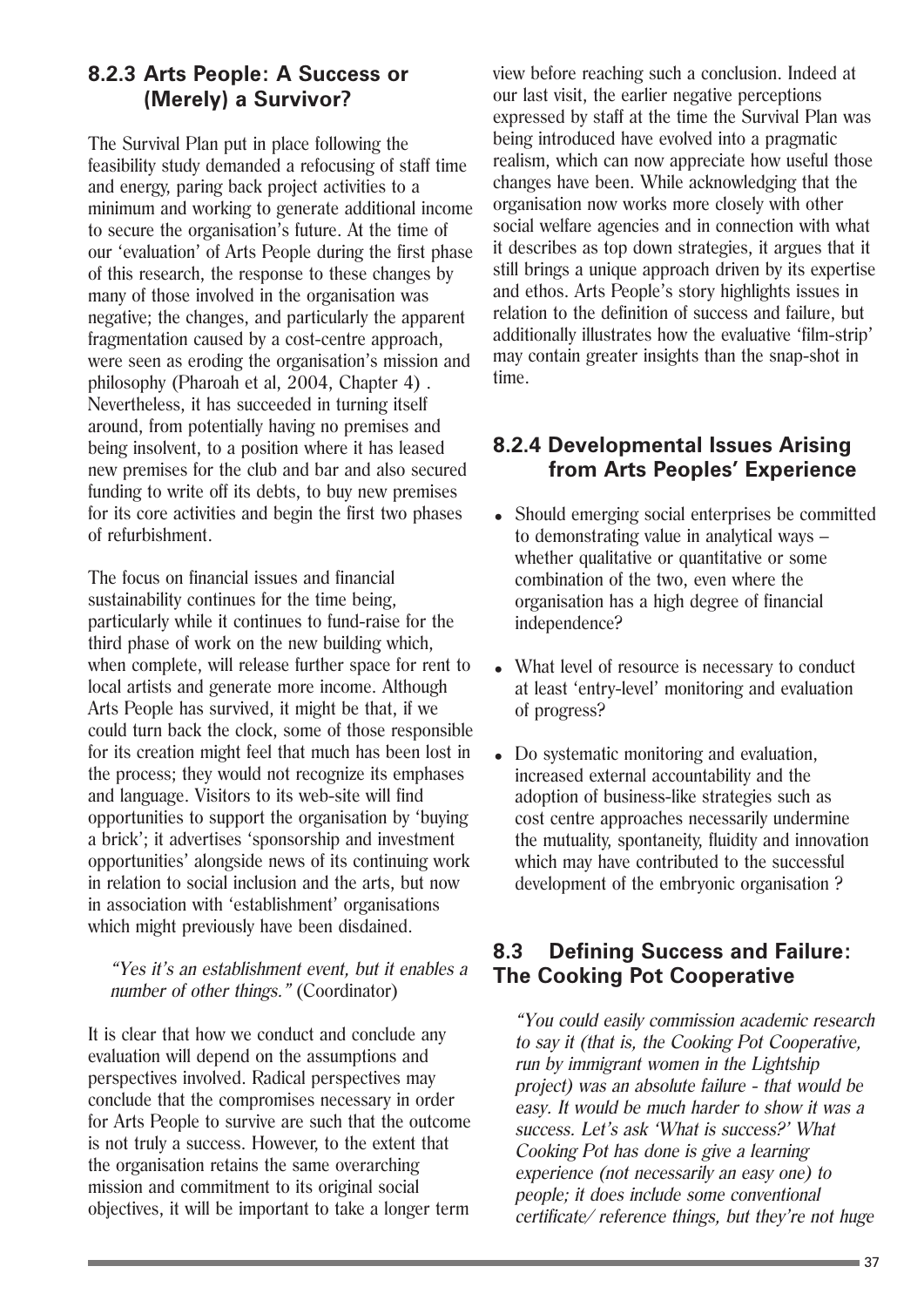because the number of people is small – 5 or 6. It helped a community 'feel' around a day (Saturday) in Lightship. It gave people nourishment and conversation. That, therefore, helped achieve one of our aims - creating social capital. It taught us a significant amount about our next stage of development, so we won't make the same mistakes again. We can beat ourselves up and say it wasn't a spectacular success or we can say 'that's what it was.' " (Director, Lightship)

The story of the Cooking Pot is partly about contextualising different perceptions of progress within a social enterprise. For the Director of Lightship, perhaps the single most important goal is the development of confidence and autonomy among relatively powerless refugees. In that respect it has had some limited success, as revealed by the comment above. In other respects, particularly in relation to its business plan, it has not. However a range of contextual ingredients must be considered before any kind of meaningful evaluation can be attempted - the circumstances of the refugee women (low income occupations, dispersed settlement patterns, fragmented social networks), their uneven competences in relation to business and marketing tasks, and the over committed resources of the host agency, for example.

"The women do not appear to be concerned that to operate without, for instance, having properly registered or having a bank account, does place Lightship in a very difficult position in relation to their liabilities. The women, who consider they are part of the Lightship 'family' want and expect more from the organisation and from the managers of Lightship, whilst Lightship managers, concerned that they have too much involvement, would prefer and expect less." (Kumar, 2003)<sup>12</sup>

#### **8.3.1 The Cooking Pot: The Evaluation**

The origins of the Cooking Pot can be traced to the production of a 'social cake' rather than social capital. A woman from a small refugee group within Lightship baked a birthday cake for a child whose

mother belonged to another project group. Other cakes followed, and so did ideas and dreams about a catering cooperative. Six refugee women, who were earning their living elsewhere as domestic cleaners, approached Lightship's management with their ideas. During the late 1990's, a business plan was produced and grants obtained to enable the construction of a kitchen/café and the purchase of equipment. By April 2001, the business plan envisaged that at least three women would be working full-time and two part-time. In practice, however, the cafe only opened on (most) Saturdays and the cooperative catered for occasional special events. In an attempt to remedy this situation, Lightship management obtained the services of a business consultant, who began work with the women towards the end of 2002.

The consultant's report was, in general terms, very positive; there were explicit references to their 'unique niche market' and 'a good quality product' with no immediate local competition. Of course the devil lay in the detail of the report's recommendations:

- Cooking Pot needed a manager;
- When were they going to pay overheads to Lightship?
- Would they be prepared to modify their food to meet likely demand? (Market research suggested that customers might want 'canapes with a sort of avocado dip and an ethnic tang', but not truly 'authentic' foods.)

Not surprisingly, the report (and its demand for responses) precipitated degrees of anger, disappointment and conflict. Before exploring the different responses to the consultant's report, as well as describing and discussing a number of additional influences on the changing fortunes of the café, it is worth noting here that subsequently the café did try to open full-time, but has now reverted to the pattern of 'Saturday plus'.

#### **Management Responses**

Management responses exhibited a mixture of agreement that a degree of independence for the women was acceptable, together with exasperation at the continued 'impracticability' of a project without a bank account, where there was no clarity about income and expenditure and which had no commitment to meeting the cost of its overheads.

<sup>12</sup> S. Kumar, A Women's Catering Cooperative – the Cooking Pot: unpublished field notes, 2003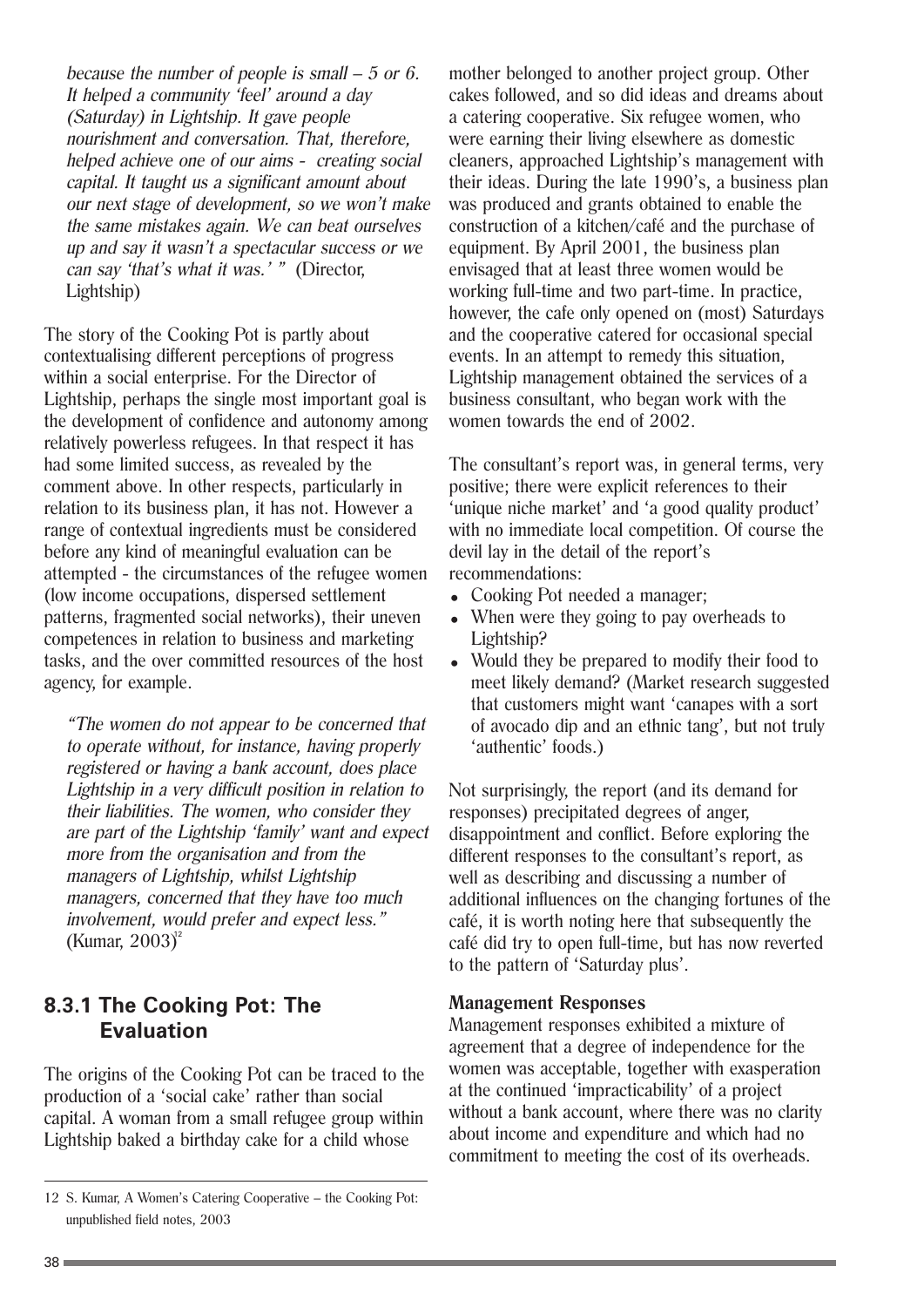Perhaps the core of their criticisms centred on cultural differences in relation to structures, systems and roles.

"… their society is relatively unregulated, and Britain is incredibly regulated. You know if you want a bit of electricity there, you just throw a cable across to the street lamp. You don't ring the electricity board!" (Lightship Manager)

#### **Cooking Pot Responses**

The women's responses acknowledged their administrative limitations -

"It is very difficult because in my country you just start cooking. You don't need license. The license come in you know, after when you have a lot of customer…"

- but their particular concerns centred on the basic resources of money and time. They were already working full-time in low paid jobs as well as having domestic responsibilities. Similarly, although they had attended training courses, these proved either insufficiently tailored to their specific needs and/or too demanding of their scarce time. This 'chicken and egg' situation was acknowledged by a Lightship manager:

"The new business will not give them as much as they get from their old jobs….They have to give up their jobs to make this business work, but unless this business works, they are not sure whether to give up…"

Reports from consultants inevitably concentrate on immediate organisational matters: they focus on questions around roles, systems and competences. Sometimes broader questions about the developmental (Social Enterprise?) potential of both the host agency (Lightship) and its particular sub-project (Cooking Pot) receive less attention.

### **8.3.2 Lightship and its Potential as a Centre for Social Enterprise**

"… we've never had a person in this organisation who could really 'drive' the enterprise side. There are people in the voluntary and community sectors who intuitively 'think' business, but the VCS isn't awash with these people. …The trouble with the social entrepreneur rhetoric is, because some people can do it very well, doesn't mean it is easily do-able by others. There aren't many social entrepreneurs out there." (Director, Lightship)

Even if the Director was only partly wrong about the social entrepreneurial supply-chain within the voluntary and community sectors, other influences reinforce his problem. Salary levels in the private and public sectors tend to capture many with such skills and, even when they do arrive in Lightship, formal systems of induction and training have been slow to develop. Only after 15 years in existence has the project been able to begin and sustain a coherent programme of staff development, now accredited by Investors in People. Even with IIP recognition and recent human resource audits, the Director is still hampered by time constraints and a scarcity of what he termed 'the right kind of people'.

"There's no slack. I don't know how much it's Lightship, the sector (and the world!) but it is extremely hard to be a dynamic, flexible organisation. I'm sure there's a management model somewhere, but I do find it elusive. I've done some shifting around of staff in a matrixkind of framework. There's a creative business mind-set that's needed. There are very few people in business who can do it either. I'm sure somebody could change our good ideas into a really good plan, but we don't want more mission statements and business plans."

The 'right kinds of people' discussion extended beyond an audit of the potential of full-time staff; it also included both the Trustees of Lightship and the different groups of refugees who constituted their client base. In respect of the former, the dominant voluntary welfare ethos of the organisation attracted some people and discouraged others.

" …we're not that kind of voluntary organisation with a management committee of the well-heeled."

What Lightship wanted to do was work with marginalized people in such a way as to promote greater individual confidence and collective autonomy; such an approach contains its own contradictions:

"There's a lot of challenge in this organisation – a dark, shadow side to it, about the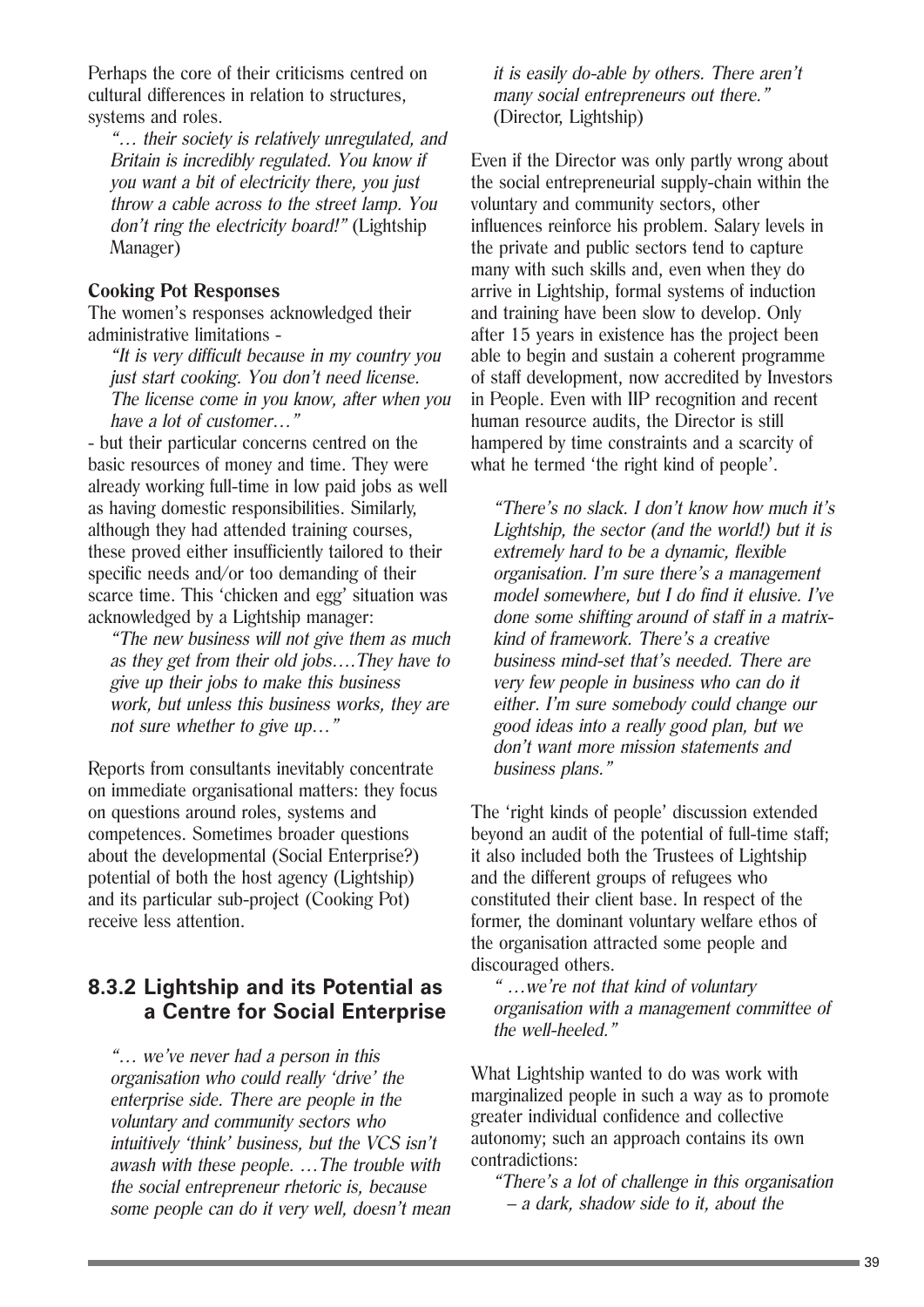negative impact of community groups huddled together for warmth against the big world outside. If they'd worked in a large supermarket chain, then they'd have been supervised by managers. The only thing in our defence, I can say, is that there were choices made in this – choices that the women made…. There were times when they were adamant that they wanted to do things in a particular way… . The whole thing was about independence – they were their own bosses…. There's a kind of value from the position we took, but I would have reservations about having a responsibility for people's self-learning within our context, having such a limited handle on what was happening." (our emphasis)

An additional dimension to the 'they' in the previous quotation is that all the women involved were from the same ethnic group. Lightship's director accepted the limitations of this  $(\mathcal{L} \dots \mathcal{L})$  in a diverse community like this, they could have doubled their sales if they'd made some African food.") as the price of independence.

"What independence does is give people's status back. There's a huge therapeutic thing even in getting it wrong. You got it wrong but you made the decisions." (his emphases)

Evaluations or appraisals can spend too much time looking at the internal organisational environment, the human resources and their development, and neglect crucial external influences. For example, the Cooking Pot project had made links with local training agencies but felt

"…let down by some of the regeneration organisations …. They employed young people to help with a Business Plan, but if they could run a business, they'd be running it, they wouldn't be working for a regeneration agency. It's Mickey Mouse stuff. If you really want to see refugee small business, go to the Elephant and Castle or Peckham. These are enterprises (his emphasis) if not necessarily social. Things move within these communities without the VCS enabling them."

### **8.3.3 Developmental Issues Arising from Lightship's Experience**

- In conducting monitoring or evaluation much will depend on the primary assumptions of those involved. Consider the relative importance of perspectives relating to:
	- i. Business ideas;
	- ii. The everyday realities of a social enterprise in the voluntary and community sectors.

The Director of Lightship appeared to acknowledge the need for i, but also laid great stress on ii, where the ethos and resources of his agency constrained opportunities and choices. Do you think that managers of social enterprises, in situations similar to Lightship, use the 'constraints' explanation as a defence mechanism because they lack the competences and skills to apply business ideas?

• Lightship had built up a national reputation for its work with refugees. As a result it was able to obtain funding for new initiatives more often (if not necessarily more easily) than some comparable agencies.

Is it possible that some funding arrived before particular groups and the agency infrastructure were 'ready' for it? Presumably the dilemma for managers is to risk losing funding by waiting for readiness?

• The women involved in the Cooking Pot were marginal in a number of overlapping ways to do with their refugee status, gender and class. Sometimes the literature on positive aspects of social entrepreneurial activities fails to examine these dimensions closely enough. For example, a recent US study of women developing food-based enterprises described itself (in the title) as being about how the women 'escaped poverty', but subsequently revealed that most were relatively well educated. (Shirk and Wadia, 2004, 300) How far do you think there is an over-emphasis on 'social enterprise skills' without due regard to aspects such as gender, class, refugee status or racial/ethnic characteristics?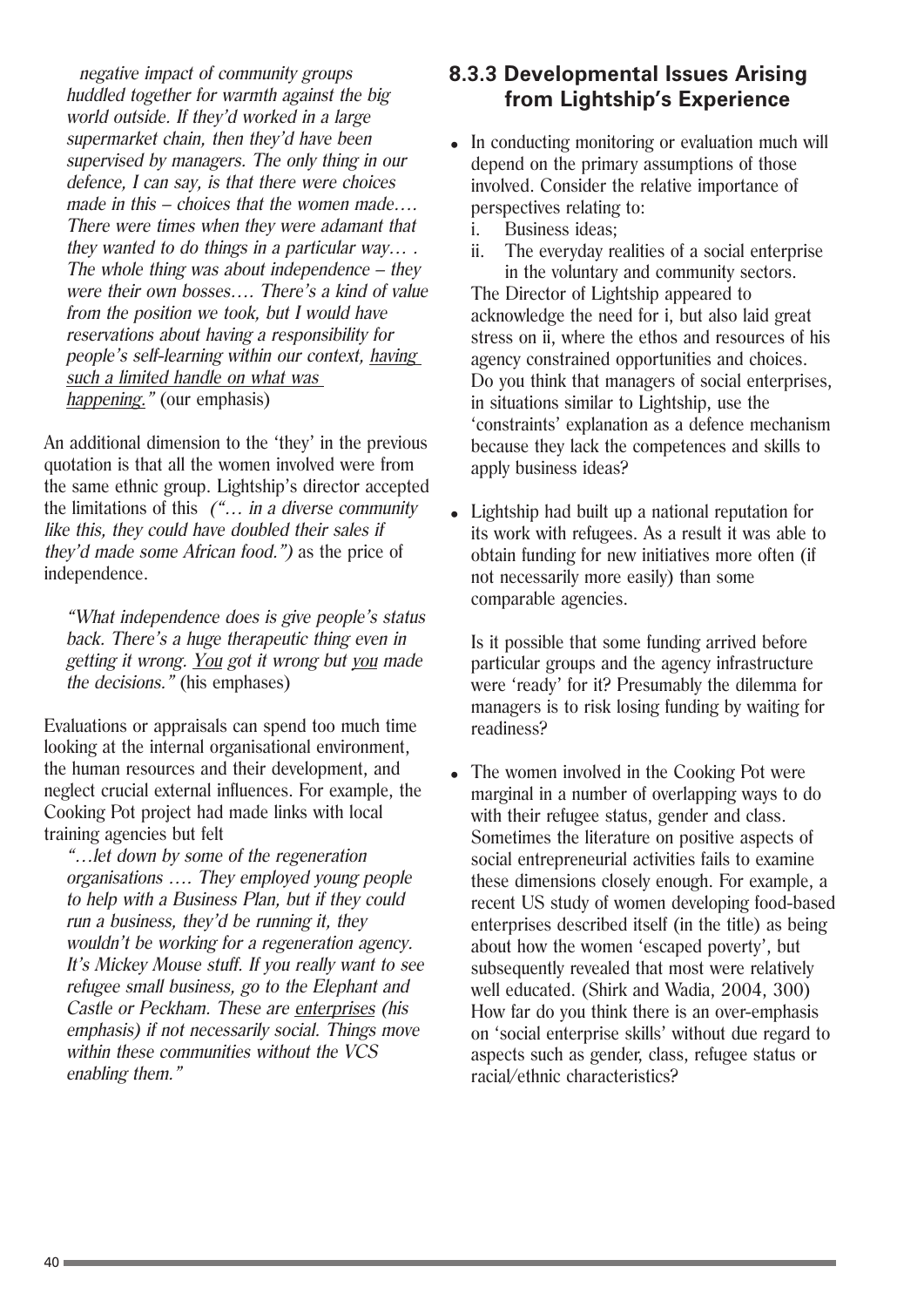• There were signs that Lightship management consciously operated with regard to values which were at least partially contradictory . That is, they wished to promote independence and autonomy on the one hand but achieve social enterprise goals on the other.

Do you think these values and goals are easily reconcilable?

• How important are influences external to Lightship in shaping its development? We have already referred to the national reputation of the agency and to its ethos as a voluntary and community organisation with strong church connections. In constructing an evaluation of the Cooking Pot, mention must

also be made of the nature of local training and support systems, the potential of local markets and the complexities of strategic planning processes.

In view of all these externalities, most of which seem considerably beyond Lightship's direct influence (let alone control), one is tempted to one of two positions:

- a. Comprehensive evaluation of discrete subprojects such as the Cooking Pot is impossibly complex; therefore evaluation cannot be useful.
- b. Realistic evaluations (within the competences and resources of agencies such as Lightship) must be explicit about their limitations, and therefore their policy and practice limitations.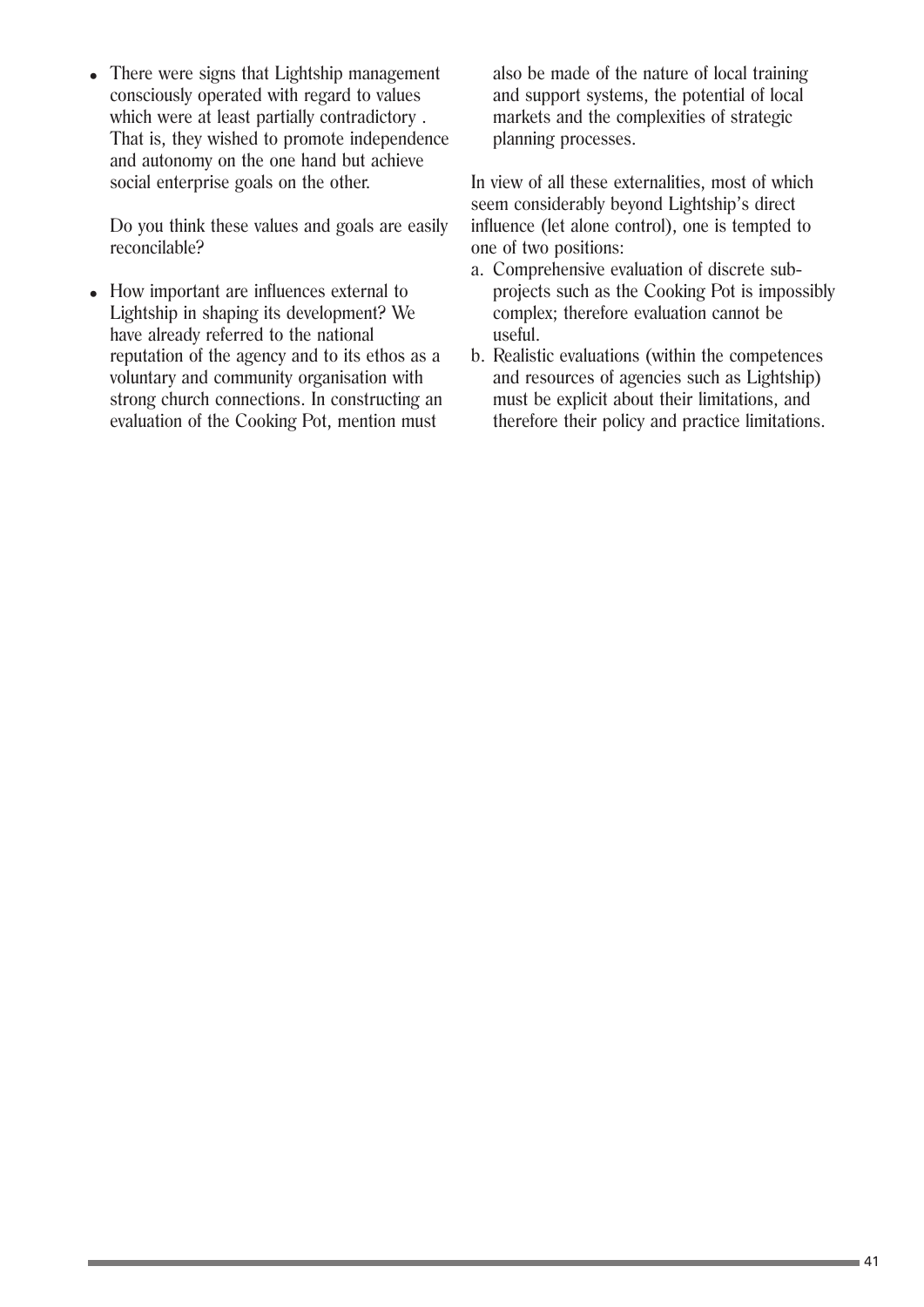### **9.1 Introduction**

As discussed in Chapter 1, one of the underlying concerns of our research has been the extent to which current forms of training and support to social enterprises are appropriate for voluntary and community organisations. In the present chapter we focus on one particular training initiative, an apprentice scheme which was part of a pilot programme developed by the Social Enterprise Academy (South West) (SEA-SW). This programme was deemed by an external evaluation to provide social enterprises and social entrepreneurs in the region with "….a level of dedicated support which is unrivalled outside London" (External Evaluation,  $2005$ )<sup>3</sup>. It represented "….one of the largest investments made in the Social Enterprise Sector" (op cit).

The Social Enterprise Academy (South West) was created early in 2004 as part of a previously established independent support agency; financial support of over £600,000 was received from the Learning and Skills Council (LSC) and the European Social Fund (ESF). The money was obtained to develop

- a mentoring programme
- workforce development
- an apprentice scheme.

This chapter is about the third of these elements, delivered to two cohorts of students by a small consultancy ('Enterprise Workshop') which was sub-contracted for this specific purpose by SEA-SW. The final total of 16 students each received £5,000 scholarships to compensate for any loss of earnings whilst on the six month courses.

The apprentice scheme is of interest for two main reasons:

- i. Of the three components of the SEA-SW
- programme, the apprentice scheme was viewed by the evaluators as the most positive element. It was felt to be an important innovative approach with lessons for all those involved in the

development of social enterprise. So, in the search for a preparatory programme for social enterprise which might be described as a potential exemplar, Apprentice Enterprise must be seen as a strong candidate.

ii. Research material about the operation of Apprentice Enterprise illustrates consistent tensions between the formal framework and actual educational and training experiences, and reveals the impact of social dynamics. Using a geographical metaphor, the 'landscape' of social enterprise (as outlined in most commentaries) still resembles an incomplete map; our commitment is to the identification of significant contours so that policy makers and practitioners may be more usefully forewarned about the uneven terrain which they will often cross in the development of social enterprise.

### **9.2 Past Evaluations and the Present Research Approach**

"The course was very popular and there is a strong case for continuing the work. The full benefits will not be measurable until the enterprises that were started have had time to develop more fully. The most valued elements of the course were the regular weekly sessions with specialist speakers, networking and peer support opportunities and intensive training sessions." (External Evaluation, op cit)

"The weekly workshop format doesn't really work…. The ethos behind the scheme is that two social entrepreneurs (the group facilitators) introduce key topics and encourage the group to explore the issues, discuss them, and then go away and make their own mind up about the issues, and write their plan. … But from what I've seen, some of the work that people are doing as a result of the sessions isn't that good. But that could be resolved if we had more time to do individual work, but we don't. ….I think that the

<sup>13</sup> External Evaluation of the Academy for Social Entrepreneurs, July 2005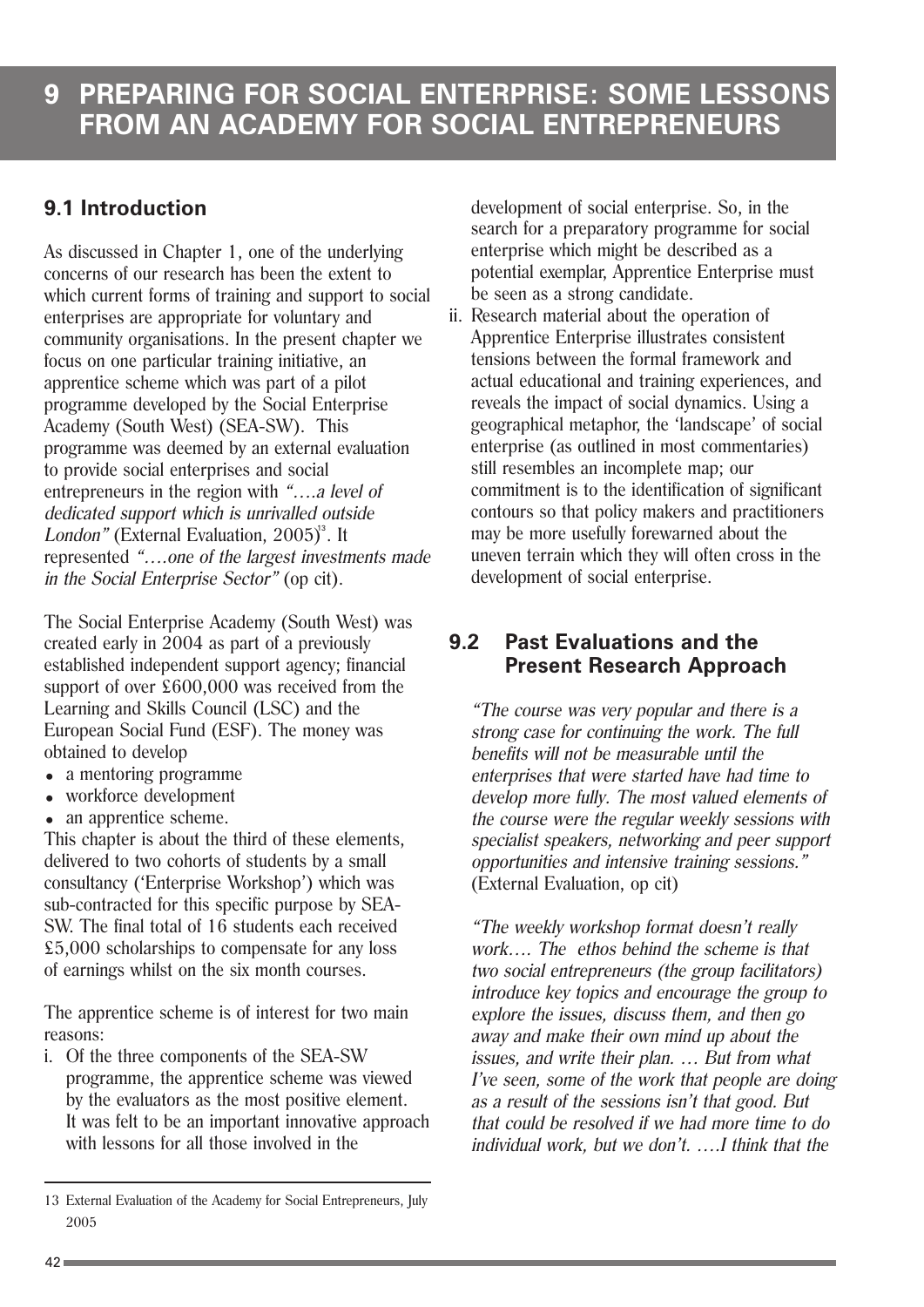Evaluation,  $2004$ <sup>14</sup> scheme as it's set up just isn't right for most of these people --- and the bottom line is that they are not doing the work….." (Internal

The two quotations above appear to contradict each other; this is only partly the case. Much depends, as ever, on the evaluative stances and research methods adopted. The external evaluation team had a lot of ground to cover, and their 38 page final report is typical of its kind. It is drawn from careful scrutiny of initial targets and subsequent delivery, from documentary material, a focus group and 52 interviews (47 on the telephone). In contrast, the internal evaluation by one of the two facilitators is informed by detailed participatory experience and an unusual degree of honesty and self criticism. However it refers only to the first of the two cohorts of apprentice entrepreneurs, whose recruitment was hurried by the demands of the overall programme. Subsequent recruitment was more effective.

"For the first intake, being the first and with a short time-scale, we got about 30 applications, interviewed about 20 and ended up with 10 or 12. It was a small pool. Because we didn't trawl far enough, we got the people who'd been around. Some of them had been trying to set up for 12 months. Some felt they knew it already. Perhaps we'd got the wrong people. We had to go with the ones who were there. The second time it was a wider net. 120 applications, about 60 interviewed and ended up with a dozen. A much better mix."

(Apprentice Enterprise Facilitator)

Our own approach to Apprentice Enterprise began with a half day scoping exercise with a member of SEA -SW who provided the initial introductions. These led us to being granted access to the two confidential evaluation documents quoted at the beginning of this section. These evaluations were used as the basis for two half day semi-structured interviews. A final element consisted of participation in a day conference on social enterprise organised by Enterprise Workshop.

As already noted in Chapter 1, the dominant attention in preparations for social enterprise tends to be either upon training with a strong emphasis on business themes, or on broader infrastructural issues. Facilitators/trainers and students/trainees, and their interaction, are almost invisible both in the course material and in commentary documents. We have therefore organised our material on the two apprentice courses into three main sections:

- The structure and content of the course:
- The facilitator:
- The students.

#### **9.3 Structure and Content**

A number of organisational and individual constraints or contextual factors inevitably shaped, and re-shaped, the structure and content of the apprentice scheme. The first constraint related to delivery time-scales and the impact of these on recruitment to the course. Programme pressures to get going too quickly resulted in the acceptance of students who were already in the middle of starting up social enterprises (seven of the ten students in the first cohort).

"That's a big part of the problem  $-$  a number of people have been trying to set up for 12 months or more, and as a result are running round like headless chickens. I want to say 'stop and plan' but it's hard for them to do that. Result: more running round like headless chickens, whilst being paid to be strategic." (Facilitator)

The original aim of the apprentice scheme, however, had been to subsidise would-be social entrepreneurs, so that they could be helped to take time out to plan and think strategically. After the first cohort, the facilitator concluded that these aims were not being achieved because

- "People have already started establishing their enterprise.
- $\bullet$  In my opinion, a number of people don't acknowledge the value of planning."

The second constraint was another familiar one – money. From an original conception of a 12 month scholarship with an award of £12k, what emerged (following a re-examination of potential costs and time scales for the two cohorts) was something barely half that size. Costs also impacted on the training process. So although some individual tutorials were held, the educational approach which

<sup>14</sup> Internal Evaluation by the main facilitator of Apprentice Enterprise, August 2004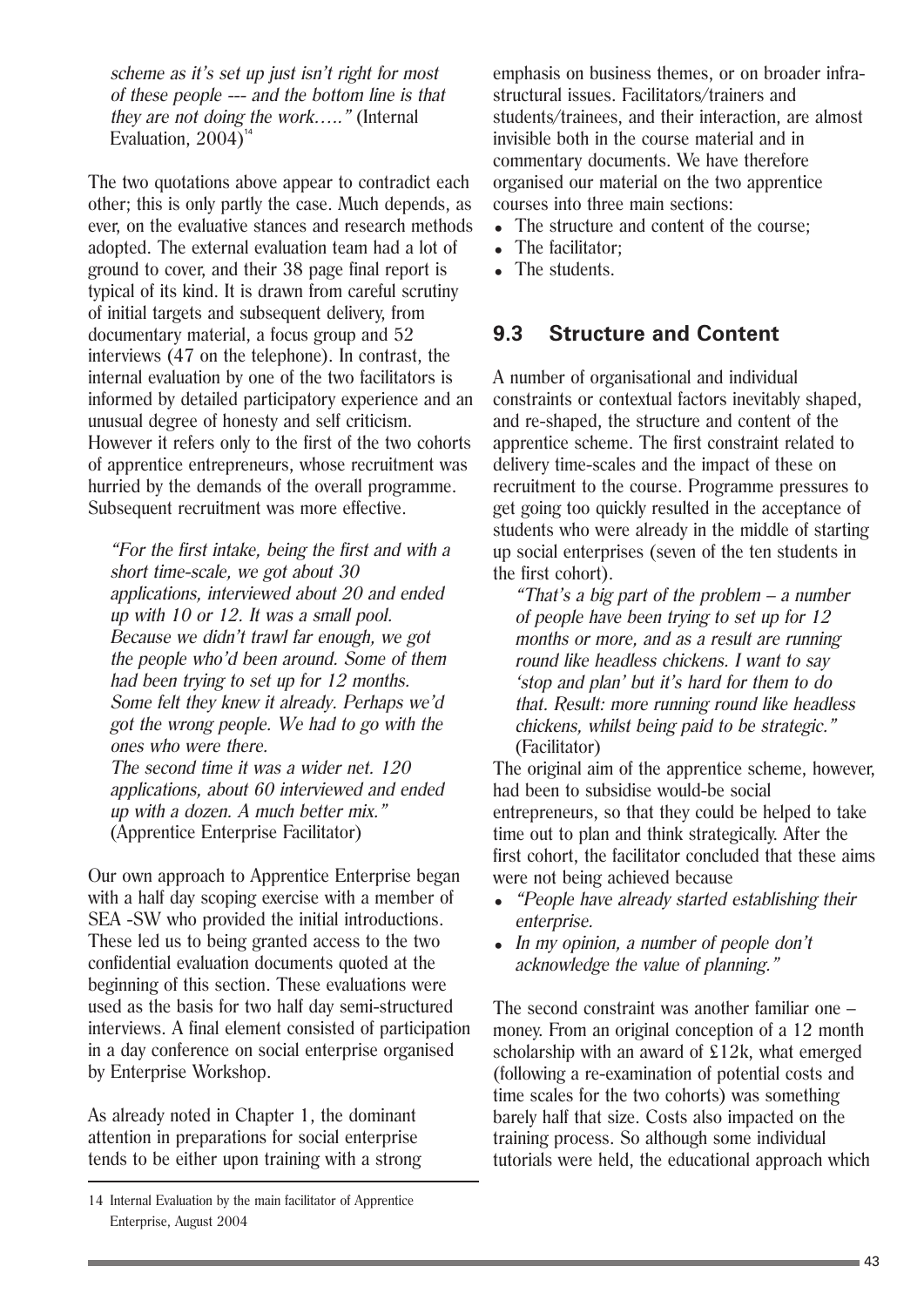was adopted was largely group-based. Whilst this approach was in fact closest to the values of the delivery agency (and, while, for example, one of the elements deemed most successful by the students proved to be a two and a half day residential in a local rural setting) it was clearly also a much more economic use of facilitator time.

The third constraint related to the apprentices themselves – very busy people who found it hard to prepare for, and attend, sessions. After the experiences of the first cohort, the 30 hours study week (of which contact time represented just under 50%) was reduced to 21 hours, with two full contact days per week in the first three months.

The final set of contextual factors which had an impact on the content, delivery and effectiveness of the course were the experience and values of the facilitator himself, in conjunction with the expectations and needs of the apprentices. Although the facilitator had considerable direct experience of social enterprise (in Fair Trade retail and an infrastructure organisation), his previous educational and training experience had been centred on individual business plan development. In addition his approach to the curriculum was described as 'responsive': thus

"No point in developing a fully-formed curriculum (see below, at \*). I was also dealing with the first group as 'guinea pigs'; they got good support but they also got me making it up as we went along. I think that when you can respond to people, and listen to what the issues are for them, that's when good things can happen."

#### \* **Apprentice Enterprise: Core Curriculum – Workshop Topics**

- 1. What is social enterprise social business planning
- 2. Market research
- 3. Mission
- 4. People, skills, support
- 5. Operational skills
- 6. Marketing and PR
- 7. Pricing and profit
- 8. Financial projections
- 9. Financial management
- 10. Proving it: the social bottom line
- 11. Legal
- 12. Completing your plan; into practice

To describe the approach to designing the content as being ad hoc, 'making it up', feels harsh. After all, the nine page course outline given to each student for the 12 sessions formally outlines a familiar list of topics and their related learning outcomes, and in retrospect, the Facilitator didn't feel the need for radical changes in content, with perhaps one key exception. He did recognise that the social-economic tensions inherent in developing social enterprise could have received stronger emphasis:

"I do a presentation, and I juggle  $-$  to show the balance, the triple bottom line. I don't think we look specifically at the social-economic tensions, but it comes out in the informal work – we have a residential half way through. It comes out a lot in discussion because it's so important. Someone comes in from a nationally known social enterprise agency and we talk about those issues, but maybe we should make more of the tensions in a formal way."

How the curriculum is delivered and experienced therefore feels fluid; 'making it up' shades into 'responsiveness'. 'Responsiveness', however, contained familiar contradictions. On the one hand

"Course participants say to us 'tell us what to do, and let us get on with it'. (On the other hand) We say you have to live with the uncertainty of not quite knowing what's going to happen. --- Social entrepreneurs tend, in my experience, to be quite demanding, spiky and focused, and very busy. They tend, therefore, to have quite a short attention span, so if they think something's not relevant they'll quite quickly disengage. You have to be relevant and flexible to their needs."

The detailed relevance of general topics most easily emerged in informal settings, particularly the one-off residential. The most effective (pre-packaged) content came via case-studies presented as stories. This latter approach appeared to have been picked up in the final External Evaluation report but with a series of references to 'bite-sized chunks', the suggestion being that a six month course could be replaced by a small number of two or three hour sessions. There was no acknowledgement that the most effective digestion of bite-sized chunks might need an educational environment in which the facilitator and students had developed a degree of mutual knowledge, understanding and trust. Digestion of bland chunks can no doubt take place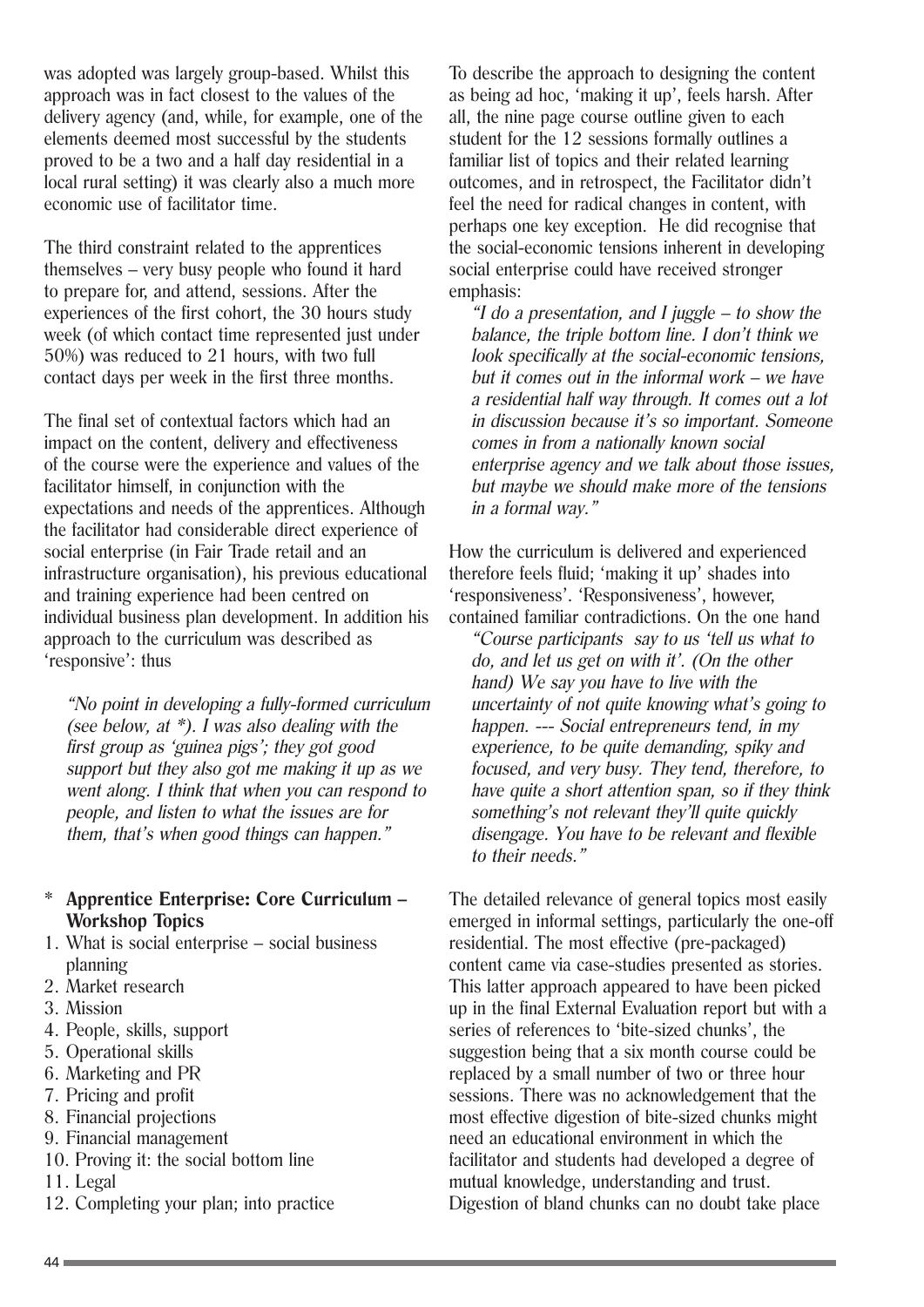without much consideration of the processes which lead to trust. But if students are going to exchange the experiences which lie behind the rhetoric, a degree of trust will be essential.

"…there's a real pressure to pretend that everything is fantastic about social enterprise – that it's going to solve everything. …But it's really quite harsh as well ….If they don't make the money…it's back to the consultant writing the completely non-committal report – no-one gets found out and the same thing happens somewhere else. …

The reason funders love bite-sized chunks is that they're good ways of getting bums on seats and easy outputs. They sometimes have a value, but I'd argue that real impact comes from an outcome approach – a coherent process which delivers a result. Of course, outcomes are more risky and take longer and won't happen in some cases. But it would be interesting to compare the cost of all the outputs that social entrepreneurs are 'receiving'  $-i.e.$  all the not-joined-up bitesized interventions – and compare that with the cost of an outcome approach. Although an outcome approach appears more expensive, maybe it could turn out to be better value for money, who knows?" (Facilitator)

### **9.4 The Facilitator**

Dominant (negative) themes, in the facilitator's report on the first cohort, were

- a. that he wasn't coping with the multiple challenges (pioneering a course whilst preparing for a second cohort, responding to different student concerns);
- b. that a number of the students "just keep telling me fibs about how much work they're actually doing."

More positively, a good group atmosphere and mutual support network had emerged, if somewhat slowly and incompletely, considering the students were meant to be virtually full - time. In response to the multiple challenges faced by the facilitator, the second cohort was managed in a job-share with a colleague from a Community Accountancy background. This provided personal and functional support. Less tractable, particularly with the first

cohort, were issues of student 'resistance' to some aspects of the programme (e.g. preparation of reviews, draft business/marketing plans). The dilemma for the facilitator centred on the nature of his 'authority' in relation to a group of adults with varying expectations and motivations. Should he have been more assertive with the 'delinquents'? Hard evidence of delinquency was not easily obtained – the students had a vested interest in retaining their scholarships, whilst the delivery agency wanted to appear successful in its pilot year. In trying to avoid the formality of a teacher:pupil relationship, and in the absence of clear rules and regulations, the facilitator occupied an authority vacuum on those matters where imposing sanctions might have been warranted.

Part of the reason for the facilitator's attempt to avoid traditional sanctions derived from his educational philosophy. He had worked for a year in a Latin American educational project which espoused the educational approach of the Brazilian Paulo Freire. (Freire, 1972)<sup>5</sup>. Such an approach involves:

- relating the immediate interests of individuals to wider socio-economic issues;
- $\bullet$  the notion that change begins in the classroom to the extent that teachers 're-form' their relationships with their students.

Thus the facilitator talked of wanting to 'walk alongside' his students, rather than 'standing in front' of them. Such an approach worked best with the second cohort of students who were a more coherent and compliant group, fewer having already begun the start-up phase of their projects. It also worked better in less formal settings, such as the residential element:

"We did it self catering and bunk-barn style…. There was something about having people cook together, about that kind of experience which helps with the insecure journey ahead. There's a positive element of other people sharing similar experiences, particularly if the '48 hour curriculum' is coherent and well thought through."

Talk of bunks and bonding either conjures up negative images from reality TV shows such as Big Brother or the supposedly positive impact of Away Days and character building challenges in rural settings. What is clear, however, from both the

<sup>15</sup> P. Freire, Pedagogy of the Oppressed, London, Penguin, 1972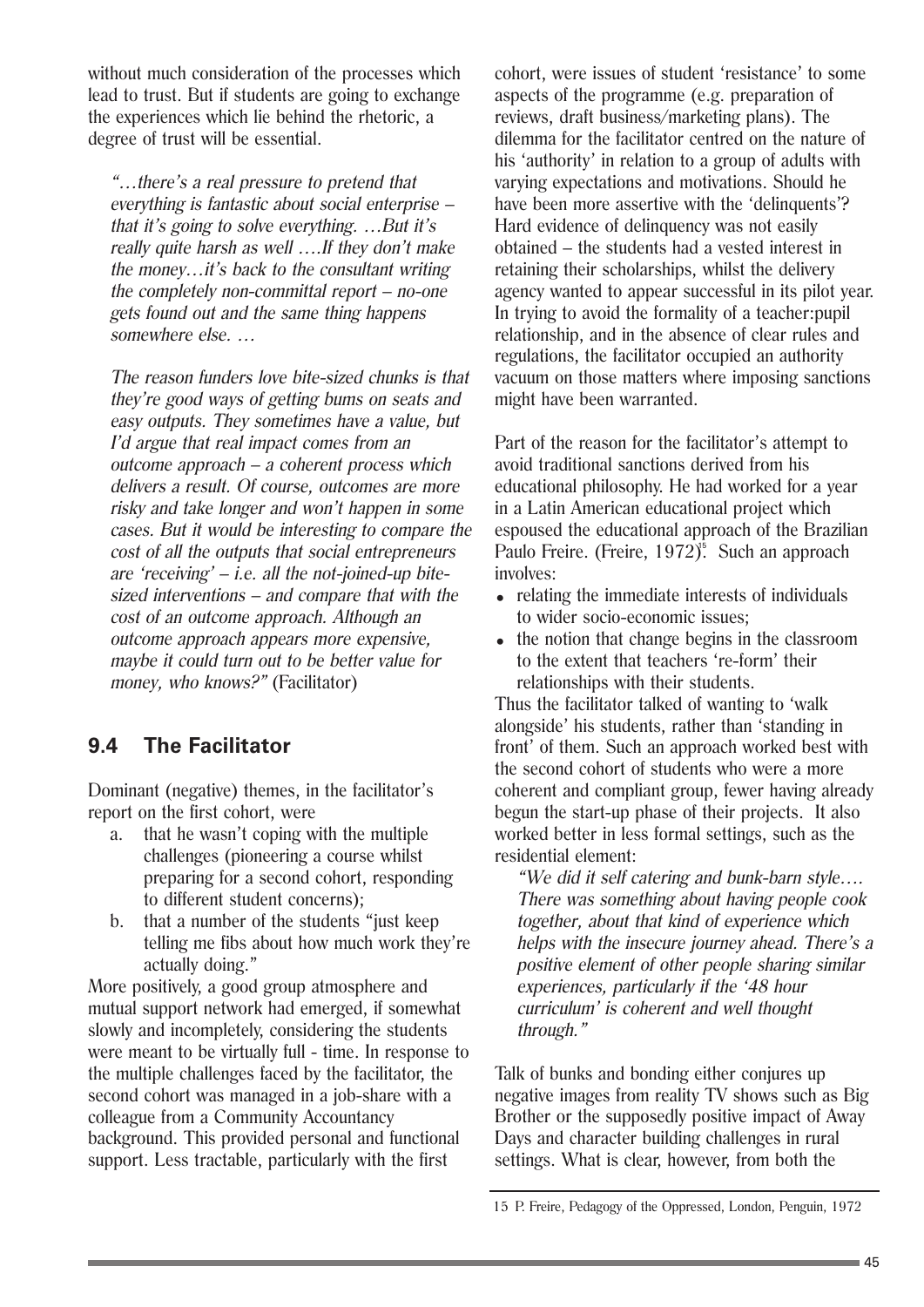internal and external evaluation documents and from the related interview material, is that the facilitator and the students rated these experiences most highly. Planners of social enterprise educational/ training activities may therefore need to identify how far, and in what ways, they can generate comparable bonding and student commitment. It will also be important to consider the role, competences and needs of the facilitator or trainer. Too often it is assumed that this person is omni-competent and independent, whereas our experience suggests that they too are finding their way and frequently welcome different forms of support.

### **9.5 The Students**

Although we have already noted the different orientations ('learning readiness') of the two cohorts of students, the facilitator concluded that a majority of them (even those who had moved beyond the pre-start-up phase who were in the first year of developing or operating a social enterprise) lacked an 'entrepreneurial aptitude', as well as the skills necessary to start a business. Ways in which these issues might be addressed are discussed in the final section of this chapter. For the moment we offer two contrasting thumb-nail sketches constructed by the facilitator in his internal selfevaluation. They illustrate the range of student orientation or readiness even when recruitment has been structured and the numbers are small.

#### **Angie** (a Pseudonym)

"I don't think Angie is allowing herself the time and space to benefit fully from the scheme. My impression is that she has far too much on her plate and that she keeps starting new things which then distract her from seeing things through to fruition.

I find Angie's style quite challenging. She has challenged me a number of times …. At times it feels like bullying, and I think part of that is a reaction to being challenged by me ….Sometimes I think that getting passionate about things and talking randomly at length is just a distraction technique, to take your eyes off the fact that she isn't following through with things.

I think she is an entrepreneur, and by her own

admission isn't interested in running some of the projects she sets  $up$  – she just wants to have the idea and wants to see it happen."

#### **Yvonne** (a Pseudonym)

"Yvonne is in my opinion the most socially entrepreneurial person in the group. She has a hunger to learn and she really engages with the work we do in the workshops…. She really enjoyed the 'How to be Socially Enterprising' book and gave a really good presentation on it …I was really pleased because she said 'I don't usually read books.' She also got a lot out of us taking her project as a case study for the Mission and Objectives session – we challenged her quite a lot, and she didn't find it easy, but she took things on board and has acted on what the group suggested.

By her own admission due to holidays and other commitments, she hasn't put in as much work as she'd like away from the sessions. I appreciate her honesty – I think a few other people are guilty of wishful thinking when they're asked how much they're doing."

All experienced educators and trainers in particular, and 'people workers' in general, recognise the importance of identifying the different capacities and needs of their students or clients. In group situations, whether formal or informal, it is often difficult to consistently put this principle into practice. But, at the very least, it is imperative that those proposing the further development of social enterprise and social entrepreneurs consider:

- a. how the structure and content of their course or educational/training approach can best meet the particular needs and competences of their students. Does the structure 'fit' with the stage of social enterprise 'readiness' of the students? Is the content 'authentic', in the sense of reflecting the tensions which are specific to social enterprise?
- b. the inevitability that any one group of students may exhibit a wide range of learning readiness and a variety of personal needs, even when recruitment strategies have been employed to secure relative homogeneity.
- c. that one dimensional approaches, reliant on inventories of topics to be covered, are as far away from reality as shopping lists are from a well prepared dinner.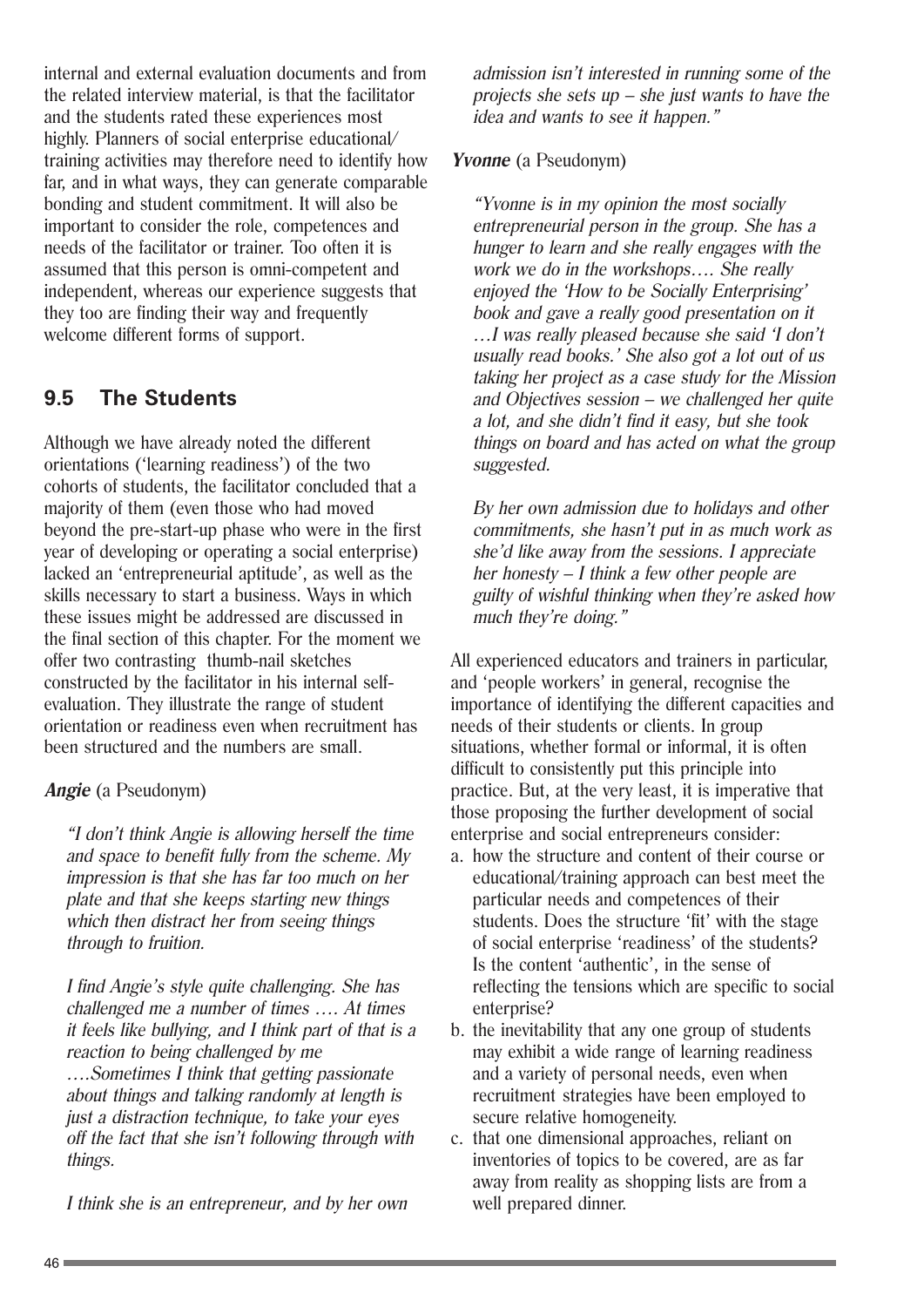### **9.6 Developmental Issues**

• Is it possible to reconcile the evaluative quotations in section 9.2 which identified the apprentice scheme approach as a success and as a failure? Can they be talking about the same things?

One of the fascinating policy issues that arise from the External Evaluation is the fact that the successful component (Apprentice Enterprise) within a wider programme suffered the same fate as the other elements – termination. The facilitator's post mortem on the 'successtermination' equation takes us into politics and stages beyond specific training institutions, agencies and projects.

"I think the lesson is that many people do acknowledge that there's a significant group of people who aren't going to respond to the mainstream Business Link approach. There's a big agenda nationally of 'mainstreaming' social enterprise support, as if that is necessarily 'A good thing'! I think it's the responsiveness and pedagogy of the Apprentice Enterprise scheme that works, but that kind of thing isn't valued by funders like the RDA's - it's deemed too risky. The lesson is perhaps to think harder about how to convince them that the risk is worth taking.

Without wanting to sound naïve, I expected people to 'get it', i.e. to understand that the scheme was good and should continue. But there were bigger agendas which we couldn't compete with – and as a young organisation we didn't have enough friends in high places. I'm pretty sure it'll get resurrected in a couple of years though – that's how these things happen."

• What might usefully be changed in either the structure or content of Apprentice Enterprise's approach?

The group approach was more economic, but the one-to-one approach received a number of references in the External Evaluation report as being likely to prove more effective. Perhaps a simpler scheme would be better. The facilitator speculated as to what form an alternative scheme might take; he identified:

- a. night school plus intensive support.
- b. summer school plus intensive support.
- c. the use of finance as a 'reward' rather than for a scholarship; some students would receive money for well thought out plans.
- How much 'responsiveness' will be possible within more intensive provision?

The assumption about responsive approaches is that they may require more time and more use of non-formal settings than traditional lecture-based training. Indeed 'responsive' is often replaced by 'experiential'. In experiential work, the particular experiences of both students and facilitators are used alongside prepared content; a key element is the search to identify what can be, and has been, learnt from experience. This recognises that not all experience leads to learning, and not all learning need be positive. Paulo Freire is often cited as an example of an experiential educator (e.g. Freire, 1972).

• Should more attention be paid to the Facilitator-Student elements of preparatory programmes for social enterprise?

One strand of thinking borrows from social psychology and various therapeutic techniques; the individual mentor or 'coach' is a key element in encouraging increased confidence and selfreliance. (See the 'Biz Fizz' programme at www.bizfizz.org.uk). In the light of the arguments in the latter materials, questions must be asked as to whether the facilitator in Apprentice Enterprise was under-supported, especially in relation to the first cohort of students.

• Apprentice Enterprise adopted a 'responsive' approach and stressed the importance of planning for uncertainty. It is arguable that such an approach can lead to at least intermittent loss of direction and control on the part of the facilitators, especially when faced with a diverse group of would-be social entrepreneurs. What kinds of forward planning and skill development would be needed to prepare for such situations?

More careful recruitment can encourage a closer link between student expectations and course delivery. But course planners may need to consolidate their small group teaching skills; these are likely to be at least as relevant as content knowledge.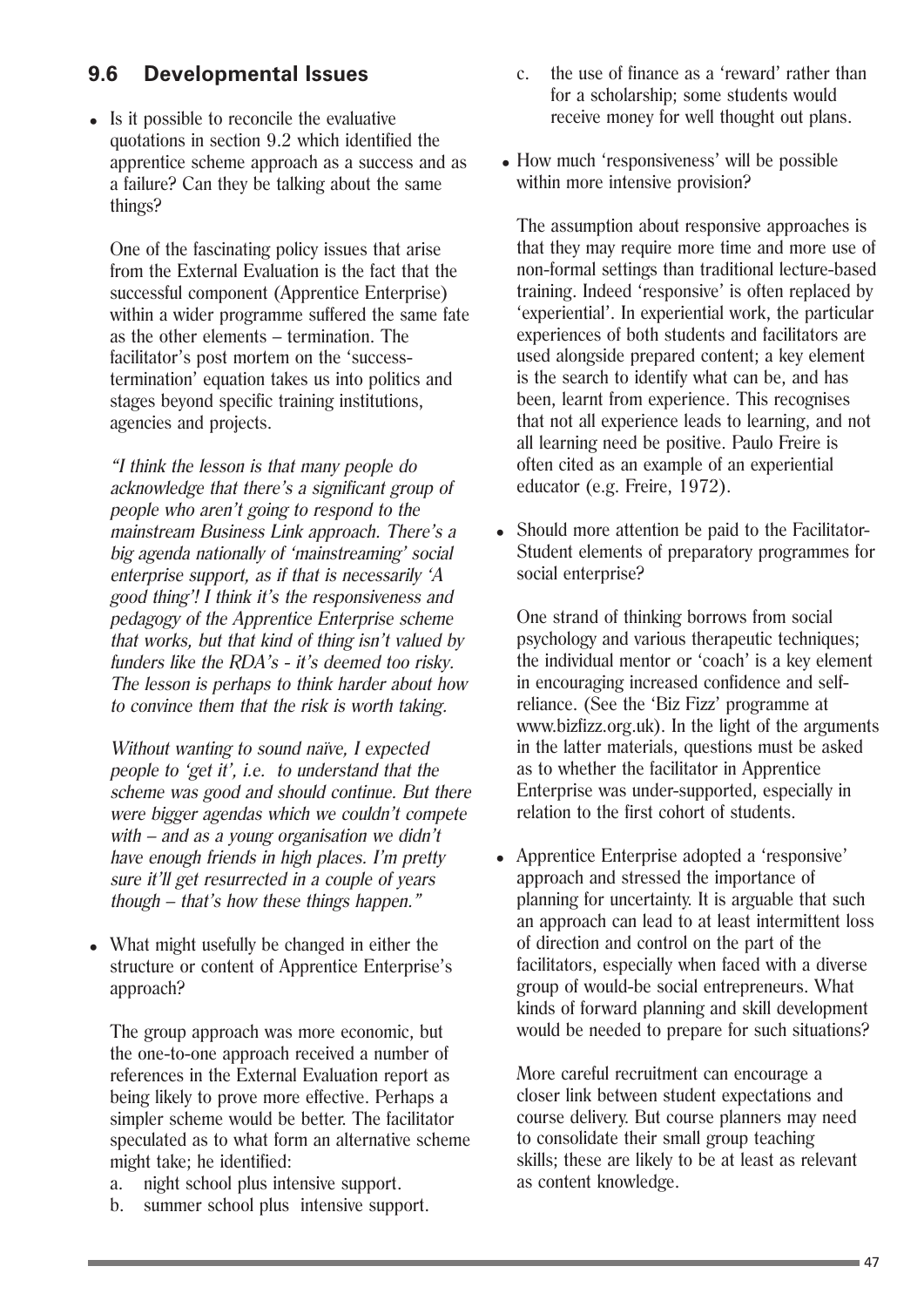"…the need for social entrepreneurs to be effective businesses. First and foremost, they must be that, because those that aren't will not survive, no matter how worthy their social objectives or sincere their commitment." (Phillips, 2006, 22)<sup>16</sup>

"In my experience, drawn from working with literally hundreds of practitioners, social entrepreneurs' raison d'etre is to create and sustain social value – hence mission accomplishment is the overriding goal and money is simply one of several necessary means to this end." (Alter & Leadbetter, 2006, 27)<sup>"</sup>

### **10.1 Introduction**

Although both the above commentators would not want their words to be taken out of context, there remains just a sense of the difference, even conflict, between the two standpoints. On the one hand, the business model is prioritised over and above 'worthy' and 'sincere' social action. In contrast (and from a reflective practitioner rather than a senior civil servant\*), the dominant 'currency' is social rather than economic. No doubt, in practice, the two perspectives will be less polarised, more likely to be entangled with each other, as many of our chapters have indicated.

In the five years since we began work on our first report (Pharoah et al, 2004), the tensions between the business and social perspectives have in fact

- 16 B. Phillips, There are no Neat Patterns in Finance, Social Enterprise, Issue 45, March 2006. (\*Phillips was formerly the Director of the Social Enterprise Unit in the Department of Trade and Industry.)
- 17 K. Alter & C. Leadbetter, Class Notes, Social Entrepreneurship Postings, Vol. 1 Spring 2006 (\*Alter was a Visiting Fellow at the Skoll Centre for Social Entrepreneurships, Said Business School, University of Oxford.)

become increasingly recognised. In addition, and more specifically linked to the theme of this report, a number of academic units and individuals have begun to assemble conceptual frameworks in relation to social enterprise learning/training, hitherto an underdeveloped area. (We are told, for example, that "….many aspects of entrepreneurial learning remain poorly understood…." (Cope, 2005, 373)<sup>®</sup>, and that "Entrepreneurial learning has emerged as an important yet insufficiently understood area of enquiry." (Rae,  $2006, 39$ ) $\degree$ .

There is a strong emphasis on individual self confidence in many publications and initiatives which purport to identify the key ingredients for success in social enterprise. For example, the Biz Fizz Programme (funded by the Phoenix Fund, operated by the Small Business Service and coordinated by the New Economics Foundation and the Civic Trust – see www.neweconomics.org and www.civictrust.org.uk) lays great stress on 'coaching'. Although coaching has numerous philosophical and theoretical roots, dominant contemporary themes arise from applied psychology and various therapies. Popular versions of the individualised 'you can do it' approach are also numerous. One example, written by two men who developed a chain of fish and chip shops, utilises a Judo metaphor to offer seven 'marketing Judo moves' which will assist the would-be entrepreneur. (Barnes and Richardson,  $2003$ <sup>20</sup>. Much is made of the linguistic base of ' $|u' = f|$  exible and 'Do' = way.

- 18 J. Cope, Towards a Dynamic Learning Perspective of Entrepreneurship, Entrepreneurship Theory and Practice, Vol. 29 No4, July 2005, pp 373-397
- 19 D. Rae, Entrepreneurial Learning: A Conceptual Framework for Technology-Based Enterprise, Technology Analysis and Strategic Management, Vol. 18 No.1, Feb.2006, pp 39-56
- 20 J. Barnes and R. Richardson, Marketing Judo: Building Your Business Using Brains not Budget, Harlow, Pearson, 2003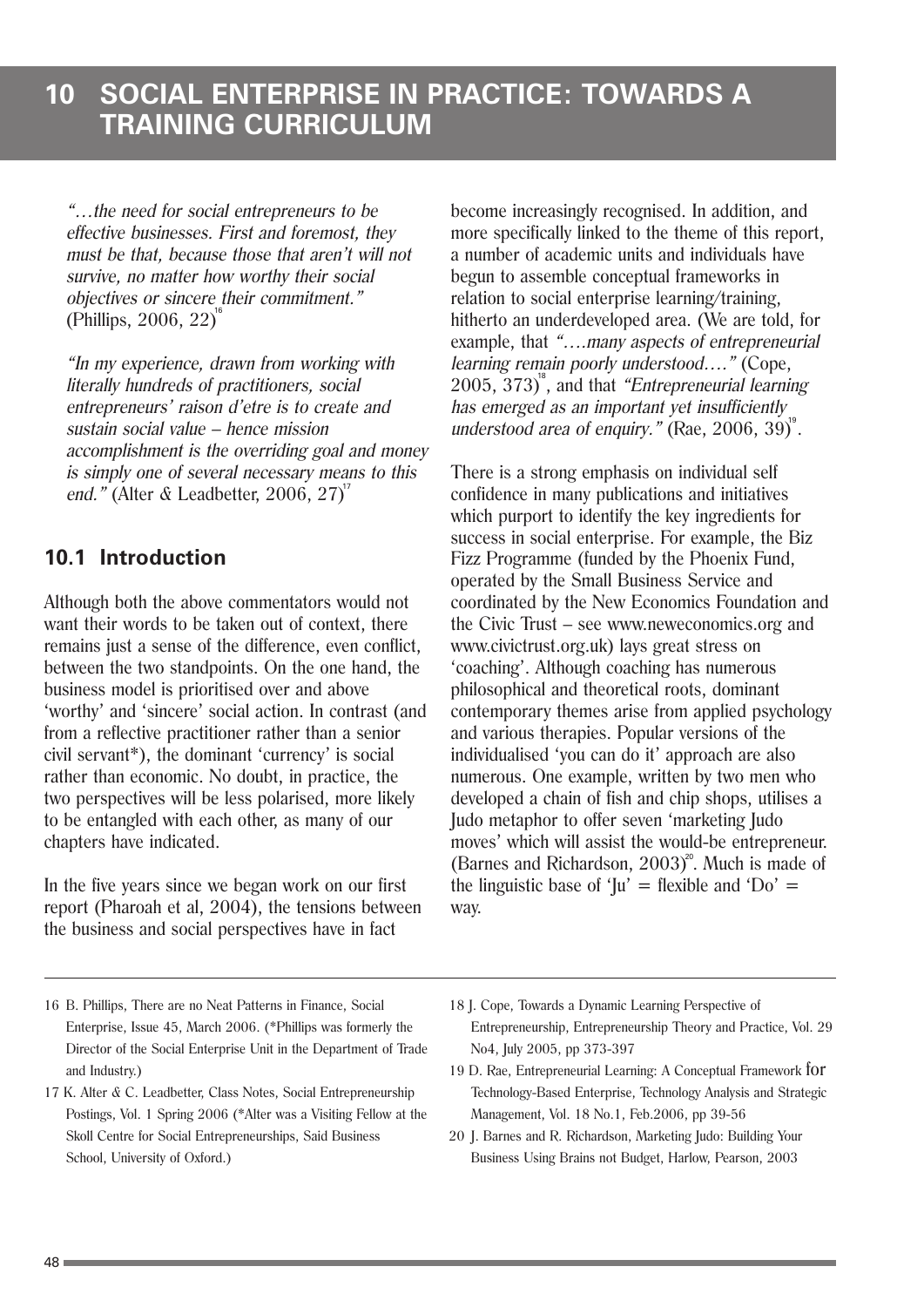Coaching, mentoring and tutoring, and their links to self confidence, are well-established developmental approaches in many fields, not just social enterprise. On their own, however, they frequently place so much emphasis on human agency that the contexts in which they take place almost become invisible. 'Social Enterprise in Practice' is intended – via detailed case-study material - to contribute a more contextualised and grounded view to complement these more individualised approaches. Even within our small sample of organisations, very different relationships with social enterprise have emerged. In addition, the case studies frequently demonstrate the extent to which systematic intra- and interorganisational tensions, the vagaries of external institutions and the twists and turns of markets, all combine to prevent managers from being in charge of their own destinies.

The detailed dynamics of the preceding chapters contain more unpredictability and contradiction than might have been anticipated, but these may be a more accurate reflection of social enterprise life. The implication for social enterprise trainers will be that they need to move beyond static formulae. Putting this into practice will benefit from the exploration of stories such as those reported here, and the generation of new ones.

Our interviewees reflected on:

- their ambivalence about the concept of social enterprise (Chapter 2);
- the tensions between social and economic objectives (Chapter 3);
- the unequal distribution of entrepreneurial skills (Chapter 4);
- the advantages and limitations of strategic planning in the face of external unpredictability (Chapter 5):
- the process of business appraisal and incubation, and the limitations on achieving sustainability when working with disadvantaged groups (Chapter 6);
- internal and external locations of organisational instability (Chapter 7);
- $\bullet$  the dynamics of evaluative contexts (Chapter 8);
- $\bullet$  tensions and conflicts in educational/training initiatives (Chapter 9);

and we refer readers to the final sections of these chapters for discussion of relevant development issues, some tentative recommendations or questions for further discussion. However, two

further training issues have arisen from our material. These relate specifically to the process and purpose of social enterprise training, and are expanded upon in the following sections.

### **10.2 Curriculum and Process**

Much curriculum development (with reference to social enterprise) has concentrated on content and output, on what topics should be taught and to what effect. We would argue for greater consideration being given to issues of process; that is how people learn. Alongside a pre-occupation with achieving a balance in the curriculum between business development (business plans, marketing, sustainability) and social values (inclusion and advocacy), we would argue for a greater emphasis on experiential approaches, where each student is encouraged to use their own experiences to achieve a wider and deeper understanding of social enterprise.

It is our contention that one of the most significant characteristics of social enterprise activity is its unpredictability; the social enterprise environment is shaped less by stable and predictable influences and more by change and discontinuity. Encouraging students to recognise and explore different facets of unpredictability will be a central task for any trainer or facilitator. Such explorations (whether individual or group-based) are likely to be most sustainable when trust has been established. To achieve this, it will be necessary to have a sensitive regard for learning processes. (See Cope, 2005 and Rae, 2006).

- Learning in context is a central feature of entrepreneurial learning. A key feature of these contexts is the need for negotiative and participatory skills on the part of the main stakeholders. Learning is more a collective social experience than an individual one.
- One of the fundamental dimensions of the learning process is narrative construction – the learner identifies meaning in a process of personal and social emergence, rather than having knowledge 'poured' into them.
- Much learning takes place in intense phases of 'critical learning events' (CLE), followed by more gradual, routinized learning. Examples of a CLE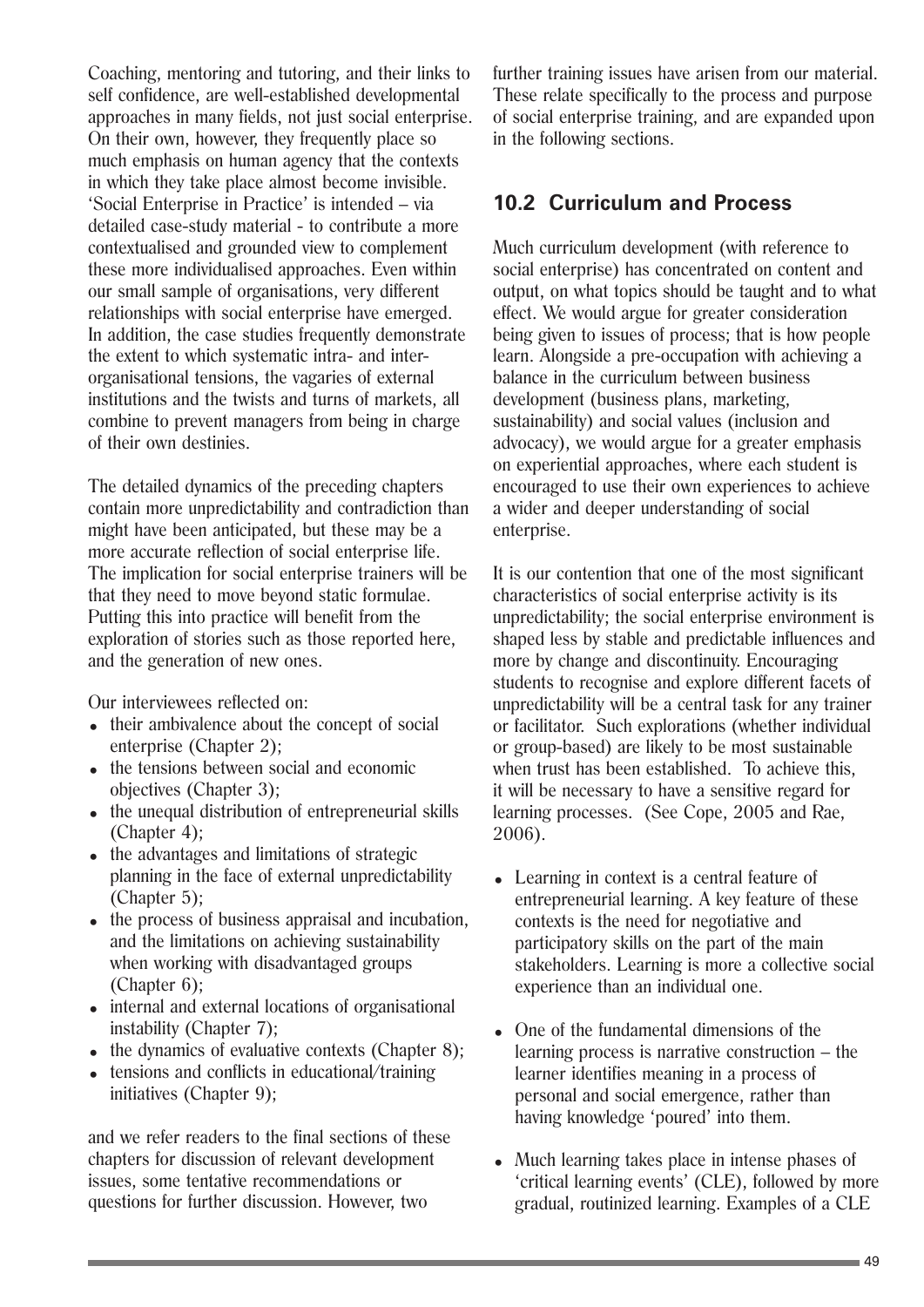might be the threat of closure, conflict between staff or sub-projects, and the collapse of project planning.

#### **10.3 Curriculum and Purpose**

The previous section identified certain dimensions of curriculum and process. This section is concerned with the underlying purpose. The most common, barely explicit, purpose of any training is to equip students to be more nearly 'perfect fits' within different occupational fields or organisational contexts. More rarely, there are references to the need to equip students to be 'critical citizens' so that they might still fit in, but in more 'qualified' ways, better able to conduct critiques of their own situation. We use the term 'critical' not in a disparaging sense but in the sense of being analytic and judgemental (from the Greek 'krites') about existing policies and organisational arrangements relating to social enterprise.

- A critical approach would consider the interrelationship of ideas/ideologies and social organisation. The former often seem self-evident, taken for granted. Social enterprise is about a mix of making money and mission - witness the quotations at the beginning of this chapter. Money, however, can be either a purely 'technical' matter for accountants, bankers and financiers to sort out, or a symbol of capitalist relationships. The fact that the development of social enterprise is rarely analysed in terms of changes in the form and content of contemporary capitalism may be partly a reflection of the power of taken for granted ideas about the appropriate focus of attention. Whilst the 'bigger picture' is not the primary concern of this report, it remains an important dimension of any truly comprehensive analysis.
- One potential approach to the critical study of social enterprise has been labelled 'Critical Management Studies' (CMS) (Cameron & King, 2006; Fournier  $\&$  Grey, 2000)<sup>21</sup>. Core themes of

this approach are:

- a. a detachment from a prioritisation of efficiency/effectiveness in favour of concerns about who is (dis) advantaged by management;
- b. a determination to scrutinise common sense (for example, about social enterprise);
- c. a commitment to self-criticism.

A 'CMS' approach to social enterprise might, therefore, consider the extent to which many agencies (wittingly or otherwise), have let the state or government 'off the hook' by providing services for excluded groups. That is, they could be replacing elements of public provision, at a lower cost and without an adequate public debate about the merits or otherwise of this. To be a successful social enterprise, within a critical perspective, would be to consider these wider views.

#### **10.4 Social Enterprise in Practice**

The government has recently endorsed the idea that 'great stories' about social enterprise can play a part in its further development. By November 2007, at least 20 'Ambassadors' are to be hired to relate 'great stories' about "what social enterprise can achieve" (Ed Miliband, quoted in Office of the Third Sector website, 4/4/07). We support such an initiative but worry that an emphasis on tales of achievement will be counter-productive as a development tool. One of our interviewees recently talked of his involvement with an Enterprise in Schools programme. He concluded:

"The teachers said 'Don't give me all that 'Isn't it wonderful' case-study stuff; be realistic'".

In our report we have attempted to do just that; to acknowledge success but to demonstrate how this rarely comes easily. Intertwined with real progress, there have been episodes of frustration, struggle and conflict, even failure. The quotes on the following page, while describing some of the many achievements of our case study agencies,

<sup>21</sup> H. Cameron & D. King, Writing Critical Management Studies in the Voluntary Sector, Seminar Paper, Voluntary Sector Studies Network, 17 May, 2006.

V. Fournier & C. Grey, At the Critical Moment: Conditions and Prospects for Critical Management Studies, Human Relations, Vol. 53 N o.1 (2000), pp 7-32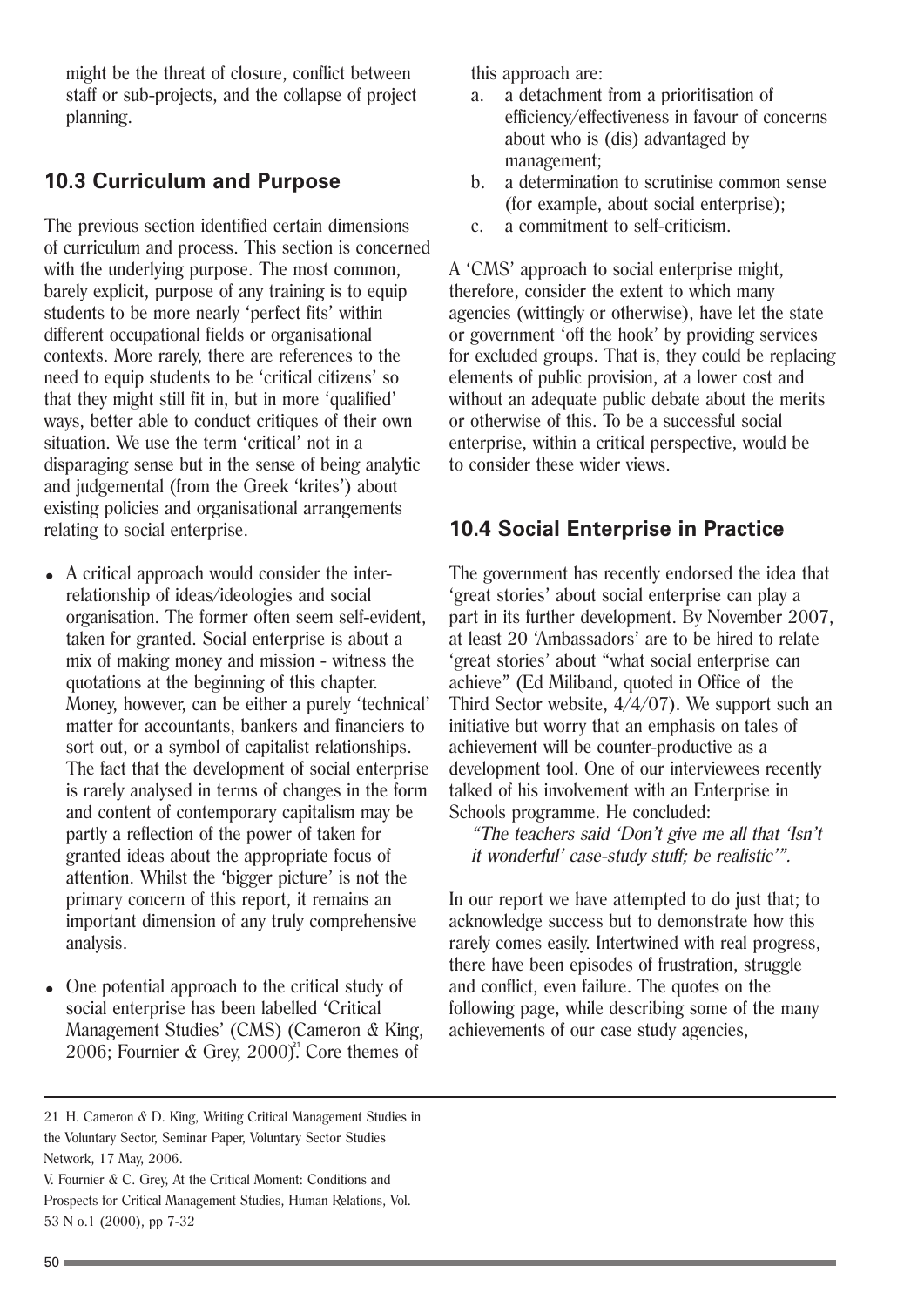### **A Few Examples of our Case Study Organisations' Successes**

- "The reality of working in this environment is not one of daily sunshine, although it does peek through the clouds occasionally. Our biggest single achievement was the completion of the £2 million Learning and Enterprise Centre. This piece of 'sunshine' has led to the original Year 1 income forecast being increased from £29.9k (based on current monthly income) to £63.78k."
- "I'm always wary of social businesses that set up with a big amount of capital funding. One of our start-ups was a nappy laundry, and they were adamant they were going to buy all the expensive industrial equipment themselves. I suggested exploring a partnership with the local hospital, to use their industrial laundry – at least to start off with. But they decided they wanted control, so they put in a bid for money for the equipment. Three months after the course we met up for a reunion, and I learnt they hadn't got the funding. Now they have a partnership with the hospital after all, which is working really well. Best of all, they're convinced it was their idea all along!"
- After being almost bankrupt, our biggest success is that we've been in our new building for three years and have raised the funding to complete the third phase of the refurbishment. As well as offering studio space to 80 artists, it is also the base for a number of projects – the city's multicultural celebration and a training and education project with 40 young people. But one of the things we're most pleased with is the project to regenerate the local park, working with 30 local people, using the arts to make a fundamental difference to the local quality of life."
- "Our two biggest achievements have been the Preparation courses for refugees with health qualifications (we have run 12 three-month courses since 2000) and our hosting scheme for young asylum seekers."
- "Given the problems we had in winning new contracts, we needed to look for new ways of meeting our social and economic objectives. We are now working in partnership with a national construction company to provide year-long training and employment opportunities to local people. The company is providing £110k so that we can work with people from excluded groups to develop their skills. At the same time the initiative will provide a range of services to businesses and also to community organisations to improve the local environment. We're now looking at rolling out this model across the region."

encapsulate this. Sadly, for example, the very first quotation comes from a prize-winning social enterprise which has recently collapsed. (See 7.1).

Our case studies illustrate what we believe to be some of the systemic features and challenges of social enterprise organisations. The stories may not describe everyday events, but they exemplify familiar themes and we offer them as one contribution to the further development of social enterprise within the voluntary and community sectors. They do not contain a set of neat prescriptions about how to progress towards a more sustainable future, but some conclusions are outlined below.

<sup>=</sup> **Social enterprise development in the voluntary and community sectors is in its infancy;** there are few firm, agreed definitions, much enthusiasm, numerous positive anecdotes, and insufficient, critical stories. We are still practising and far from perfect.

<sup>=</sup> **There is no one definition of social enterprise** that can benefit developmental work. Stating that 'trading for a social purpose' is at the core of our concerns is only helpful to the extent that it prepares the way for a variety of examples. These must still be analysed for their differences. One starting point is inter-sectoral location. That is, does the social enterprise have primary links with the corporate, public or voluntary sector? In the first case a social enterprise might be expected to emphasise its economic goals most strongly, whereas, in the last two, social inclusion may be more prominent.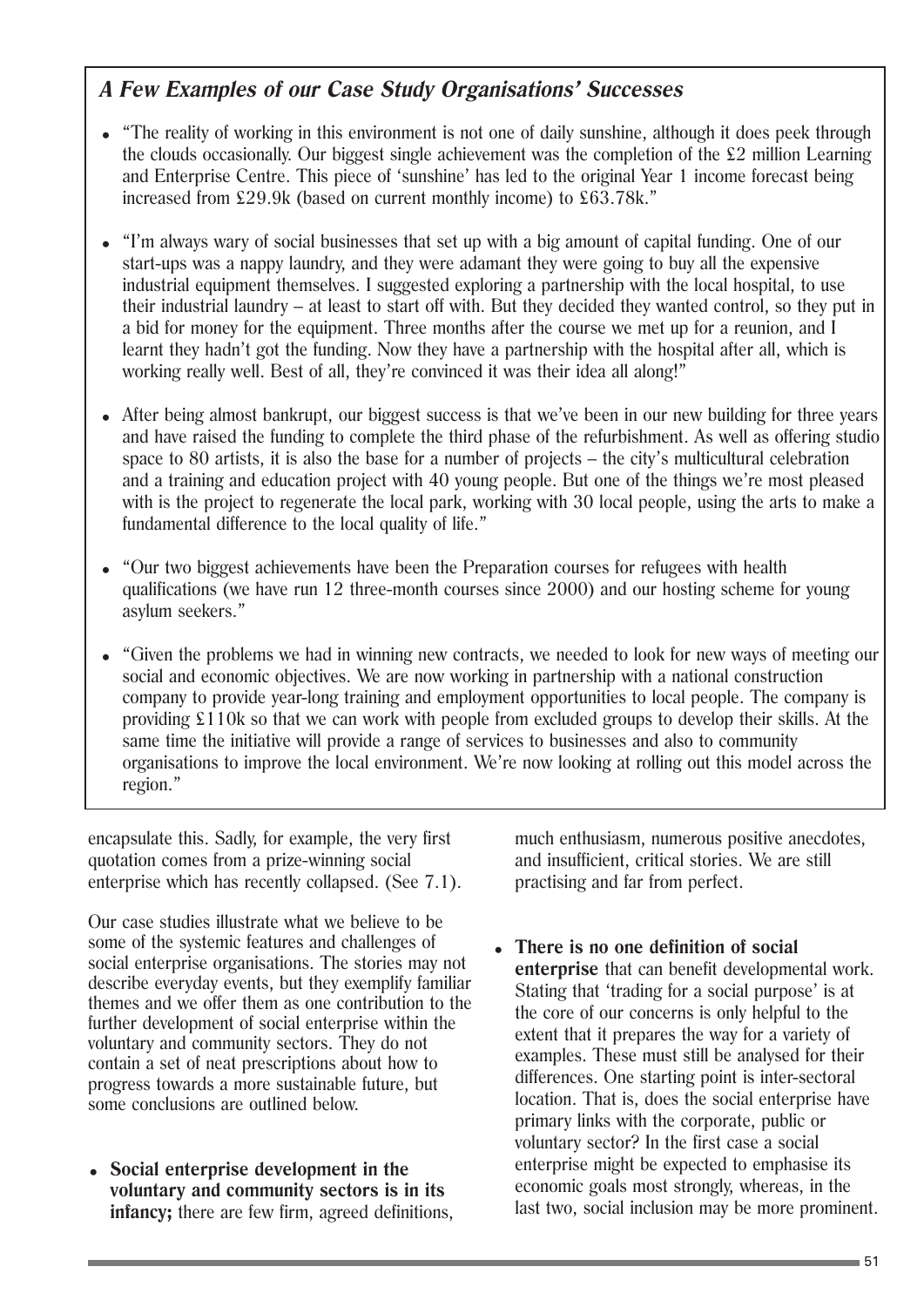- **Context matters** Whether a social enterprise is in a medium-sized former steel town or in a multi-ethnic metropolitan area, for example, will influence the kinds of employees and trustees it can attract, the nature of inter-organisational relations, levels of professional support (from the corporate and public sectors), and most crucially the size and sustainability of its markets.
- One of the major recurring issues in our casestudy agencies was **the tension (sometimes conflict) between social and economic goals**. This tension may erupt more often within social enterprises which identify with the social goals common in many parts of the voluntary and community sectors.
- Some 'eruptions' have the potential to become **'Critical Learning Events'** (CLE's) insofar as they impact, in breadth and depth, within an agency and beyond into its external relationships. 'Learning' takes place if significant stakeholders recognise and communicate the ways in which such events (the rise and fall of an ethnic café, the imminent or actual collapse of a sub-project or agency) illustrate key organisational issues.
- The problem with CLE's lies in their unpredictability; it is therefore necessary to attempt **'Planning for Uncertainty'.** At one level this is a contradiction in terms, but two kinds of precaution are possible:
	- a. **Focus** It will be tempting, especially in areas with more limited markets, to widen the portfolio of activities. 'Hedging bets' is a familiar strategy, but this can lead to an over-commitment beyond the capacity of agency resources.
	- b. **Human Resource Development** In conditions of endemic over-stretch, two forms of reinforcement are common. Firstly management may seek to build high levels of trust and solidarity which make episodes of sweat-equity possible – paid workers additionally become unpaid volunteers.

Secondly the wider network of trustees, advisers and supporters can be integrated into parallel forms of solidarity and commitment.

<sup>=</sup> **These tactical responses to uncertainty may not be sufficient if external influences combine**. For example, if contracts are not won or if payments are delayed. The knowledge and skills necessary to manage external uncertainty include an awareness of, and sensitivity to, interagency relationships. Our stories reveal how a mix of group work, impression management, competitive risk-taking and diplomacy can reinforce the viability of the social enterprise.

#### **10.5 An Endnote**

One school of thought considers that socially enterprising people are exceptional individuals who emerge in complex interactions with successive challenges in their environment. No doubt there are a few of these in a country of 60 million. Our case studies suggest a more collective and contextualised view. Successful social enterprises have managers and trustees who have built degrees of trust and commitment, and who are aware of the 'ecology' of inter-personal and inter-organisational relations which must be maintained. If even a modest degree of financial sustainability is to be achieved, whilst socially inclusive practice is encouraged, then developmental strategies for social enterprise will need to move beyond a fascination with individual heroes and heroines. Our stories attempt to 'put them in their places' so that readers can follow their different journeys and be a little more aware of what may lie just around the corner.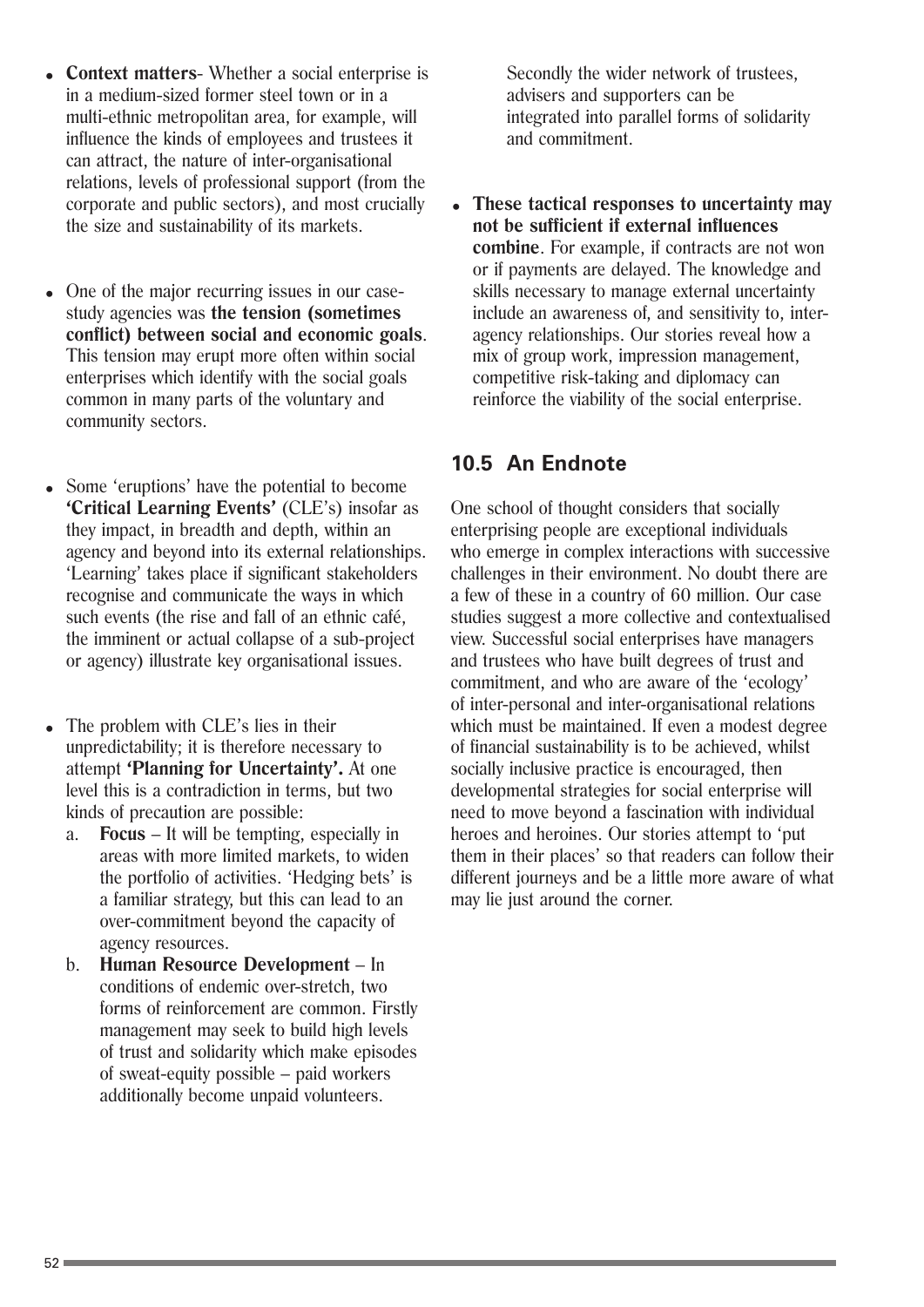The field of social enterprise organisations is extremely fragmented, so there is no single, agreed and standardised list from which to sample. Our list attempts to reflect the whole range of training providers, and emerged via a search of Google, a review of recent conference papers and widespread discussions; it is intended to be accessible and illustrative rather than comprehensive.

| <b>Organisation</b>                     | Website                                          | <b>Organisational activity</b>                                                                                                                                                                              | Link to Education,<br><b>Training &amp; Support?</b>                                                                                                                                                            |
|-----------------------------------------|--------------------------------------------------|-------------------------------------------------------------------------------------------------------------------------------------------------------------------------------------------------------------|-----------------------------------------------------------------------------------------------------------------------------------------------------------------------------------------------------------------|
| <b>Statutory</b>                        |                                                  |                                                                                                                                                                                                             |                                                                                                                                                                                                                 |
| <b>Social Enterprise</b><br>Unit        | www.sbs.gov.uk<br>(link to social<br>enterprise) | DTI original 'home' of social<br>enterprise, (now Cabinet office)<br>run by Small Business Service.<br>(SBS) Statutory.                                                                                     | Indirect $-$ but link to<br>Phoenix fund.                                                                                                                                                                       |
| <b>Social Enterprise</b><br>Partnership | www.sepg.co.uk                                   | Partnership of major social<br>enterprise orgs in UK.<br>Sponsored by DTI. Measures<br>quality and impact, and business<br>development and support.<br>Statutory / 3rd sector.                              | Indirect $-$ site covers training<br>in detail. Also includes<br>"Understanding social<br>$enterprise" - an$<br><b>Intermediate Labour Market</b><br>qualification. Directory of<br>social enterprise trainers. |
| Enterprise 4<br>Inclusion               | www.enterprise4<br>inclusion.org.uk              | Defra funded action research<br>project providing support to<br>social enterprises in rural areas.<br>Grants and specialist advice.<br>Statutory / Support<br>Partly run by Co-operatives UK<br>(see below) | No information. Link to<br>support adviser.                                                                                                                                                                     |
|                                         | www.socialenterp<br>risevisits.com               | Phoenix Development Fund<br>organised visits to social<br>enterprises. Closed March<br>2006. Statutory.                                                                                                     | N <sub>0</sub>                                                                                                                                                                                                  |
| <b>Social Enterprise</b><br>Coalition   | www.socialenter<br>prise.org.uk                  | UK national body for social<br>enterprise.                                                                                                                                                                  | $No$ – but link to case<br>studies.                                                                                                                                                                             |
| Commercial                              |                                                  |                                                                                                                                                                                                             |                                                                                                                                                                                                                 |
| Social Firms UK                         | www.socialfirms.<br>$ {\rm co.uk} $              | Represents interests of social<br>firm sector. 3rd sector $\angle$<br>commercial.                                                                                                                           | $No$ – but huge list of<br>resources                                                                                                                                                                            |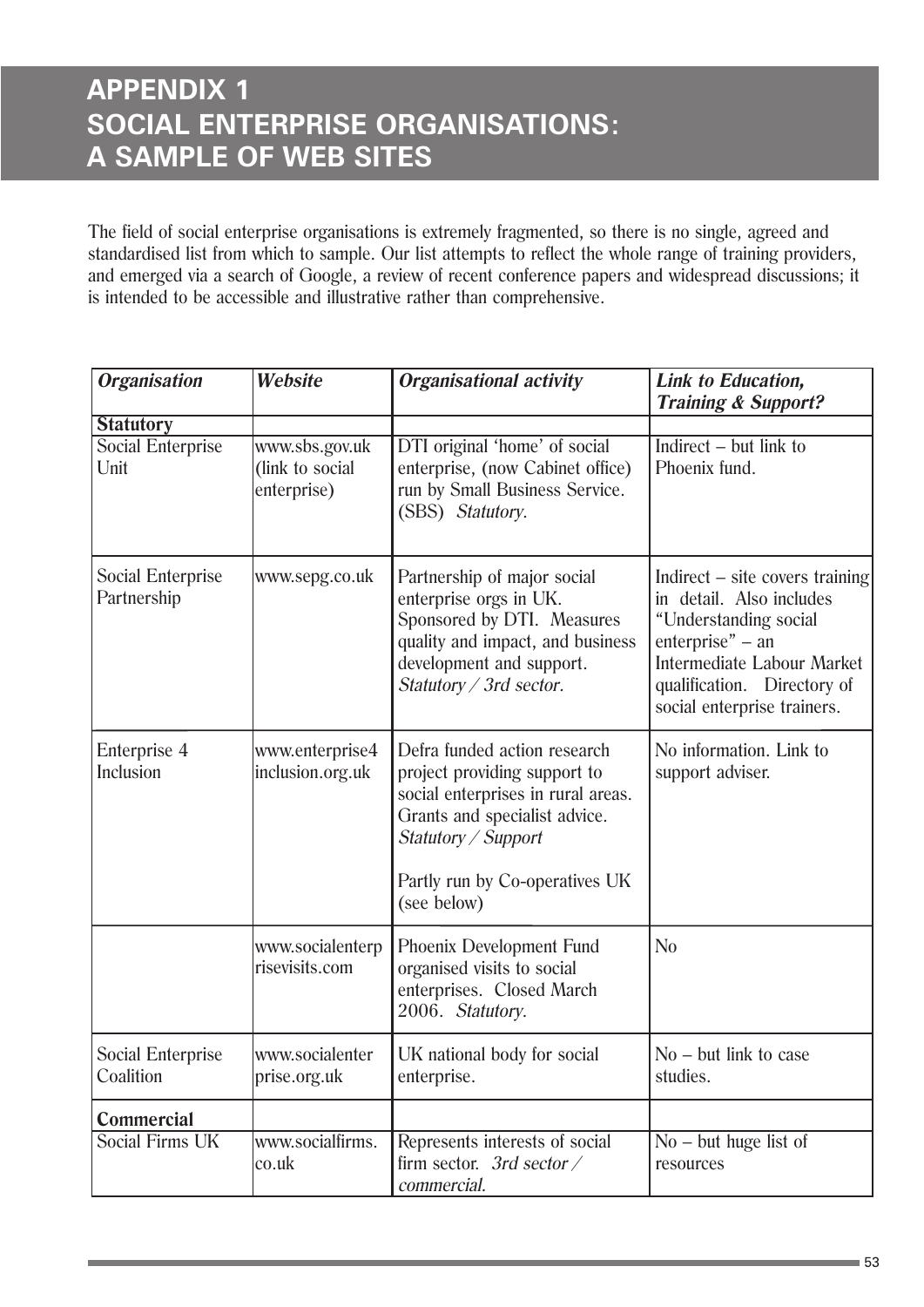| Governance and<br>participation<br>project       | www.gandp.org.<br>uk             | Co-operatives UK run site<br>aiming to develop ways of co-<br>operative working. $Co$ -op $\angle$<br>Support                                                                  | Yes – to workshops                                                                                                            |
|--------------------------------------------------|----------------------------------|--------------------------------------------------------------------------------------------------------------------------------------------------------------------------------|-------------------------------------------------------------------------------------------------------------------------------|
| Ci research                                      | www.ci-<br>research.com          | Market research and consultancy<br>firm. Commercial / Training                                                                                                                 | Whole site is geared to<br>selling services                                                                                   |
| <b>SFEDI</b>                                     | www.sfedi.co.uk                  | Researchers and developers of<br>occupational standards including<br>social enterprise units developed<br>in conjunction with The Social<br><b>Enterprise Partnership</b>      | Site is geared to training<br>and support                                                                                     |
| Economic<br>Partnerships                         | www.economicpa<br>rtnerships.com | Provider of accredited training<br>programmes to vol sector and<br>social enterprises                                                                                          | $Yes - whole site$                                                                                                            |
| 3rd Sector                                       |                                  |                                                                                                                                                                                |                                                                                                                               |
| <b>Bizzfizz</b>                                  | www.bizzfizz.org.<br>uk          | <b>New Economics Foundation run</b><br>program for entrepreneurs in<br>disadvantaged areas. Third<br>Sector / Training                                                         | Whole site geared to free<br>services.                                                                                        |
| <b>ICOM</b>                                      | www.icof.co.uk/<br>icom          | Lobbying group for co-op<br>movement. See also ICOF -<br>loan fund for co-ops. Co-op                                                                                           | N <sub>0</sub>                                                                                                                |
| Co-operatives UK                                 | www.cooperative<br>s-uk.coop     | Website promoting co-operative<br>enterprise. $Co$ -op / Support                                                                                                               | Link under projects to<br>Researching social<br>enterprise support needs -<br>Social Enterprises with a<br>wide market focus. |
| The Development<br><b>Trusts Association</b>     | www.dta.org.uk                   | The national body for<br>development trusts. Third<br>Sector / Support                                                                                                         | Link to knowledge and<br>skills exchange programme.<br>First go to Asset<br>Development Advice.                               |
| New Statesman /<br><b>Edge Upstarts</b>          | www.edgeupstart<br>s.org/awards  | New Statesman – soon to<br>establish a "Knowledgebase" -<br>a database of info for anybody in<br>social enterprise or practical<br>learning sectors. Third Sector /<br>Support | Not ready at time of survey.                                                                                                  |
| <b>School for Social</b><br><b>Entrepreneurs</b> | www.sse.org.uk                   | UK-wide programme for social<br>entrepreneurs. Education                                                                                                                       | Whole site geared to<br>education.                                                                                            |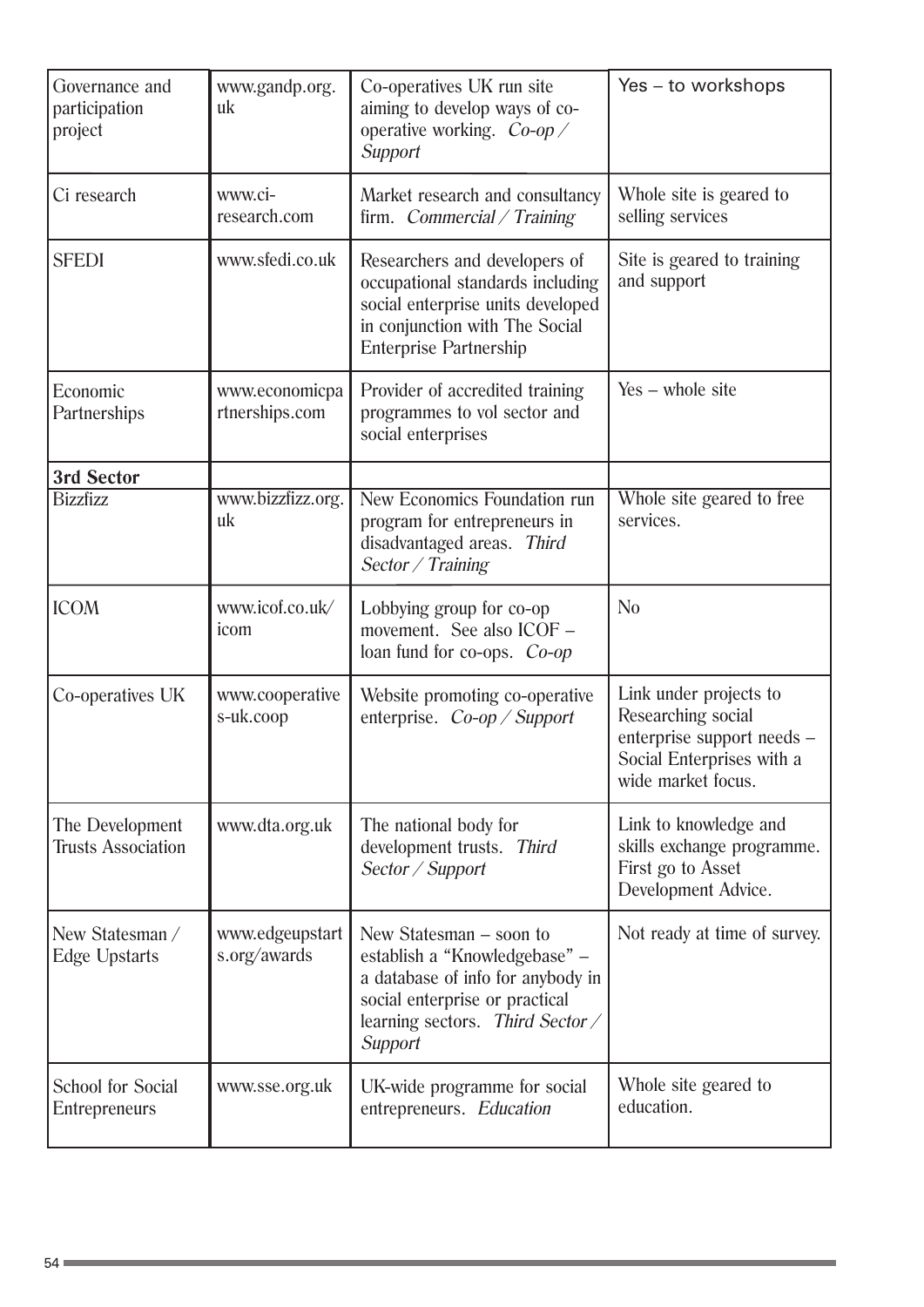| <b>New Economics</b><br>Foundation                    | www.newecono<br>mics.org     | The main link to research into<br>soc enterprise from the DTI site.<br>"Proving and Improving" is<br>useful in parts. Third Sector /<br>Support             | Link to "bizzfizz" (see<br>above) under "do it".                                    |
|-------------------------------------------------------|------------------------------|-------------------------------------------------------------------------------------------------------------------------------------------------------------|-------------------------------------------------------------------------------------|
| Cooperative<br>assistance network<br>Limited (CAN)    | www.can.coop                 | Specialist development workers,<br>trainers and consultants to<br>Coops, Soc Ents and Local<br>Community Initiatives.<br>Commercial / Education             | Whole site.                                                                         |
| <b>Judge Business</b><br>School -<br>Cambridge        | www.jbs.cam.ac.<br>uk        | Provides Master's degree in<br><b>Community Enterprise.</b><br>Education                                                                                    | Try putting social enterprise<br>in sites search engine                             |
| <b>Said Business</b><br>School - Oxford               | www.sbs.ox.ac.<br>uk         | Home of Skoll Centre for social<br>enterprise which "aims to be the<br>world's leading academic<br>institution for social<br>entrepreneurship." - Education | Link under faculty and<br>research to Skoll Centre for<br>social enterprise.        |
| Centre for Co-<br>operative Studies -<br>Cork         | www.ucc.ie/ccs               | University research centre<br>looking at co-operative<br>organisation. Education                                                                            | Education site.                                                                     |
| <b>Community Action</b><br><b>Network</b>             | www.can-online.<br>rg.uk     | Leading organisation for the<br>development, promotion and<br>support of social entrepreneurs.<br>Commercial / Co-op                                        | Yes-under services. See<br>also $CAN$ Pilot $- a$ tool for<br>social entrepreneurs. |
| The Guild                                             | www.the-<br>guild.co.uk      | Leading provider of business<br>support, training and<br>consultancy to the social<br>enterprise, voluntary and<br>community sectors. Commercial            | Yes – under services.                                                               |
| <b>Regional / Local</b><br><b>Organisations</b>       |                              |                                                                                                                                                             |                                                                                     |
| The Cats Pyjamas                                      | www.the-cats-<br>pyjamas.com | Training by visits to social<br>enterprises. 3rd sector /<br>training / commercial                                                                          | Yes although site not<br>updated recently                                           |
| <b>MERCI</b>                                          | www.merci.org.<br>uk         | Environmental group based in<br>East Manchester.                                                                                                            | No                                                                                  |
| <b>Manchester Social</b><br><b>Enterprise Forum</b>   | www.msef.org.uk              | Independent forum of social<br>enterprises in Manchester                                                                                                    | N <sub>0</sub>                                                                      |
| Social Enterprise<br>Development<br>Initiative (SEDI) | www.sedi.org.uk              | Black and ethnic minority<br>community development<br>organisation based in Cheetham<br>Hill.                                                               | Website not working.                                                                |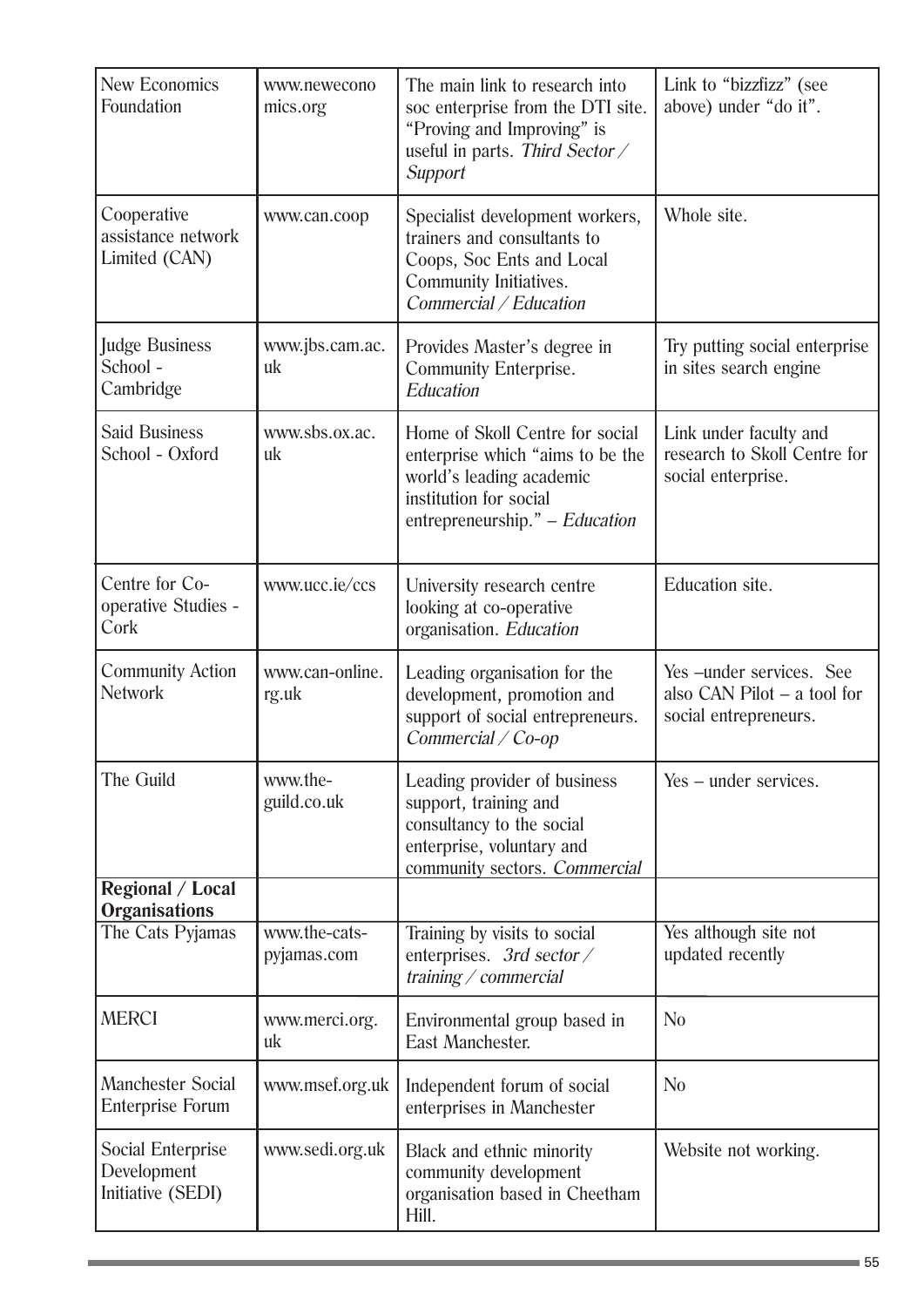| The Big Life Group               | www.chrc.org.uk                                                                   | The Big Life umbrella of social<br>enterprises and vol orgs.                                                                                                                                                 | Not really $-$ link to services<br>offers a range of services<br>including self-help groups.<br>Details of in-house training<br>not visible |
|----------------------------------|-----------------------------------------------------------------------------------|--------------------------------------------------------------------------------------------------------------------------------------------------------------------------------------------------------------|---------------------------------------------------------------------------------------------------------------------------------------------|
| 3rd Sector<br>Enterprises (3se)  | www.3se.co.uk                                                                     | <b>Social Enterprise Support</b><br>agency based in Greater<br>Manchester. Access to<br>subsidised short courses relating<br>to social enterprise. Statutory /<br>3rd sector (part of Business<br>Link / SBS | Yes                                                                                                                                         |
| Salford City Council             | www.salford.gov.<br>uk                                                            | <b>Local Authority</b>                                                                                                                                                                                       | Try searching for social<br>enterprise in search engine                                                                                     |
| Manchester<br><b>Enterprises</b> | www.manchester-<br>enterprises.com/<br>fundingprogram<br>mes/socialenterp<br>rise | The Greater Manchester Social<br>Enterprise Action Plan.<br>Mcr Enterprises are the parent<br>body of 3se.                                                                                                   | Yes – social enterprise<br>customised training<br>programme link under<br>projects.                                                         |
| Social Enterprise<br>London      | www.sel.org.uk                                                                    | Provide services including advice<br>and consultancy. Regional $\angle$ 3rd<br>sector / support                                                                                                              | Yes - services                                                                                                                              |
| <b>Miscellaneous</b>             |                                                                                   |                                                                                                                                                                                                              |                                                                                                                                             |
| Voice06                          | enterprise.org.uk<br>$Page.argv?SP =$<br>1932                                     | http://www.social The National Social Enterprise<br>Conference                                                                                                                                               | $Yes - 2 presentations on$<br>supporting social enterprise                                                                                  |
| Social Economy<br>Network        | www.socialecono<br>mynetwork.org                                                  | Provides links to soc ents and<br>trainers. N Ireland dominated                                                                                                                                              | Yes                                                                                                                                         |